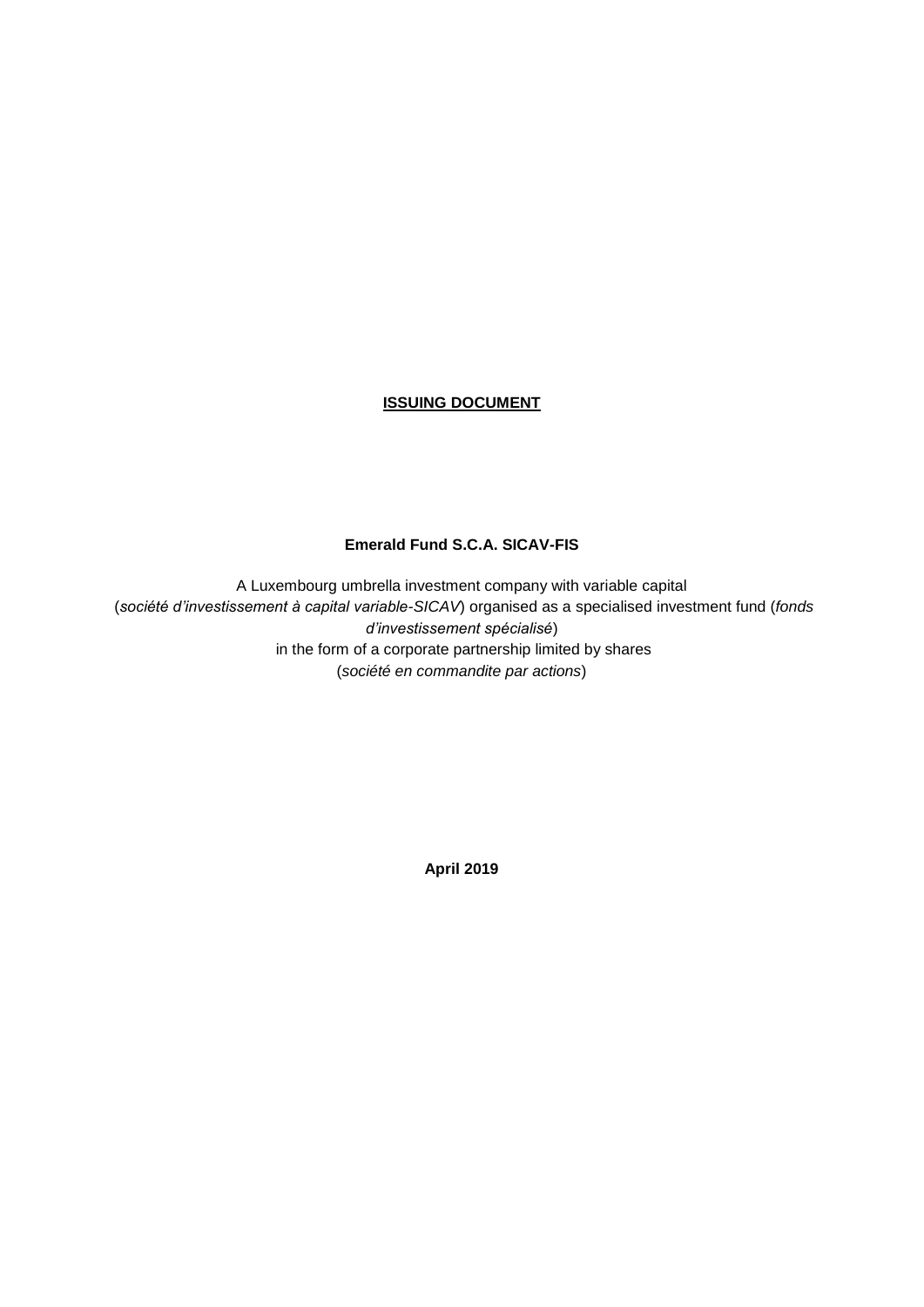# **INTRODUCTION**

Emerald Fund S.C.A. SICAV-FIS (the "**Company**") is a Luxembourg open-ended umbrella structured investment company with variable capital (*société d'investissement à capital variable*) organised as a specialised investment fund (*fonds d'investissement spécialisé*) registered in the Grand Duchy of Luxembourg in the form of a corporate partnership limited by shares (*société en commandite par actions*) which qualifies as an internally managed below-threshold alternative investment fund (manager). This registration constitutes no approval or refusal by an authority of Luxembourg as concerns the suitability or accuracy of this Issuing Document or of the assets held by the Company. Any affirmation to the contrary is unauthorized and unlawful.

The purpose of the Company is to invest the funds available in a wide range of securities and other assets eligible under the SIF Law, with the objective of spreading investment risks and affording its Shareholders the results of the management of its assets.

The Shares (as defined below) are offered only to Well-Informed Investors (as defined below) on the basis of the information and representations contained in this Issuing Document. No person has been authorised to give any information or to make any representations, other than those contained in this Issuing Document and in the documents referred to herein, in connection with the offer hereby made, and, if given or made, such information or representation must not be relied upon if not authorised by the Board (as defined below).

No information other than those contained in this Issuing Document, in the periodic financial reports or in any other document mentioned in this Issuing Document may be given in connection with this offer.

The Board accepts responsibility for the information contained in this Issuing Document. The Managers (as defined below), whose names appear in "Organisation of the SICAV-FIS" of this Issuing Document, have taken all reasonable care to ensure that the facts stated herein be correctly and fairly presented with respect to all questions of importance and that no important fact, the omission of which would make misleading any of the statements herein, be omitted.

# **RESTRICTIONS IN RESPECT OF OFFERING AND OWNERSHIP OF SHARES**

### **General restrictions**

The distribution of this Issuing Document and the offering or purchase of the Shares may be restricted in certain jurisdictions. No person receiving a copy of this Issuing Document in any such jurisdiction may treat this Issuing Document as constituting an offer or invitation to them to purchase or subscribe for Shares unless in the relevant jurisdiction such an offer or invitation could lawfully be made to them. Accordingly, this Issuing Document does not constitute an offer or invitation to anyone in any jurisdiction in which such offer or invitation is not lawful or in which the person making such offer or invitation is not qualified to do so or to anyone to whom it is unlawful to make such offer or invitation. It is the responsibility of any person in possession of this Issuing Document to inform him/herself of and to observe all applicable laws and regulations of any relevant jurisdiction.

The Company has not been registered under the U.S. Investment Company Act of 1940. In addition, the Shares of each Sub-fund (as defined below) have not been registered under the U.S. Securities Act of 1933, as amended, and may not be and will not be offered for sale or sold in the United States of America, its territories or possessions or to a US Person (as defined below).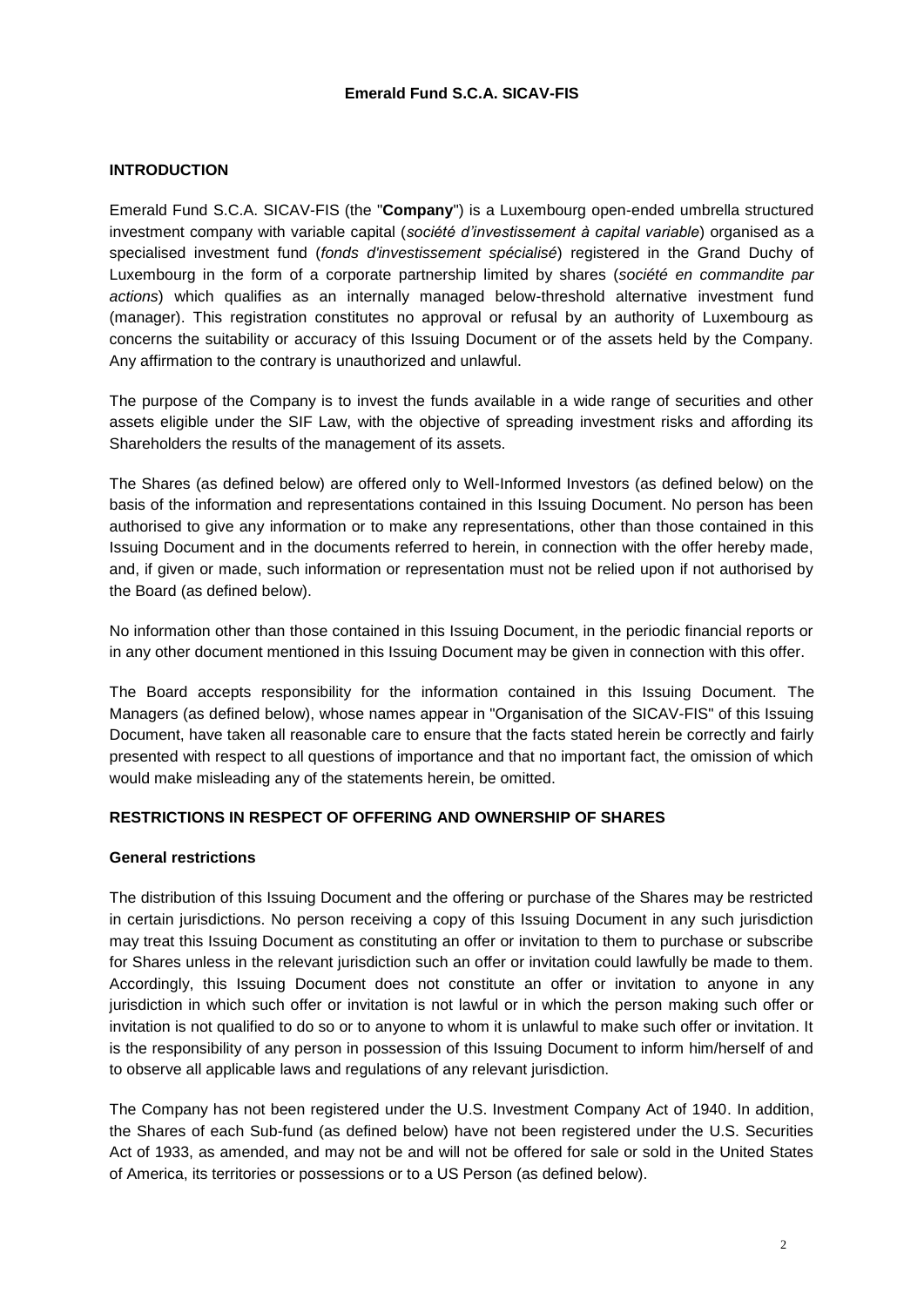US Persons may not apply for subscription of Shares. Holders of Shares are required to notify the Board of any change in their non-US Person status. Prospective investors are advised to consult their legal counsel prior to investing in Shares in order to ascertain their status as non-US Persons.

The Board reserves the right to:

- (i) refuse on a discretionary basis all or part of a subscription application for Shares;
- (ii) repurchase, at any time, Shares held by Shareholder (as defined below) not authorized to buy or own the Shares and return the proceeds to such Shareholder as set forth in this Issuing Document.

# **Swiss restrictions**

This document may only be distributed in or from Switzerland to qualified investors within the meaning of Article 10 para. 3, 3bis and 3ter of the Collective Investment Schemes Act. The representative of the Company in Switzerland is ACOLIN Fund Services AG, Leutschenbachstrasse 50, CH-8050 Zurich, Switzerland, whilst the Paying Agent is Helvetische Bank AG, Seefeldstrasse 215, CH-8008 Zurich, Switzerland. The basic documents of the Company, as well as, the annual report may be obtained free of charge at the registered office of the Company's Swiss representative.

# **EXEMPTION UNDER THE AIFM LAW**

The Company qualifies as an alternative investment fund (AIF) for the purposes of the law dated 12 July 2013 implementing the European Directive 2011/61/EU on Alternative Investment Fund Managers and amending Directives 2003/41/EC and 2009/65/EC and Regulations (EC) No 1060/2009 and (EU) No 1095/2010 (the "**AIFM Law**").

The Company has appointed as external manager (in the meaning of AIFM Law) Emerald Managements S.à r.l. in accordance with article 4 (1) a) of the AIFM Law and article 80 (2) a) of the SIF Law.

The total asset under management of Emerald Managements S.à r.l. does not exceed EUR 100,000,000.

In compliance with article 3 (3) of the AIFM Law, Emerald Managements S.à r.l. has registered itself with the CSSF to benefit from the derogation under article 3 (2) of the AIFM Law and shall therefore not benefit from the European passport under the AIFM Law and will be subject solely to information duty as further detailed under article 3 (3) of the AIFM Law.

### **IMPORTANT INFORMATION**

Prospective investors who are in any doubt about the contents of this Issuing Document or the annual reports of the Company should, as well as, in general inform themselves and consult their financial and tax adviser as to the possible tax consequences, the legal requirements and any foreign exchange restriction or exchange control requirements which they might encounter under the laws of the countries of their citizenship, residence or domicile and which might be relevant to the subscription, holding or disposal of Shares.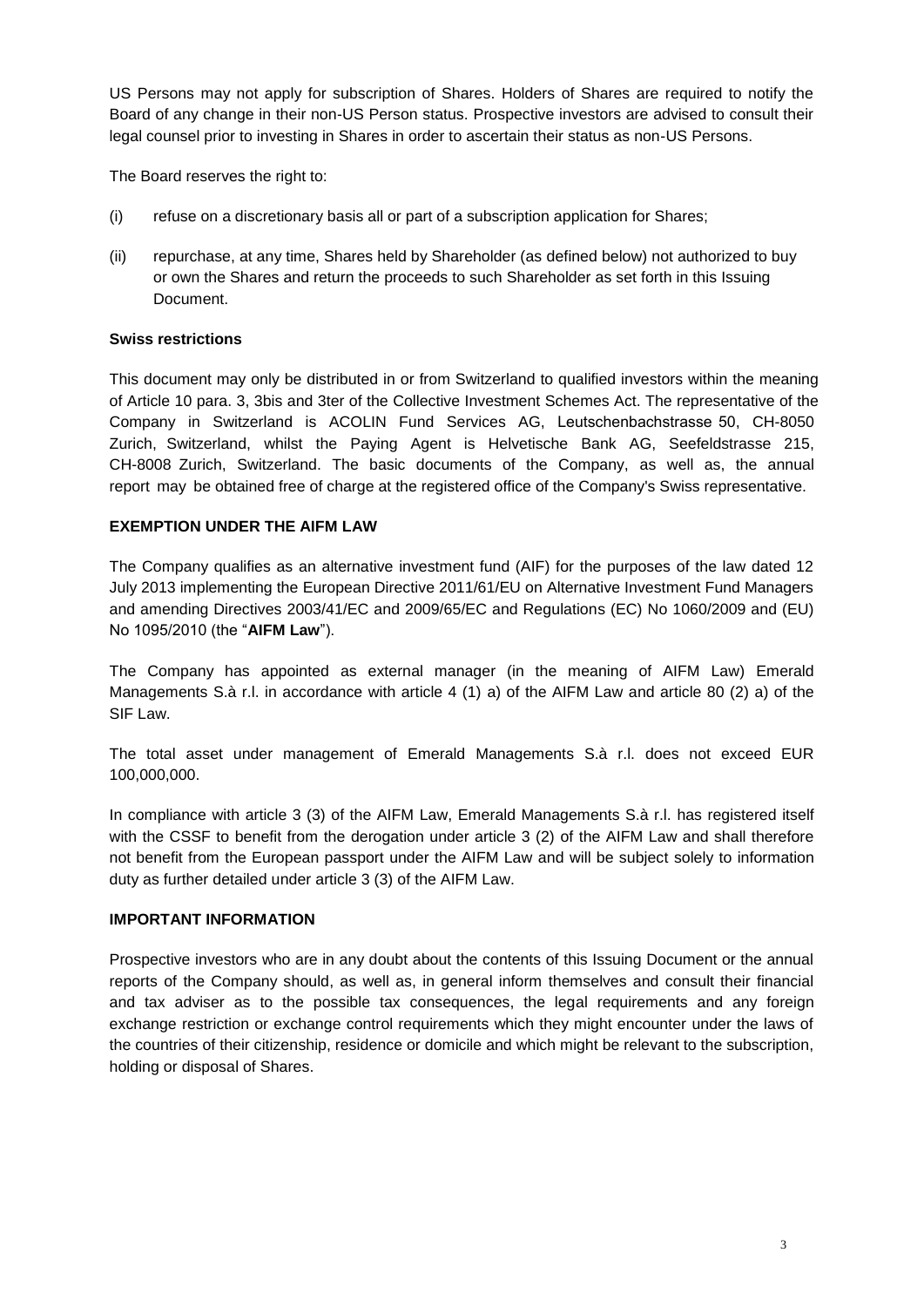#### **Emerald Fund S.C.A. SICAV-FIS**

A Luxembourg umbrella investment company with variable capital (*société d'investissement à capital variable-SICAV*) organised as a specialised investment fund (*fonds d'investissement spécialisé*)

> in the form of a corporate partnership limited by shares (*société en commandite par actions*)

> > 30, Boulevard Royal, L-2449 Luxembourg, Grand Duchy of Luxembourg R.C.S. Luxembourg: B 183.045

#### **General Partner and Alternative Investment Fund Manager**

#### **Emerald Managements S.à r.l.**

a Luxembourg private limited company (*société à responsabilité limitée*)

30, Boulevard Royal, L-2449 Luxembourg Grand Duchy of Luxembourg R.C.S. Luxembourg: B 182.719

#### **Managers**

Xavier Deu

Paul Hunt

Christopher Harrison

Josep Lluis Perez

#### **Depositary Bank**

**ING Luxembourg S.A.**

52, route d'Esch, L-2965 Luxembourg Grand Duchy of Luxembourg

#### **Central Administration Agent, Registrar and Transfer Agent**

#### **Banque de Patrimoines Privés**

30, Boulevard Royal, L-2449 Luxembourg Grand Duchy of Luxembourg

#### **Statutory Auditor**

#### **KPMG Luxembourg, Société Coopérative**

39, avenue John F. Kennedy L-1855 Luxembourg Grand Duchy of Luxembourg

#### **Legal Advisor**

#### **Baker & McKenzie**

10-12 Boulevard F-D Roosevelt L-2450 Luxembourg Grand Duchy of Luxembourg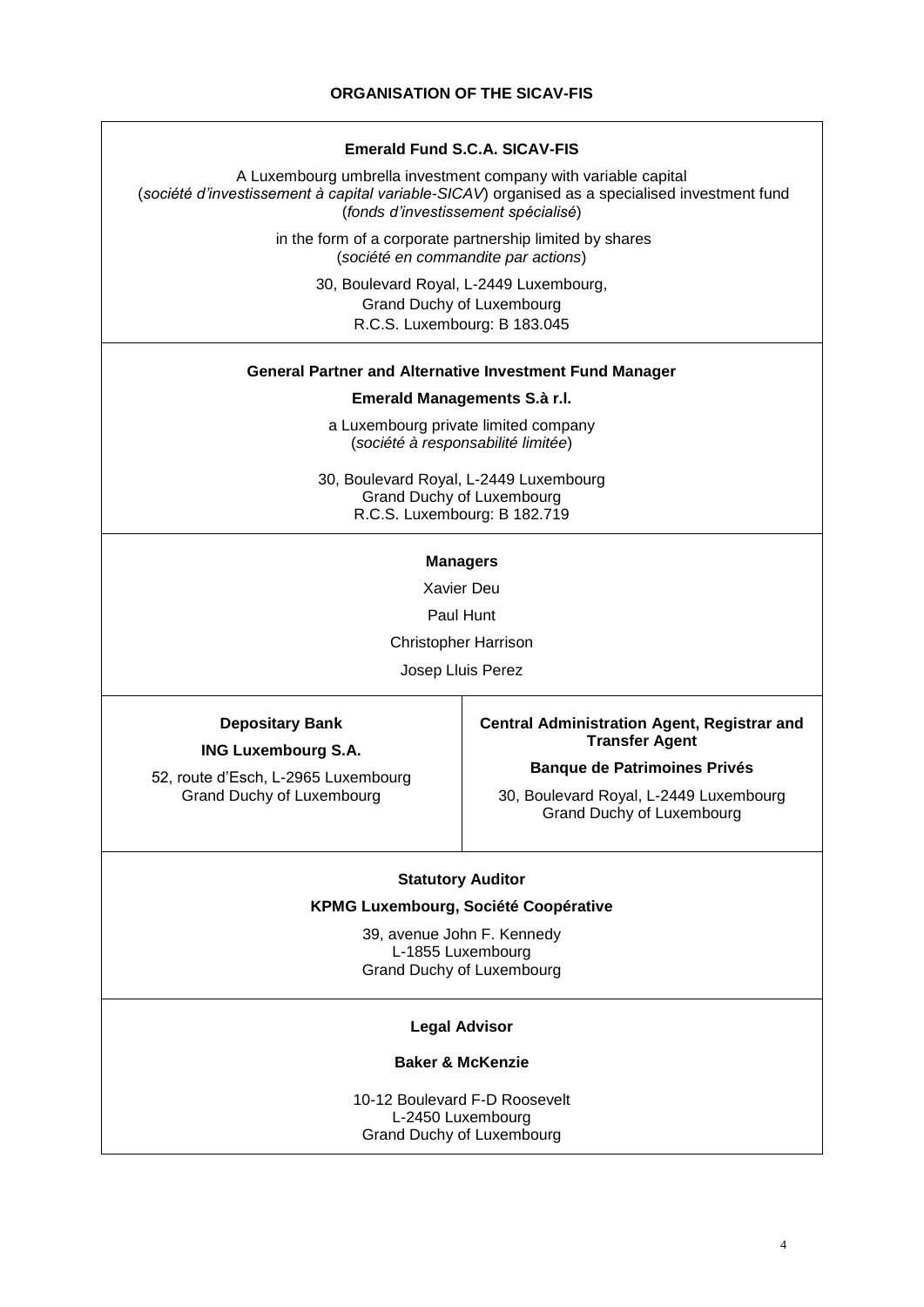# **TABLE OF CONTENTS**

| 1.  |                                                                        |  |
|-----|------------------------------------------------------------------------|--|
| 2.  |                                                                        |  |
| 3.  |                                                                        |  |
| 4.  |                                                                        |  |
| 5.  |                                                                        |  |
| 6.  |                                                                        |  |
| 7.  |                                                                        |  |
| 8.  |                                                                        |  |
| 9.  |                                                                        |  |
| 10. | Temporary suspension of subscriptions, redemptions and conversions 32  |  |
| 11. |                                                                        |  |
| 12. |                                                                        |  |
| 13. |                                                                        |  |
| 14. |                                                                        |  |
| 15. |                                                                        |  |
| 16. |                                                                        |  |
| 17. |                                                                        |  |
| 18. | Liquidation of the Company - Termination, Division and Amalgamation of |  |
| 19. |                                                                        |  |
| 20. |                                                                        |  |
| 21. |                                                                        |  |
|     | APPENDIX TO THE ISSUING DOCUMENT SUB-FUNDS46                           |  |
|     |                                                                        |  |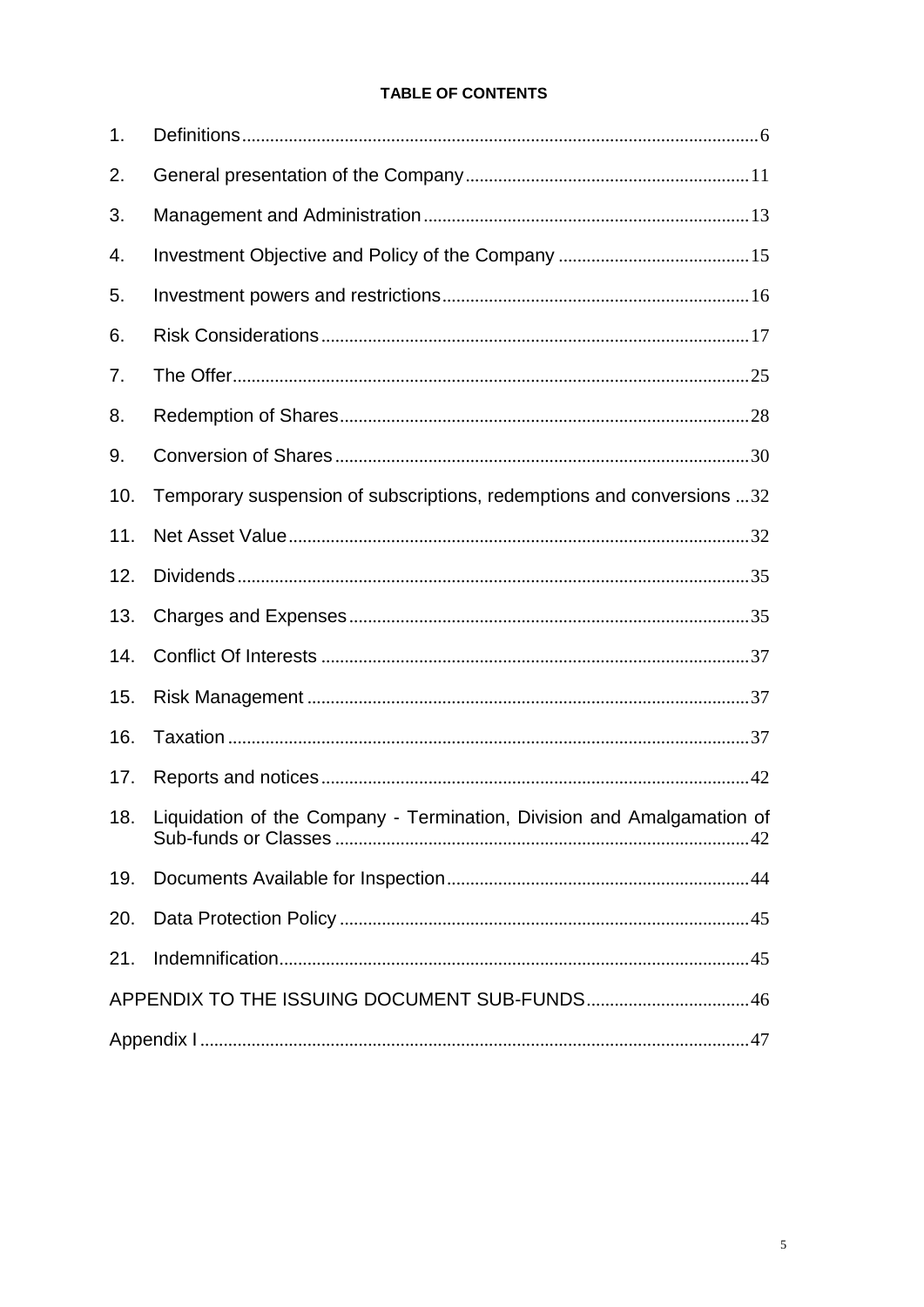# <span id="page-5-0"></span>**1. DEFINITIONS**

The following definitions apply throughout the Issuing Document:

| 1915 Law;                        | the Luxembourg law dated 10 August 1915 on commercial<br>companies, as amended from time to time                                                                                                                                                                                                                                                                                                                 |  |  |  |  |
|----------------------------------|------------------------------------------------------------------------------------------------------------------------------------------------------------------------------------------------------------------------------------------------------------------------------------------------------------------------------------------------------------------------------------------------------------------|--|--|--|--|
| <b>Accounting Currency</b>       | the currency used to draw-up the financial statements of the<br>Company                                                                                                                                                                                                                                                                                                                                          |  |  |  |  |
| <b>Agent</b>                     | Banque de Patrimoines Privés acting in its capacity as<br>central administration agent, registrar and transfer agent                                                                                                                                                                                                                                                                                             |  |  |  |  |
| <b>Appendix/Appendices</b>       | the present appendices attached to the Issuing Document<br>and forming integral part of the latter                                                                                                                                                                                                                                                                                                               |  |  |  |  |
| <b>Articles</b>                  | the articles of association of the Company as amended from<br>time to time                                                                                                                                                                                                                                                                                                                                       |  |  |  |  |
| <b>Auditor</b>                   | KPMG Luxembourg, Société Coopérative, acting in its<br>capacity of statutory approved auditor (réviseur d'entreprises<br>agréé) of the Company inscribed on the public register of<br>statutory approved auditor, as further described in section 3<br>"Auditor"                                                                                                                                                 |  |  |  |  |
| <b>Board</b>                     | the board of Managers of the General Partner                                                                                                                                                                                                                                                                                                                                                                     |  |  |  |  |
| <b>Business Day</b>              | a full bank business day in Luxembourg                                                                                                                                                                                                                                                                                                                                                                           |  |  |  |  |
| Class(es) of Shares/ Class(es)   | one or more classes of Shares that may be available in each<br>Sub-fund, whose assets shall be commonly invested<br>according to the investment objective of that Sub-fund, but<br>where a specific sale and/or redemption charge structure, fee<br>structure, distribution policy, target investor, denomination<br>currency or hedging policy shall be applied as further detailed<br>in the relevant Appendix |  |  |  |  |
| Company                          | Emerald Fund S.C.A. SICAV-FIS                                                                                                                                                                                                                                                                                                                                                                                    |  |  |  |  |
| <b>Conversion Day</b>            | the Business Day as further detailed in the relevant Appendix<br>on which Conversion Requests are accepted and dealt with in<br>accordance with section 9 "Conversion"                                                                                                                                                                                                                                           |  |  |  |  |
| <b>Conversion Request</b>        | the written conversion request submitted to the Agent and<br>setting forth the number of Shares or amount of a Sub-fund to<br>be converted in Shares of another Sub-fund                                                                                                                                                                                                                                         |  |  |  |  |
| <b>Conversion Settlement Day</b> | the Business Day on which the consideration for conversion<br>is fully paid as further detailed in the relevant Appendix                                                                                                                                                                                                                                                                                         |  |  |  |  |
| <b>CSSF</b>                      | the Luxembourg supervisory authority of the financial sector,<br>the Commission de Surveillance du Secteur Financier                                                                                                                                                                                                                                                                                             |  |  |  |  |
| <b>Cut-Off Time</b>              | deadline before which written Subscription - Redemption -<br>Conversion Requests must be received by the Agent on the<br>Subscription - Redemption - Conversion Last Day (where<br>applicable) as further detailed in the relevant Appendix                                                                                                                                                                      |  |  |  |  |
| <b>Depositary Bank</b>           | ING Luxembourg S.A., acting in its capacity as depositary<br>bank of the Company, or such other credit institution within<br>the meaning of Luxembourg law dated 5 April 1993 as<br>amended, relating to the financial sector, as amended, that<br>may be appointed from time to time as depositary bank of the<br>Company                                                                                       |  |  |  |  |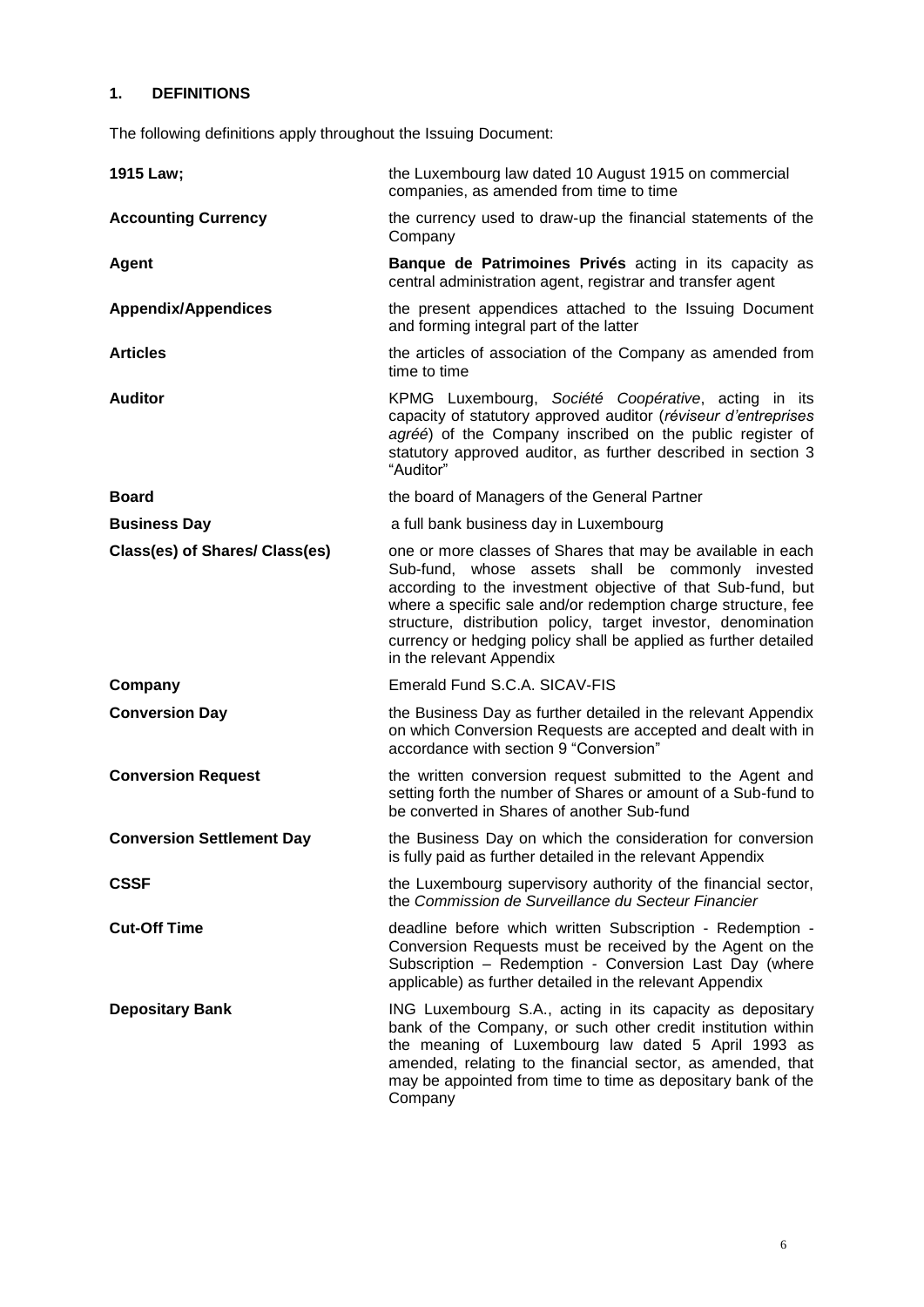| <b>EUR/Euro</b>                           | the lawful currency of the member states of the European<br>Union that have adopted the single currency in accordance<br>with the treaty establishing the European Community (signed<br>in Rome on 25 March 1957) as the same may be amended<br>from time to time, being the reference currency of the<br>Company |
|-------------------------------------------|-------------------------------------------------------------------------------------------------------------------------------------------------------------------------------------------------------------------------------------------------------------------------------------------------------------------|
| <b>Financial Year</b>                     | the financial year of the Company, which ends on the 31<br>December of each year                                                                                                                                                                                                                                  |
| <b>GBP</b>                                | United Kingdom Pounds Sterling being the lawful currency of<br>the United Kingdom, from time to time                                                                                                                                                                                                              |
| <b>General Partner</b>                    | Emerald Managements S.à r.l. acting as general partner<br>(gérant associé commandité) and alternative investment fund<br>manager in the meaning of the AIFM Law of Emerald Fund<br>S.C.A. SICAV-FIS                                                                                                               |
| <b>General Partner Shares</b>             | Ten (10) management Shares which has been subscribed by<br>the General Partner upon incorporation of the Company in its<br>capacity as associé gérant commandité of the Company                                                                                                                                   |
| <b>Indemnified Person</b>                 | has the meaning as defined in section 21 "Indemnification"                                                                                                                                                                                                                                                        |
| <b>Initial Price</b>                      | Unless otherwise provided for in the Sub-Fund Appendix, the<br>subscription price at which the Shares of any Class are<br>offered during the Initial Subscription Period as further<br>described in section 7.4 "Subscription for Shares"                                                                         |
| <b>Initial Subscription Period</b>        | the initial subscription day or initial subscription period during<br>which the Shares of any Class may be issued at the Initial<br>Price as specified for each Class of any Sub-fund in the<br>Appendices                                                                                                        |
| <b>Investment Advisor</b>                 | any person or entity as may be appointed from time to time as<br>investment advisor of the Company as further described in<br>section 3.4 "Investment Advisor" and in the Appendix                                                                                                                                |
| <b>Investment Manager(s)</b>              | any person or entity as may be appointed from time to time as<br>discretionary investment manager of the assets of one or<br>more Sub-funds as further described in the relevant Appendix                                                                                                                         |
| <b>Investment Structure</b>               | has the meaning ascribed to it in section 4 "Investment<br>Objective and Policy of the Company"                                                                                                                                                                                                                   |
| <b>Issuing Document</b>                   | this issuing document of the Company issued in accordance<br>with article 52 of the SIF Law as the same may be amended,<br>supplemented and modified from time to time                                                                                                                                            |
| <b>Launch Date</b>                        | the launch date of a Sub-fund as specified for each Sub-fund<br>in the relevant Appendix                                                                                                                                                                                                                          |
| <b>Manager</b>                            | a member of the Board                                                                                                                                                                                                                                                                                             |
| <b>Minimum Holding</b>                    | a minimum number of Shares or amount in the Reference<br>Currency or Other Denomination Currency, which a<br>Shareholder must hold in a given Sub-fund or Class as further<br>detailed for the respective Sub-fund or Class in the relevant<br>Appendix                                                           |
| <b>Minimum Subscription</b>               | a minimum number of Shares or amount in the Reference<br>Currency or Other Denomination Currency, which a<br>Shareholder must subscribe in a Sub-fund or Class as further<br>detailed for the respective Sub-fund or Class in the relevant<br>Appendix                                                            |
| <b>Multilateral Trading Facility/ MTF</b> | has the meaning as defined in Directive 2004/39/EC on<br>markets in financial instruments                                                                                                                                                                                                                         |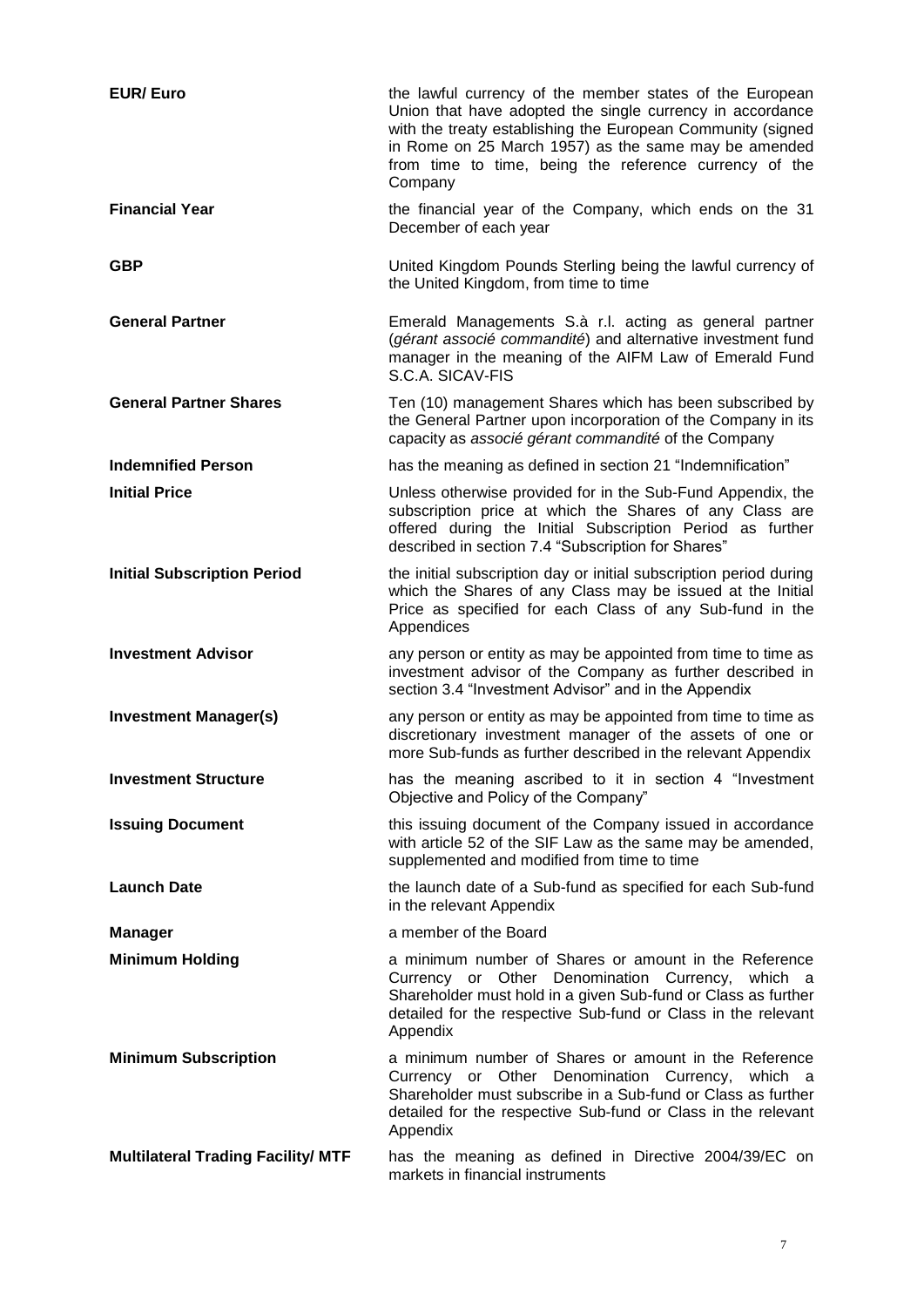| <b>Net Asset Value/NAV</b>                  | the net asset value of the Company, a given Sub-fund or<br>Class (as the case may be) as determined in accordance with<br>the Articles and section 11 "Net Asset Value"                                                                                                                                                                                                                                                                                                                                                                                                                                                                                               |  |  |  |  |
|---------------------------------------------|-----------------------------------------------------------------------------------------------------------------------------------------------------------------------------------------------------------------------------------------------------------------------------------------------------------------------------------------------------------------------------------------------------------------------------------------------------------------------------------------------------------------------------------------------------------------------------------------------------------------------------------------------------------------------|--|--|--|--|
| <b>Other Denomination Currency</b>          | another denomination currency in which the Board may<br>decide to calculate the Net Asset Value per Share of one or<br>more Sub-fund(s)/Class(es) in addition to the Reference<br>Currency as further detailed for the respective Sub-<br>fund(s)/Class(es) in the relevant Appendix. The Net Asset<br>Value calculated in another denomination currency is the<br>equivalent of the Net Asset Value in the Reference Currency<br>converted at the prevailing exchange rate                                                                                                                                                                                           |  |  |  |  |
| <b>Prohibited Person(s)</b>                 | any person, firm, partnership or corporate body, if in the sole<br>opinion of the Board such holding may be detrimental to the<br>interests of the existing Shareholders or of the Company, if it<br>may result in a breach of any law or regulation, whether<br>Luxembourg or otherwise, or if as a result thereof the<br>Company may become exposed to tax disadvantages, fines<br>or penalties that it would not have otherwise incurred; the<br>"Prohibited Person" includes any person, firm,<br>term<br>partnership or corporate body, which does not meet the<br>definition of Well-Informed Investors as described below or<br>which qualifies as a US Person |  |  |  |  |
| <b>Redemption Day</b>                       | the Business Day as further detailed in the relevant Appendix<br>on which Redemption Requests are accepted and dealt with<br>in accordance with section 8 "Redemption of Shares"                                                                                                                                                                                                                                                                                                                                                                                                                                                                                      |  |  |  |  |
| <b>Redemption Price</b>                     | the price at which the Shares are redeemed, as further<br>described in section 8 "Redemption of Shares" of this Issuing<br>Document and in the Appendices                                                                                                                                                                                                                                                                                                                                                                                                                                                                                                             |  |  |  |  |
|                                             |                                                                                                                                                                                                                                                                                                                                                                                                                                                                                                                                                                                                                                                                       |  |  |  |  |
| <b>Redemption Request</b>                   | the written redemption request submitted to the Agent in<br>respect of a Sub-fund on a specific Class of Shares and<br>setting forth the number of Shares to be redeemed by the<br>Company                                                                                                                                                                                                                                                                                                                                                                                                                                                                            |  |  |  |  |
| <b>Redemption Settlement Day</b>            | the Business Day on which the Redemption Price is fully paid<br>up as further detailed in the relevant Appendix                                                                                                                                                                                                                                                                                                                                                                                                                                                                                                                                                       |  |  |  |  |
| <b>Reference Currency</b>                   | the currency in which the Net Asset Value of each Sub-fund is<br>denominated, as specified for each Sub-fund in the relevant<br>Appendix                                                                                                                                                                                                                                                                                                                                                                                                                                                                                                                              |  |  |  |  |
| <b>Regulated Market(s)</b>                  | has the meaning as defined in Directive 2004/39/EC on<br>markets in financial instruments                                                                                                                                                                                                                                                                                                                                                                                                                                                                                                                                                                             |  |  |  |  |
| Share(s)                                    | a limited share (action de commanditaire) of any Class of any<br>Sub-fund in the capital of the Company, the details of which<br>are specified in the Appendices                                                                                                                                                                                                                                                                                                                                                                                                                                                                                                      |  |  |  |  |
| Shareholder(s)                              | a limited shareholder (commanditaire) holder of one or more<br>Shares of any Class of any Sub-fund in the capital of the<br>Company                                                                                                                                                                                                                                                                                                                                                                                                                                                                                                                                   |  |  |  |  |
| <b>SIF</b>                                  | specialised investment fund within the meaning of the SIF<br>Law                                                                                                                                                                                                                                                                                                                                                                                                                                                                                                                                                                                                      |  |  |  |  |
| <b>SIF Law</b>                              | the Luxembourg law of 13 February 2007 relating to<br>specialised investment funds, as amended                                                                                                                                                                                                                                                                                                                                                                                                                                                                                                                                                                        |  |  |  |  |
| <b>Strongly Rated Financial Institution</b> | a strongly rated financial institution which has a long-term<br>issuer credit rating by Standard & Poors of A and higher or an<br>equivalent rating by another widely recognized rating agency                                                                                                                                                                                                                                                                                                                                                                                                                                                                        |  |  |  |  |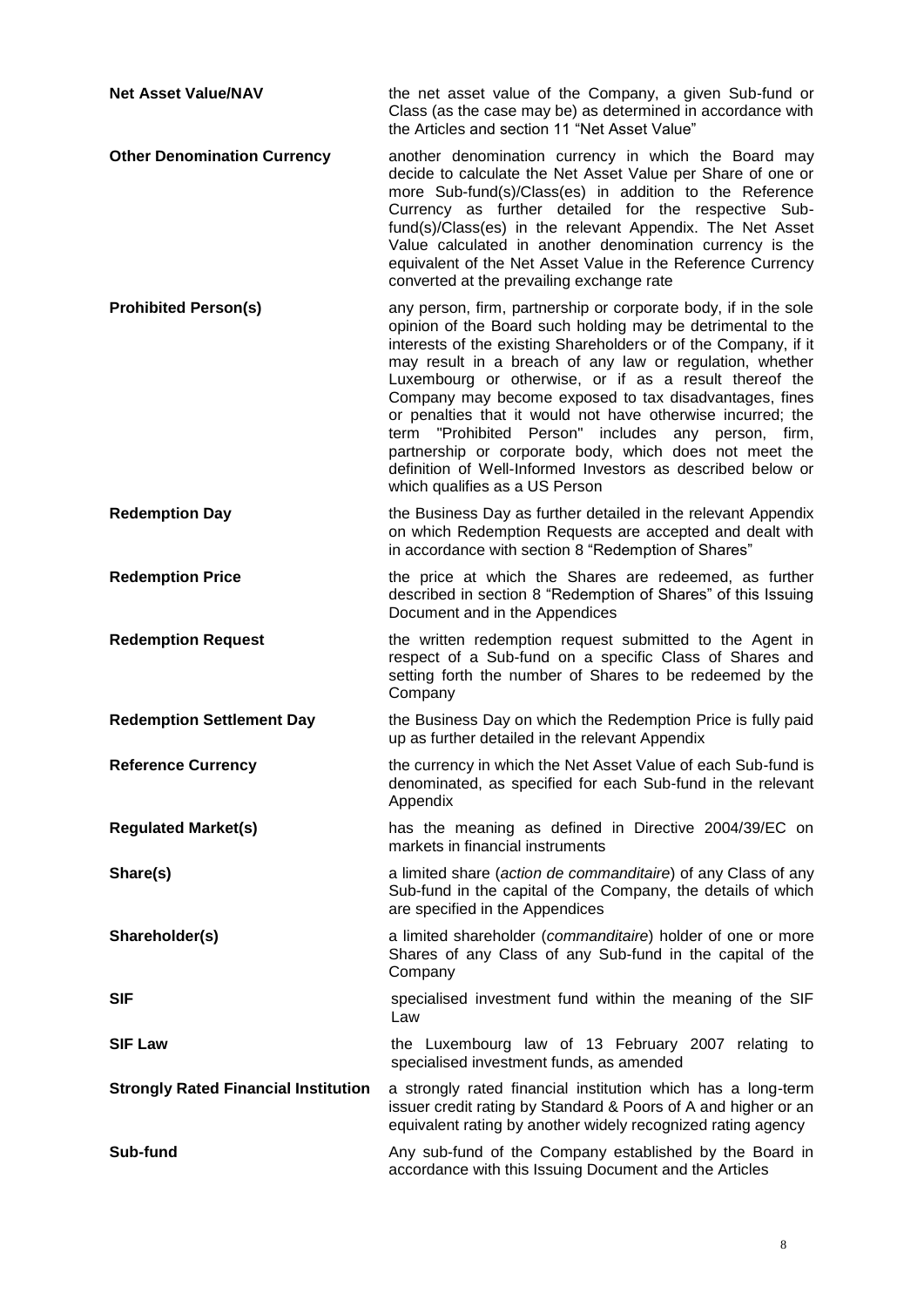| <b>Subscription Day</b>            |     | the Business Day as further detailed in the relevant Appendix<br>on which Subscription Requests are accepted and dealt with<br>in accordance with section 7 "The Offer"                                                                                                                                                                                                                                                                                                                                                                                                                                                                                                                                                                             |  |  |  |  |
|------------------------------------|-----|-----------------------------------------------------------------------------------------------------------------------------------------------------------------------------------------------------------------------------------------------------------------------------------------------------------------------------------------------------------------------------------------------------------------------------------------------------------------------------------------------------------------------------------------------------------------------------------------------------------------------------------------------------------------------------------------------------------------------------------------------------|--|--|--|--|
| <b>Subscription Price</b>          |     | the subscription price at which the Shares of any Class are<br>offered after the end of the Initial Subscription Period as<br>further described in section 7.4 "Subscription for Shares" and<br>in the Appendices                                                                                                                                                                                                                                                                                                                                                                                                                                                                                                                                   |  |  |  |  |
| <b>Subscription Request</b>        |     | the written subscription request submitted to the Agent with<br>all relevant documents to qualify as Shareholder submitted to<br>the Agent in respect of a Sub-fund on a specific Class of<br>Shares and setting forth the number of Shares or amount to<br>be subscribed by such prospective investor                                                                                                                                                                                                                                                                                                                                                                                                                                              |  |  |  |  |
| <b>Subscription Settlement Day</b> |     | the Business Day on which the Subscription Price is fully<br>paid, as further detailed in the relevant Appendix                                                                                                                                                                                                                                                                                                                                                                                                                                                                                                                                                                                                                                     |  |  |  |  |
| <b>Subsidiary</b>                  |     | any local or foreign corporation or partnership or other entity<br>(including for the avoidance of doubt any wholly-owned<br>Subsidiary):                                                                                                                                                                                                                                                                                                                                                                                                                                                                                                                                                                                                           |  |  |  |  |
|                                    | (a) | which is controlled by the Company; or                                                                                                                                                                                                                                                                                                                                                                                                                                                                                                                                                                                                                                                                                                              |  |  |  |  |
|                                    | (b) | in which the Company holds more than 50% of the share<br>capital; or                                                                                                                                                                                                                                                                                                                                                                                                                                                                                                                                                                                                                                                                                |  |  |  |  |
|                                    | (c) | which does not have any activity other than the holding of<br>investments which qualify under the "Investment Objective<br>and Policy" of the Company;                                                                                                                                                                                                                                                                                                                                                                                                                                                                                                                                                                                              |  |  |  |  |
|                                    |     | any of the above mentioned local or foreign corporations or<br>partnerships or other entities shall be deemed to be<br>"controlled" by the Company if (i) the Company holds in<br>aggregate, directly or indirectly, more than 50% of the voting<br>rights in such entity or controls more than 50% of the voting<br>rights pursuant to an agreement with the other shareholders<br>or (ii) the majority of the managers or board members of such<br>entity are members of the Board or of any affiliates of the<br>General Partner, except to the extent that this is not<br>practicable for tax or regulatory reasons or (iii) the Company<br>has the right to appoint or remove a majority of the members<br>of the managing body of that entity |  |  |  |  |
| UCI(s)                             |     | regulated investment fund that is subject to risk diversification<br>rules                                                                                                                                                                                                                                                                                                                                                                                                                                                                                                                                                                                                                                                                          |  |  |  |  |
| <b>USD</b>                         |     | the official currency of the United States of America                                                                                                                                                                                                                                                                                                                                                                                                                                                                                                                                                                                                                                                                                               |  |  |  |  |
| US Person(s)                       |     | a citizen or resident of the United-States of America, a<br>corporation, partnership or any other entity created in or<br>under the laws of the United States of America or any person<br>falling within the definition of the term "United States Person"<br>under the 1933 Act                                                                                                                                                                                                                                                                                                                                                                                                                                                                    |  |  |  |  |
| <b>Valuation Day</b>               |     | a Business Day on which the Net Asset Value per Share of<br>any Class of any Sub-fund is computed and published (as the<br>case may be), upon the frequency set forth in the relevant<br>Appendix and at least once a year in accordance with the SIF<br>Law                                                                                                                                                                                                                                                                                                                                                                                                                                                                                        |  |  |  |  |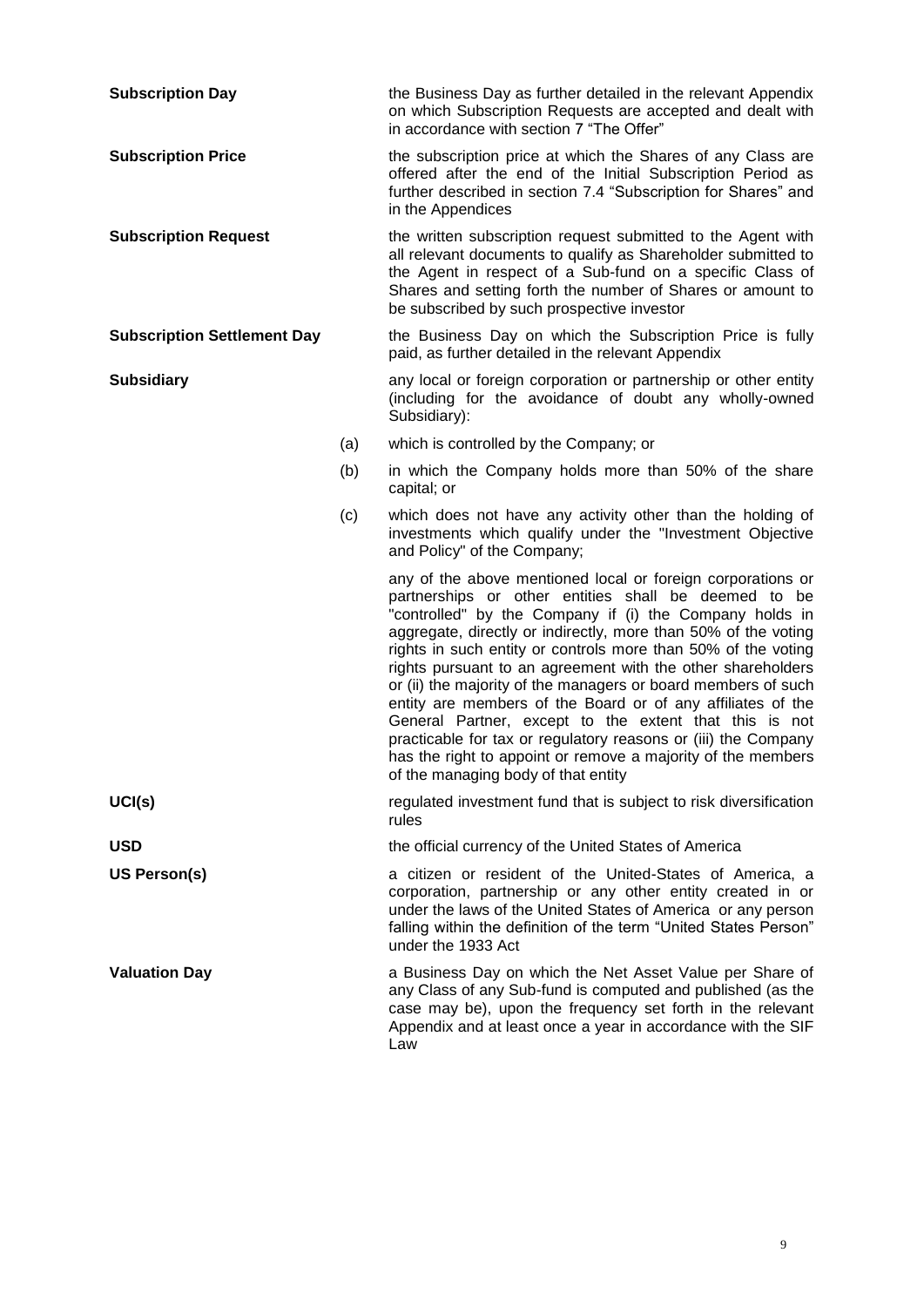**Well-Informed Investor** has the meaning ascribed to it in the SIF Law, and includes:

- (a) institutional investors;
- (b) professional investors; or

(c) any other well-informed investor who fulfils the following conditions: (i) has declared in writing his adhesion to the status of well-informed investor; and (ii) invests a minimum of EUR 125,000 in the Company or has been the subject of an assessment made by a credit institution within the meaning of Directive 2006/48/EC, by an investment firm within the meaning of Directive 2004/39/EC or by a management company within the meaning of Directive 2001/107/EC certifying his expertise, his experience and his knowledge in adequately apprising an investment in the Company.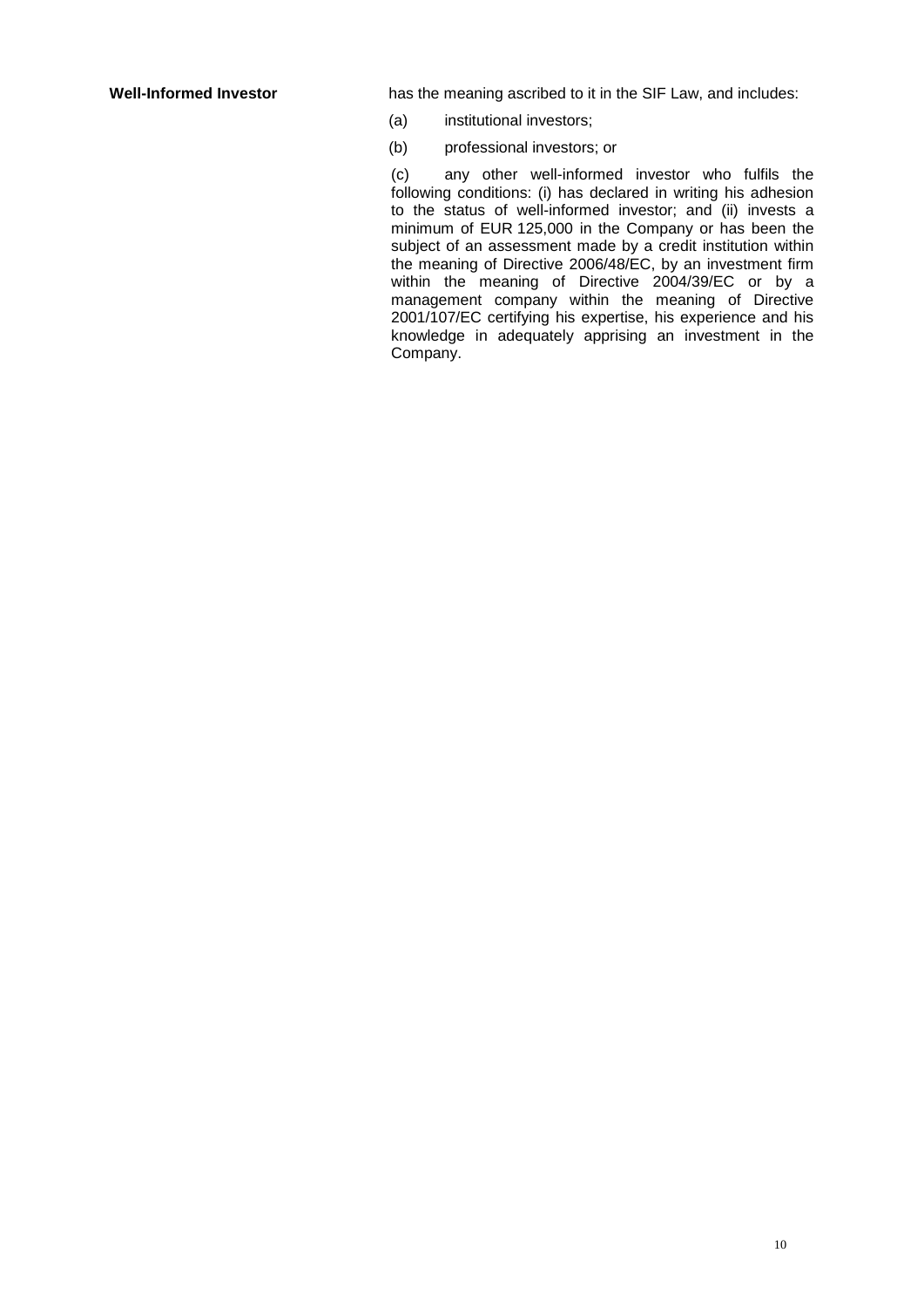# <span id="page-10-0"></span>**2. GENERAL PRESENTATION OF THE COMPANY**

The information set out under this section is a summary of the principal features of the Company and should be read in conjunction with the full text of this Issuing Document.

# **2.1 Legal Form**

Emerald Fund S.C.A. SICAV-FIS is an investment company with variable capital (*société d'investissement à capital variable*) in the form of a corporate partnership limited by shares (*société en commandite par actions*) organised as a specialised investment fund (*fonds d'investissement spécialisé*) in accordance with SIF Law and 1915 Law. The Company has been incorporated in Luxembourg on 16 December 2013 for an unlimited period of time. The Articles have been published in the Luxembourg legal gazette (*Mémorial C Recueil des Sociétés et Associations*) number 85 on 10 January 2014 and have been filed with the Luxembourg Trade and Companies' Register (*Registre de Commerce et des Sociétés),* where they are available for inspection and where copies can be made. Copies may also be obtained at the registered office of the Company.

As a corporate partnership limited by shares (*société en commandite par actions*), the Company has two (2) different types of Shareholders:

- the *associé gérant commandité* or unlimited shareholder (the General Partner), who is the equivalent of the general partner of a limited partnership. The General Partner is solely responsible for the management of the Company and is jointly and severally liable for all liabilities which cannot be paid out of the assets of the Company. The General Partner hold ten (10) General Partner Shares in the Company. The General Partner Shares have been issued upon incorporation of the Company. No further General Partner Shares will be issued;
- the *associés commanditaires* or the Shareholders whose liability is limited to the amount of their investment in the Company. The Company may have an unlimited number of Shareholders. The interests of the Shareholders will be represented by Shares of different Classes, as the case may be with respect to each Sub-fund.

The Company is managed by the General Partner (*associé gérant commandité*), Emerald Managements S.à r.l., a Luxembourg private limited company (*société à responsabilité limitée*), having its registered office at 30, Boulevard Royal, L-2449 Luxembourg, Grand Duchy of Luxembourg and registered with the Luxembourg Trade and Companies' Register (*Registre de Commerce et des Sociétés)* under number B 183.045.

### **2.2 Capital**

The capital of the company is always equal to its Net Asset Value. The minimum capital shall be, as provided by the SIF Law, the equivalent of one million two hundred and fifty thousand Euros (EUR 1,250,000.-) and must be reached within twelve (12) months after the date on which the Company has been authorised as a SIF pursuant to the SIF Law.

The Accounting Currency of the Company is Euro.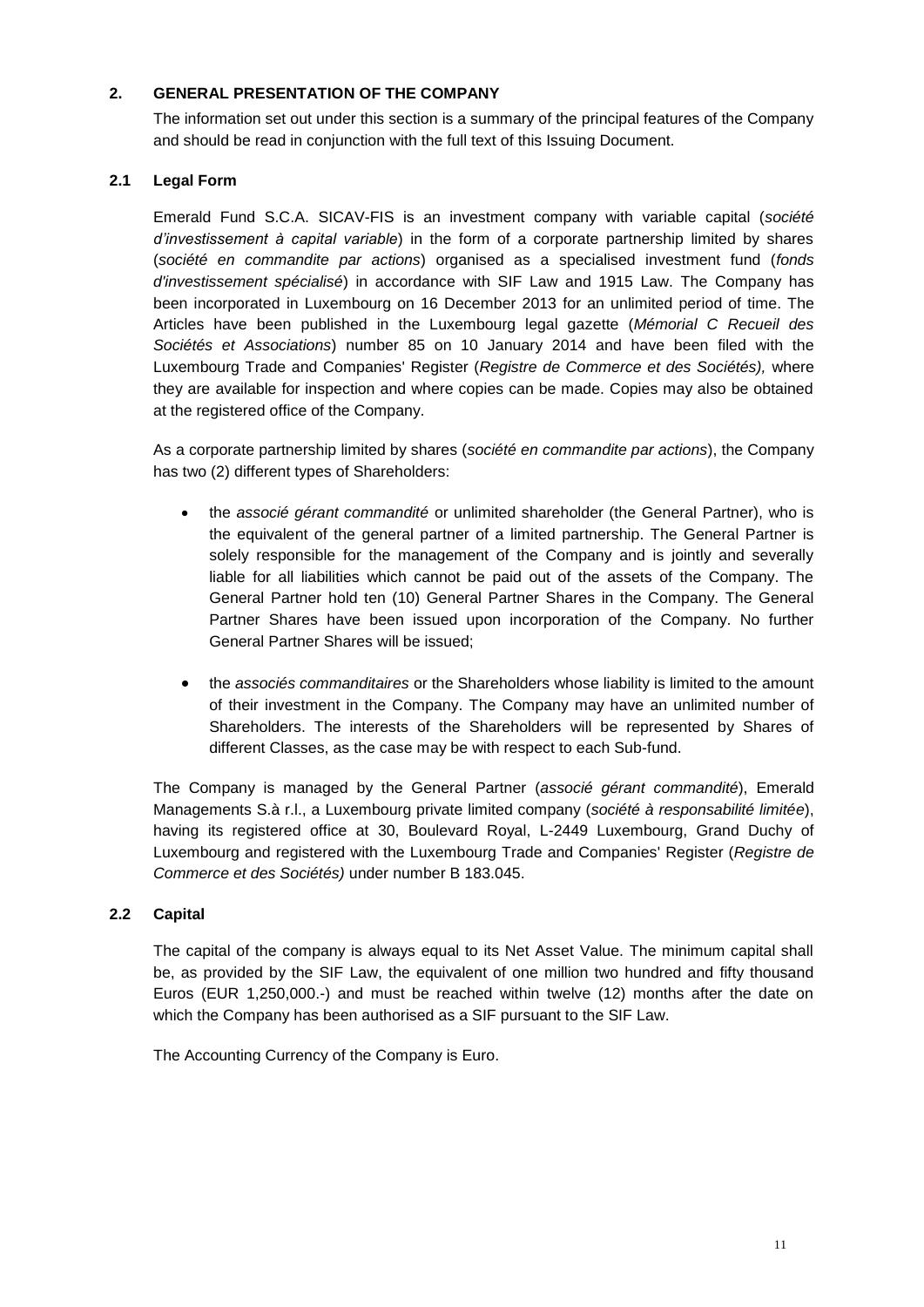#### **2.3 Sub-funds**

The Company is structured to provide Shareholders with a variety of Sub-funds.

In accordance with article 71 of the SIF Law, the assets and liabilities of each Sub-fund shall be segregated from the assets and liabilities of those of the other Sub-funds, with creditors having recourse only to the assets of the Sub-fund concerned and where the liabilities of a Sub-Fund cannot be satisfied out of the assets of the another Sub-fund. As between the Shareholders and creditors, each Sub-fund will be deemed to be a separate entity.

The different Classes of Shares in issue or to be issued in each Sub-fund of the Company (if any) may differ *inter alia* in their fee structure, distribution policy, target investors or any other criteria to be determined by the Board.

The proceeds of the issue of Shares in respect of each Sub-fund will be invested for the exclusive benefit of the relevant Sub-fund in securities and other permitted assets in accordance with the investment policy determined by the Board from time to time in respect of the relevant Sub-fund and as set forth under the relevant Sub-fund specifications in the Appendices.

The Board may, at any time and in its discretion, decide to create additional Sub-funds whose investment objectives and policies, risk profile or other features may differ from those of the Sub-funds then existing and, in such cases, this Issuing Document will be updated accordingly.

### **2.4 Classes of Shares**

The Shares of each Sub-fund may, as the Board shall so determine from time to time, be issued in one or more Classes, whose assets shall be commonly invested pursuant to a specific investment objective of the respective Sub-fund, but where a specific sale and redemption charge structure, fee structure, investor restriction, distribution policy, hedging policy, Reference Currency or other denomination Currencies or other criteria may be applied to each such Class.

The specific characteristics of Classes available to the Shareholder in each Sub-fund are defined in the relevant Appendix to this Issuing Document. For the avoidance of doubt, reference to "Share(s)" in this Issuing Document includes references to any Class(es) when reference to specific Class(es) is not required.

The Board may, at any time and in its discretion, decide to create further Classes of Shares whose features may differ from those of the existing Classes and in such cases, this Issuing Document will be updated accordingly.

Shareholders of the same Class in a Sub-fund will be treated pro-rata to the number of Shares held by them in the relevant Sub-fund.

# **2.5 Investment Objective**

The overall investment objective of the Company is to invest its assets in a wide range of securities and other assets permitted to by the SIF Law with the purpose of spreading investment risks and affording the investors the results of the management of its portfolio.

The Company, with respect to its Sub-funds, may take any measure and carry out any operation, which it may deem useful in the accomplishment and development of its purpose to the full extent permitted by the SIF Law.

The Board is permitted at any time to change the investment policy and restrictions of the Subfunds.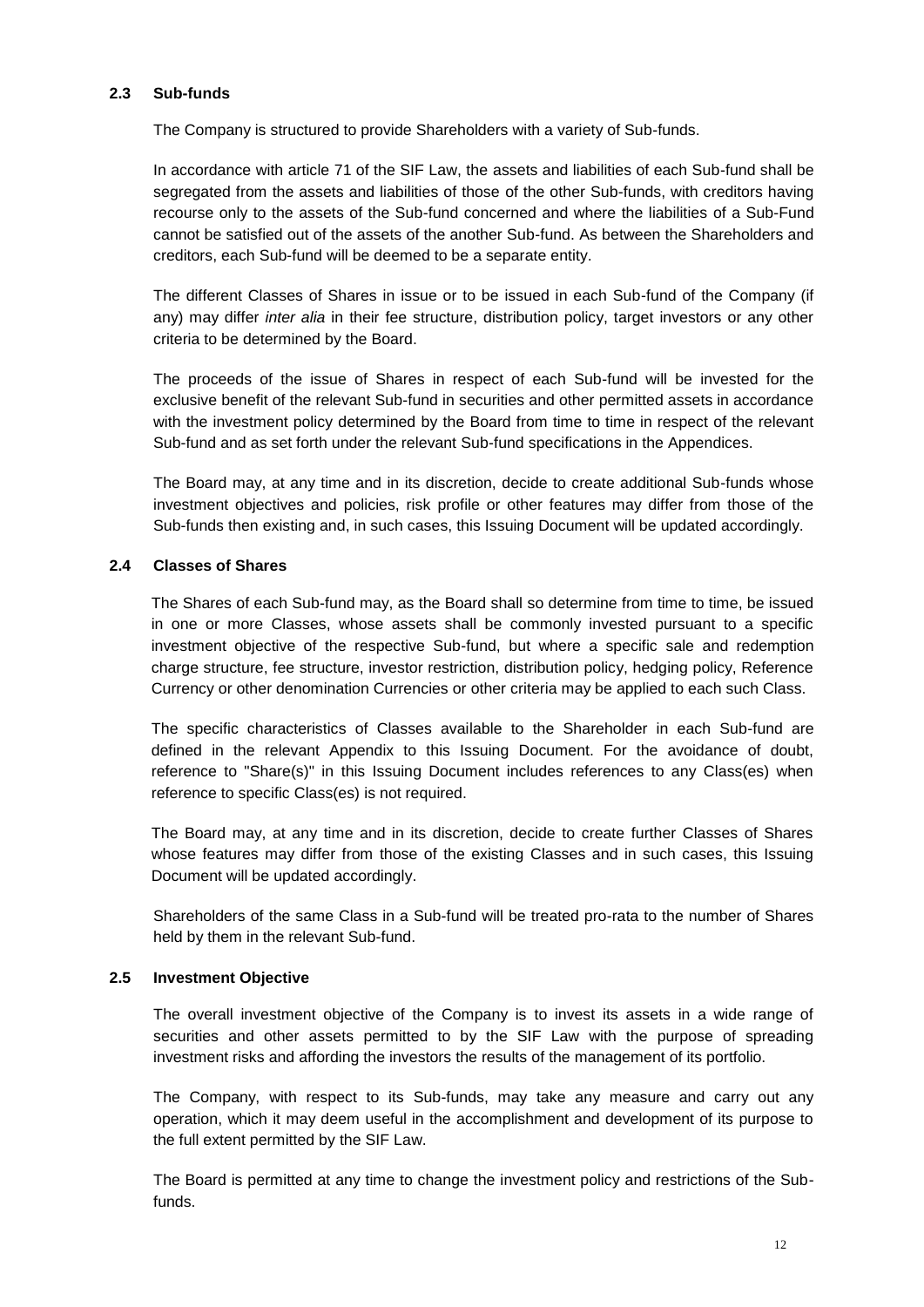The list of the Sub-funds and the specific investment objective, policy and restrictions of each Sub-fund are set out in the relevant Appendix to this Issuing Document.

# **2.6 Stock Exchange Listing**

The Board may decide to list the Shares of the Sub-funds, Classes, as and when issued, on the Luxembourg Stock Exchange or any other Regulated Market or MTF. Details are set out for each Sub-fund in the relevant Appendix to this Issuing Document.

# <span id="page-12-0"></span>**3. MANAGEMENT AND ADMINISTRATION**

# **3.1 The General Partner**

The Board is responsible, while observing the principle of risk diversification, for laying down the investment policy of the Sub-funds and for monitoring the business activity of the Company. It may carry out all acts of portfolio management, administration and marketing on behalf of the Company; in particular purchase, sell, subscribe or exchange any securities or asset and exercise all rights directly or indirectly attached to the Company's portfolio of assets.

In addition, the General Partner may under its responsibility and supervision delegate its functions, privileges and duties to purchase and sell securities as agent for the Company and otherwise to manage the portfolios of the Sub-funds for the account and in the name of the Company to one or several Investment Managers whom it may consider appropriate.

The Board is made up of the following Managers:

- 1) Xavier Deu
- 2) Paul Hunt
- 3) Christopher Harrison
- 4) Josep Lluis Perez

### **3.2 Depositary Bank**

**ING Luxembourg S.A.** with registered office at 52, route d'Esch, L-2965 Luxembourg, Grand Duchy of Luxembourg has been appointed as Depositary Bank. ING Luxembourg S.A. is a public limited company ("*société anonyme*") incorporated under the law of the Grand Duchy of Luxembourg and it is registered with the Luxembourg Trade and Companies' Register under number B 6041.

The Depositary Bank is responsible for the safekeeping (*garde*) of the assets of the Company in accordance with the provision of article 16 of the SIF Law. For the safekeeping of the assets entrusted to it, the Depositary may appoint correspondents, which shall, in such instance, be selected under its responsibility with professional care and in good faith, amongst professional service providers duly authorized to carry out their functions in the relevant jurisdictions.

The Board and the Depositary Bank may terminate the depositary agreement at any time by giving three (3) months' prior notice in writing. The Board may, however, dismiss the Depositary Bank only if a new depositary bank is appointed within two months to take over the functions and responsibilities of the Depositary Bank. After its dismissal, the Depositary Bank must continue to carry out its functions and responsibilities until such time as the entire assets of the Company have been transferred to the new Depositary Bank.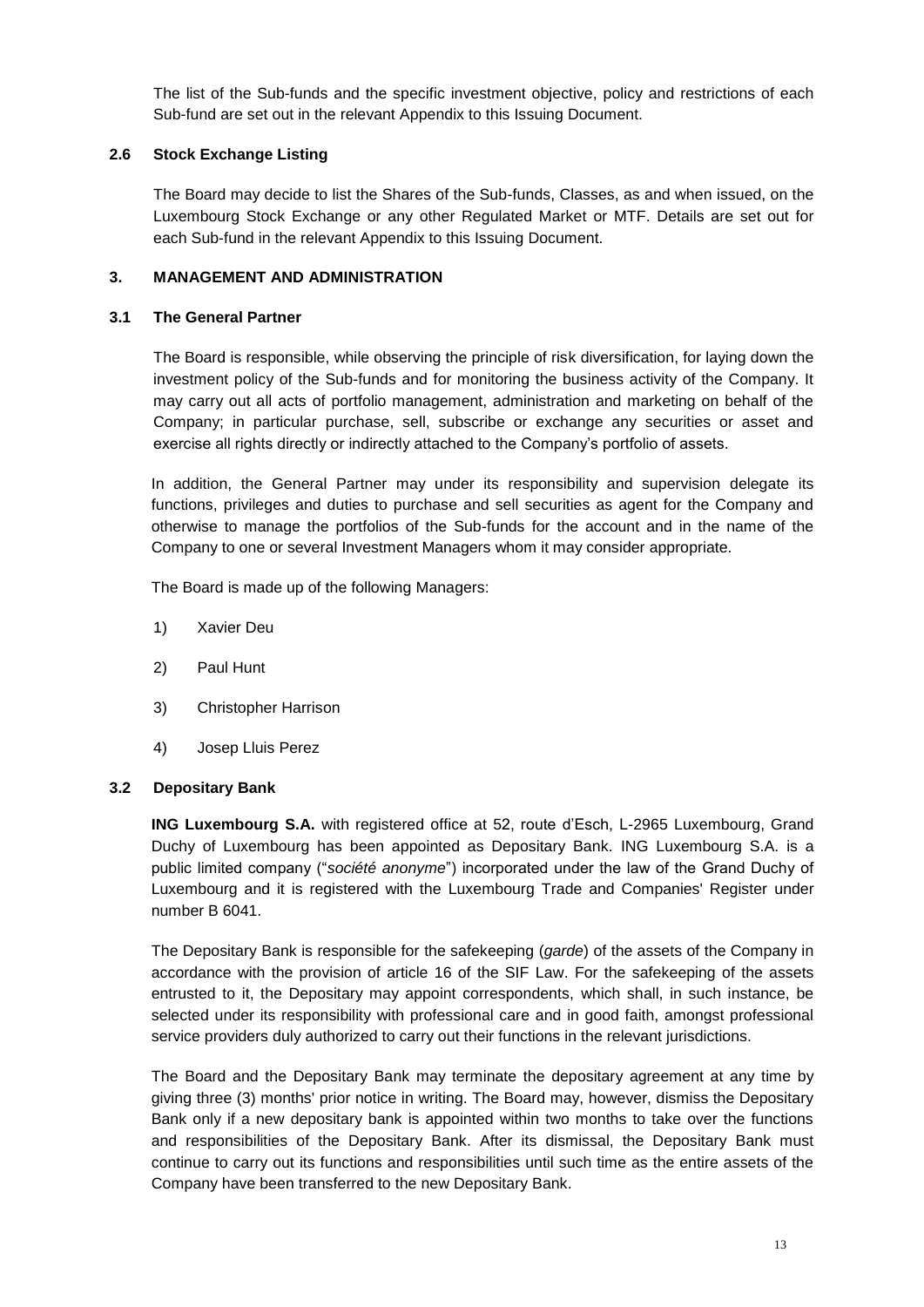# **3.3 Administrative Agent, Registrar and Transfer Agent**

**Banque de Patrimoines Privés**, with registered office at 30, Boulevard Royal, L-2449 Luxembourg, Grand Duchy of Luxembourg, registered with the Luxembourg Trade and Companies' Register under number B 183.045, has been appointed as central administration, registrar and transfer and domiciliation agent of the Company. **Banque de Patrimoines Privés** is a professional of the financial sector (PSF) and as such is monitored by the CSSF. The relationship between the Company and the Agent is subject to the terms of the agreement dated 30 January 2017. The Company and the Agent may terminate this agreement upon ninety's (90) days prior written notice.

The Agent will be remunerated out of the assets of the relevant Sub-fund in accordance with current market practice in Luxembourg.

# **3.4 Investment Advisor**

In the determination and implementation of the investment policy of each Sub-fund, the General Partner may be assisted by one or several Investment Advisor(s).

The Investment Advisors (if any) will be indirectly remunerated out of the assets of the relevant Sub-fund, it being understood that the Investment Advisors are remunerated by the General Partner out of the Management Fee and the Performance Fee, as further detailed in the relevant Appendix.

# **3.5 Auditor**

The Company has appointed KPMG Luxembourg, Société Coopérative, as Auditor of the Company transactions, accounts and annual reports.

### **3.6 Anti-Money Laundering**

Measures aimed towards the prevention of money laundering, as provided by the Luxembourg law of 12 November 2004 as amended, relating to the fight against money-laundering and the financing of terrorism (as amended) (the "**AML Law**"), the Grand-Duchy Regulation dated 1 February 2010 providing details on certain provisions of the AML Law and the regulation and circulars of the CSSF, are under the supervision of the General Partner and has been delegated to the Agent and may require a detailed verification of the applicant's identity. Depending on the circumstances of each application, a detailed verification might not be required where:

- (i) the applicant makes the payment from an account held in the applicant's name at a recognised financial institution, or
- (ii) the application is made through a recognised intermediary.

These exceptions will only apply if the financial institution or intermediary referred to above is located in a country recognised by the Agent as having equivalent anti-money laundering regulations as stipulated by the Financial Action Task Force (FATF).

By way of example, an individual may be required to produce a copy of a passport or identification card duly certified by a notary public, together with evidence of his/her address such as a utility bill or bank statement and date of birth. In the case of corporate applicants this may require production of a certified copy of the certificate of incorporation (and any change of name), memorandum and articles of association (or equivalent), the names, occupations, dates of birth and residential and business addresses of all directors.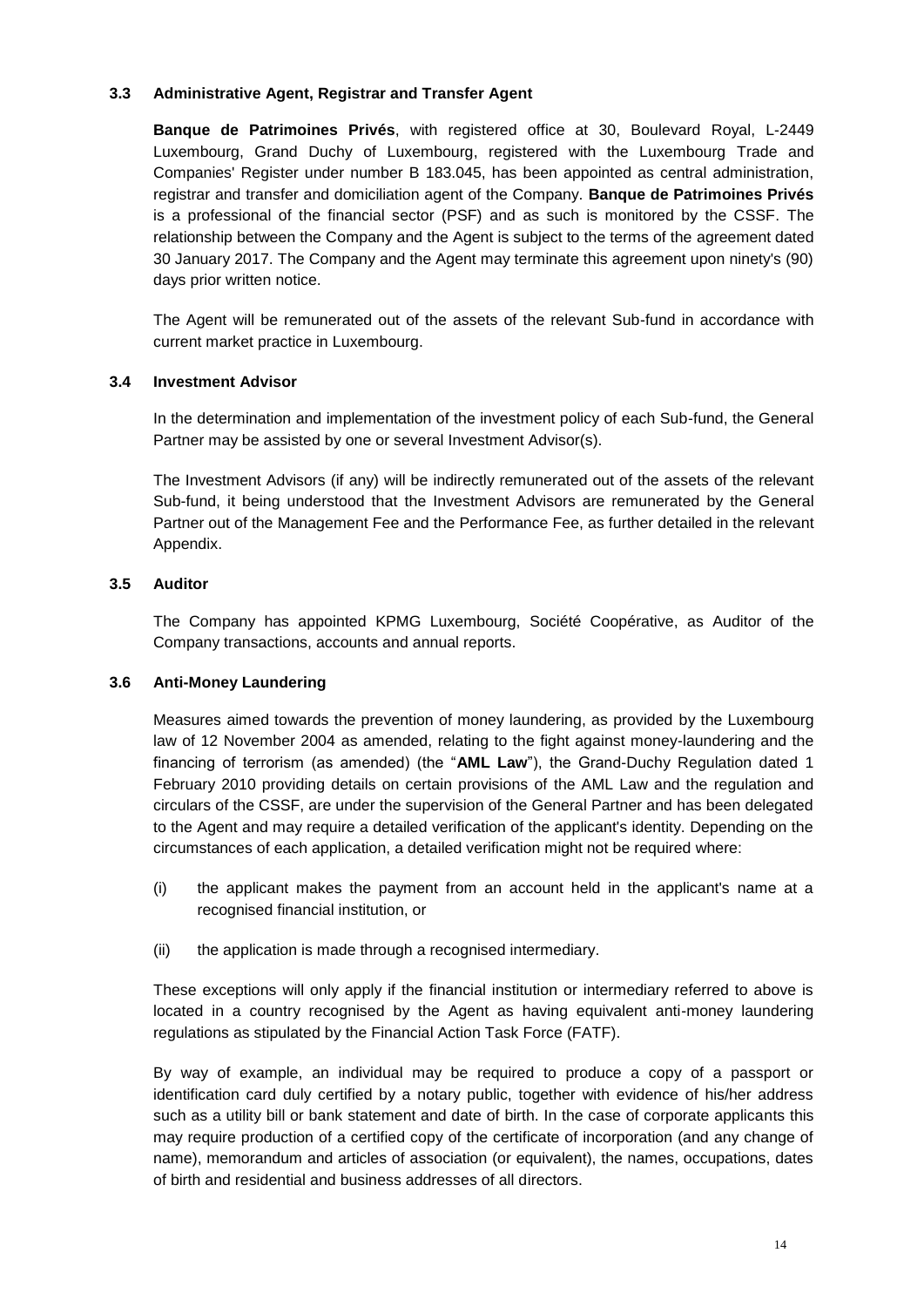The Board and the Agent reserve the right to request such information as is necessary to verify the identity of an applicant. In the event of delay or failure by the applicant to produce any information required for verification purposes, the Board may refuse to accept the application and will not be liable for any interest, costs or compensation. Similarly, when Shares are issued, they cannot be redeemed or converted until full details of registration and anti-money laundering documents have been completed.

The Board and the Agent reserve the right to reject an application, for any reason, in whole or in part in which event the application monies or any balance thereof will be returned without unnecessary delay to the applicant by transfer to the applicant's designated account or by post at the applicant's risk, provided the identity of the applicant can be properly verified pursuant to Luxembourg anti-money laundering regulations. In such event, the Company will not for any interest, costs or compensation.

# <span id="page-14-0"></span>**4. INVESTMENT OBJECTIVE AND POLICY OF THE COMPANY**

The overall investment objective of the Company is to invest its assets in a wide range of securities and other assets permitted to by the SIF Law with the purpose of spreading investment risks and affording the investors the results of the management of its portfolio.

The Company may invest in or hold any kind of investments which are eligible under the SIF Law and which include without limitation any kind of listed or unlisted debt or equity securities or instruments or any kind of derivatives or combinations thereof (such as shares, units, participations, interests, bonds, convertible debt securities, certificates of deposits, commercial paper, notes, promissory notes, bills, other fixed or variable rate securities or unsecuritised debt), infrastructure assets or real estate assets.

The Company may furthermore hold cash or cash equivalents, including *inter alia* money market instruments or investments in shares or units of money market funds and term deposits or any other assets that offer daily liquidity as liquidity reserve, for management purposes, or as an intermediary investment prior to the investment of any balance not invested.

Additional or deviating guidelines can be set forth for each Sub-fund separately. To that effect, reference is made to the Appendices.

The Company may make investments directly or indirectly, in investment structures which have been established for the purpose of investing in (directly or indirectly) and/or financing any kind of investments which are eligible under the SIF Law (including but not limited to real estate and infrastructure assets) (the "**Investment Structures**"). Such Investment Structures may have legal personality or not, be listed or unlisted, be regulated or unregulated, and be incorporated in any jurisdiction. Such investments in Investment Structures will be made using all kind of equity and/or all kind of debt instruments (securitised or not) or combinations thereof.

The Company will only invest in Investment Structures that generally preclude a liability in excess of the value of the interests acquired. The Company will not make any investments where it has to incur unlimited liability.

The specific investment objectives, investment policies and investment restrictions in relation to each Sub-fund are referred to in the Appendices to this Issuing Document. In addition, each Sub-fund is managed in accordance with the investment powers and restrictions applicable to the Company as set out in section 5 "Investment Powers and Restrictions".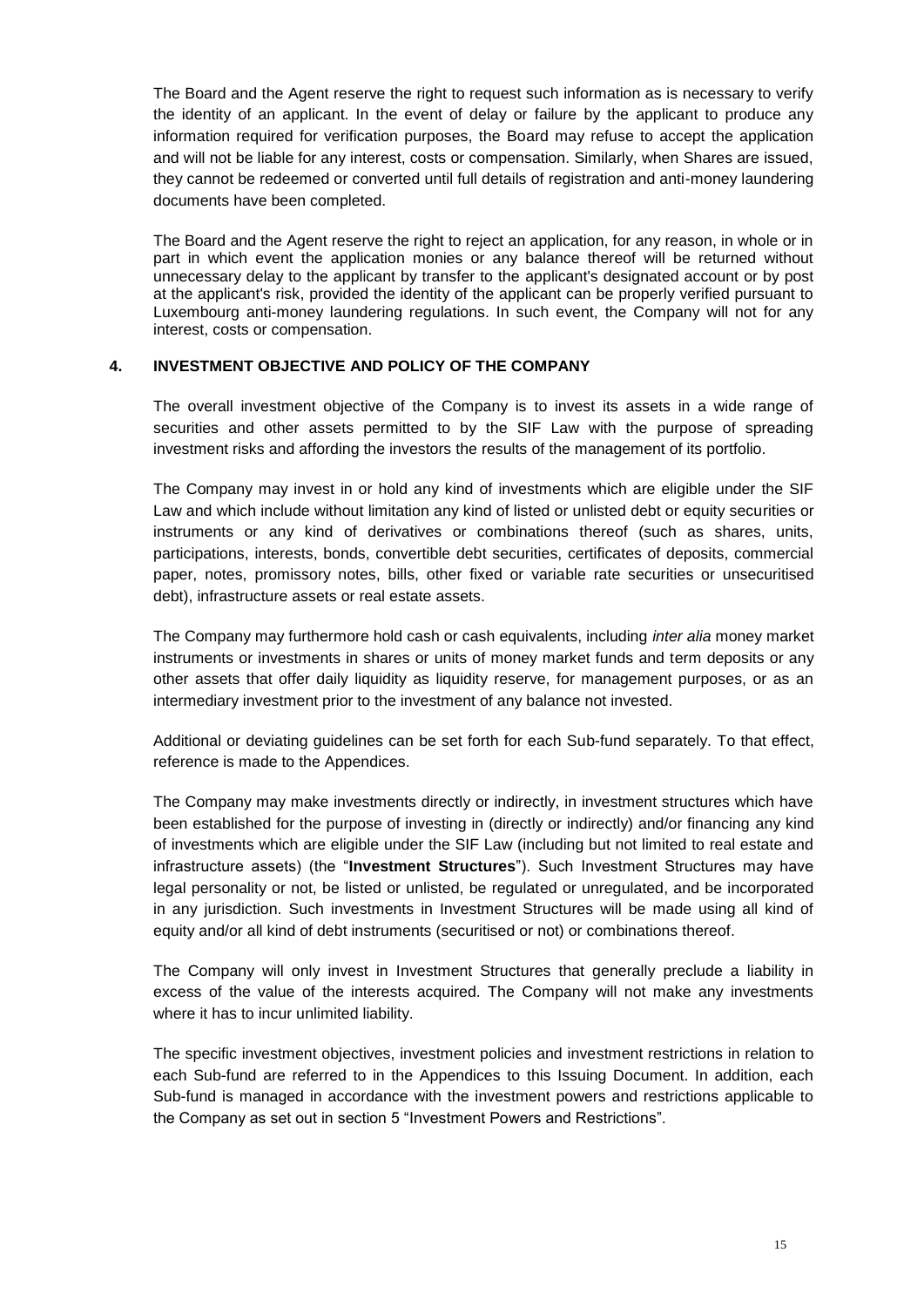# <span id="page-15-0"></span>**5. INVESTMENT POWERS AND RESTRICTIONS**

The Board shall, based upon the principle of spreading risks, have the power to determine the corporate and investment policy for the investments and the course of conduct of the management and business affairs of each Sub-fund.

By making use of its power to determine the investment policy of each Sub-fund, the Board has resolved the following investment restrictions that apply, in principle, for each Sub-fund, provided that it is not decided and indicated otherwise in respect of any particular Sub-fund in the relevant Appendix to this Issuing Document:

- (1) The Company, in each Sub-fund, may not in principle hold short position in securities of the same type issued by the same issuer representing more than 30% of its assets;
- (2) The Company, in each Sub-fund, may not invest more than 30% of its assets in securities of the same type issued by the same issuer unless otherwise specified by the Appendices. This restriction does not apply to investments in securities issued or guaranteed by an OECD Member State or its regional or local authorities or by EU, regional or global supranational institutions and bodies and UCI subject to equivalent risk diversification rules;
- (3) The Company, in each Sub-fund, may invest in financial derivatives instruments, dealt in on a Regulated Market and/or MTF and/or over the counter (OTC). When using financial derivative instruments, the Company must ensure comparable risk diversification through appropriate diversification of the underlying assets. Counterparty risk of OTC operations must be limited and prudently assessed based on the quality and qualification of the counterparty;
- (4) The Company , in each Sub-fund, may borrow as specified by the Appendices;
- (5) In order to protect its present and future assets and liabilities against the fluctuation of currencies, the Company, in each Sub-fund, may (unless otherwise specified in the Appendices) enter into transactions the object of which is the purchase or the sale of forward foreign exchange contracts, the purchase or the sale of call options or put options in respect of currencies, the purchase or the sale of currencies forward or the exchange of currencies on a mutual agreement basis provided that these transactions be made either on exchanges or over-the-counter with Strongly Rated Financial Institution specialising in these types of transactions and being participants in the over-the-counter markets. The objective of the transactions referred to above presupposes the existence of a direct relationship between the contemplated transaction and the assets or liabilities to be hedged and implies that, in principle, transactions in a given currency (including a currency bearing a substantial relation to the value of the Reference Currency (known as "**Cross Hedging**") may not exceed the total valuation of such assets and liabilities nor may they, as regards their duration, exceed the period where such assets are held or anticipated to be acquired or for which such liabilities are incurred or anticipated to be incurred; and
- (6) The Company, in each Sub-fund, may also hold liquid assets.
- (7) A sub-fund (the "**Initial Sub-Fund**") may invest in one ore more other Sub-Funds of the Company (the "**Target Sub-Fund**") subject to the following conditions: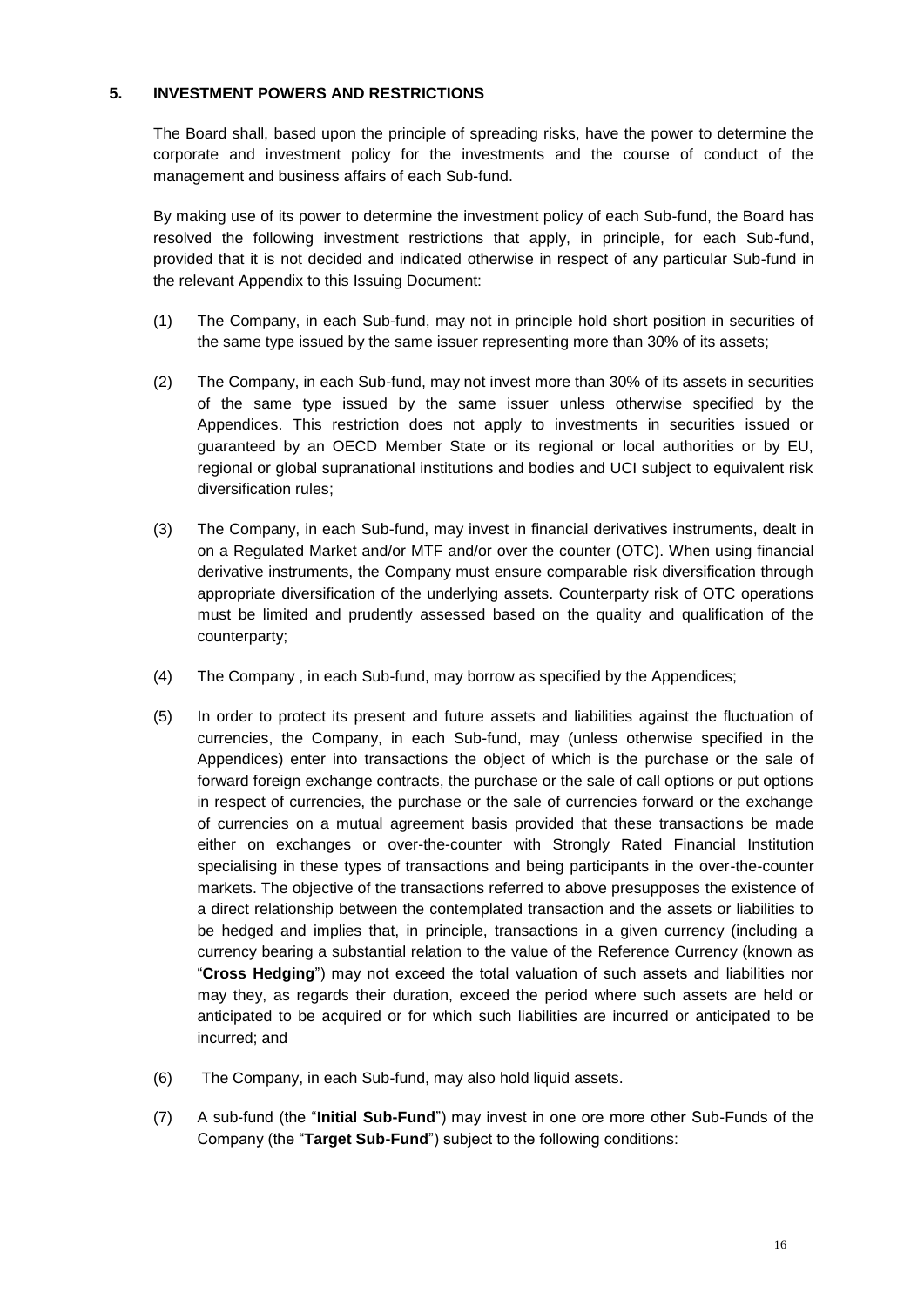- (i) the Target Sub-fund may not invest back in the Initial Sub-fund;
- (ii) the Target Sub-fund may not invest more than 30% of its net assets in other funds;
- (iii) the voting rights attached to the shares of the Target Sub-fund are suspended during the investment by the Initial Sub-Fund;
- (iv) the value of the shares of the Target Sub-Fund held by the Initial Sub-Fund are not taken into account for the purpose of assessing the compliance with the minimum capital requirement of the Company; and
- (v) shares held by the Initial Sub-Fund in the Target Sub-Fund will not be subject to any management or performance fees.

In order to comply with the laws and regulations of the countries where the Shares might be offered or placed, the Board may from time to time impose further investment restrictions to all or several Sub-funds as shall be compatible with or be in the interest of the Shareholders. In such a case, the Issuing Document will be amended accordingly.

In addition, each Sub-fund shall be managed in accordance with the investment restrictions specified in the Appendices.

#### <span id="page-16-0"></span>**6. RISK CONSIDERATIONS**

*An investment in any Sub-fund established by the Company is speculative and involves a high degree of risk. Although the Board, the Investment Manager or Investment Advisor (as the case may be) for each Sub-fund will attempt to manage or mitigate those risks through careful research and portfolio management, there can be no assurance that it will do so successfully.* 

*An investment in any Sub-fund established should be made only after consultation with independent qualified sources of investment, tax, legal and other appropriate professional advice. In addition to the specific risk factors set forth in the Appendices in relation to each Sub-fund, a prospective investor should consider the following factors the description of which is neither detailed nor exhaustive:*

#### **6.1 General Risk Considerations relating to an Investment in the Company**

The value of an investment in any investment fund may go up as well as down and involves various risks and investment considerations, some of which are highlighted below. There is a possibility of a total or partial loss of the invested capital. Prospective investors should not subscribe to or invest in any Sub-fund of the Company unless they can readily bear the consequences of such loss. No guarantee or representation is made that the Sub-funds will reach their investment objectives, and investment results may vary substantially over time.

In particular prospective investors should evaluate the risk factors discussed below which, individually or in aggregate, could have a material adverse effect on the Sub-funds or their assets and may result in the loss of the Shareholders' invested capital or lower returns than those discussed herein.

Additionally, the Company is primarily designed as a long-term investment and not as a trading vehicle. The Company is not intended to be a complete investment program. Where the currency of the Company varies from the Shareholder's home currency, or where the Reference Currency of the Sub-fund varies from the currencies of the markets in which the Company invests, due to this foreign exchange risk exposure there is the prospect of additional loss (or the prospect of additional gain) to the Shareholder greater than the usual risks of investment.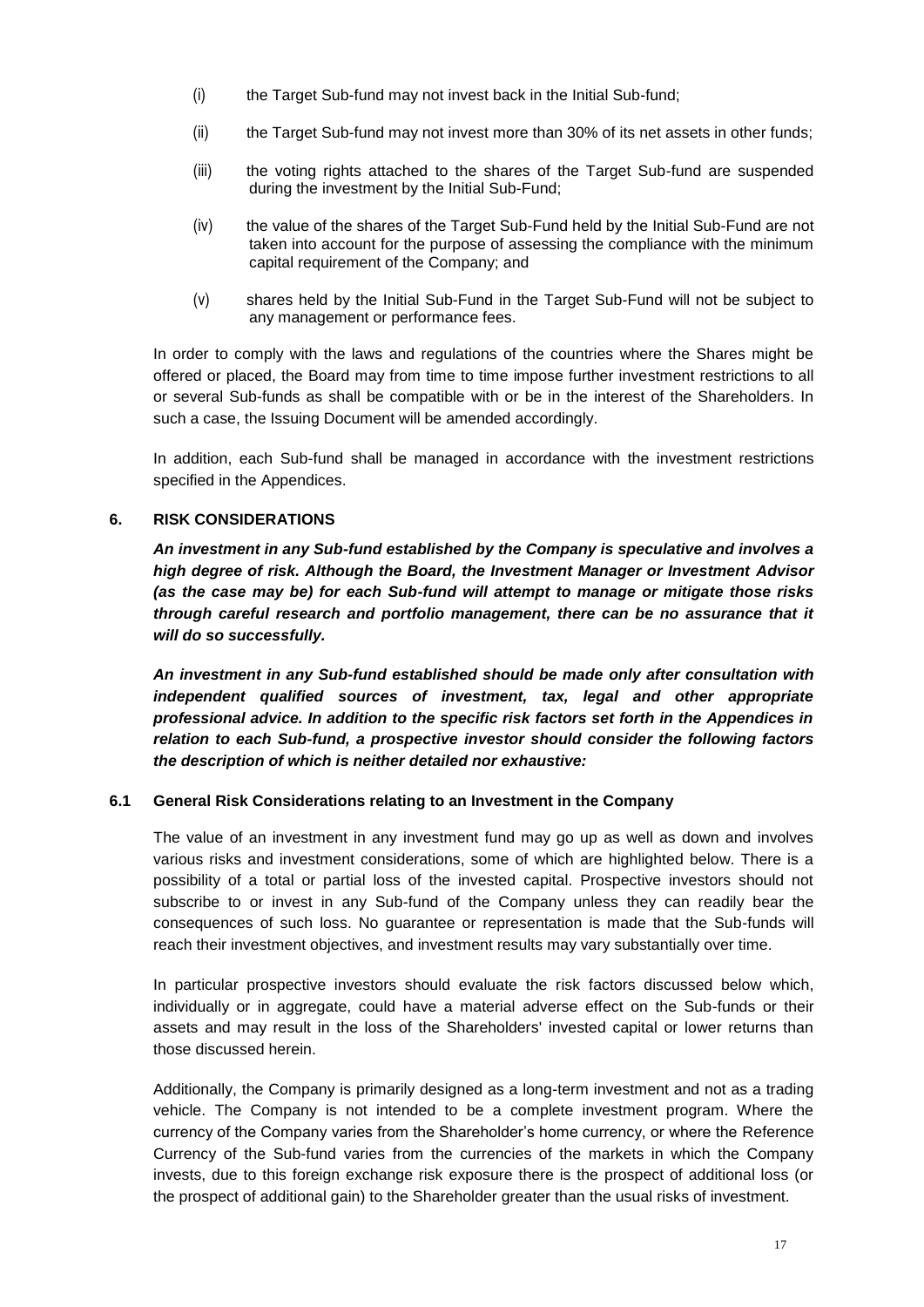#### 6.1.1 Changes in Applicable Law

The Company must comply with legal requirements, including requirements imposed by the securities laws and company laws in various jurisdictions, including Luxembourg. Should any of these laws change over the duration of the Company, the legal requirements to which the Company and the Shareholders may be subject could differ substantially from current requirements.

### 6.1.2 Tax risks

Unfavourable interpretations or changes in tax laws, judicial practice, tax rulings or of any rules established in the tax practice could adversely affect the Company's financial situation. The changes could relate to the current fiscal year or to prior years if they have not yet been finally assessed for tax purposes.

The tax authorities may add additional items to the taxable income of the Company or disallow tax deductions and allowances with respect to any open assessment so that the tax liabilities of the companies may be increased. Such different assessment of the Company's tax situation by tax authorities could adversely affect its results.

Investors are urged to consult their own tax advisors as to tax consequences of the acquisition, ownership and disposition of Shares. Tax consequences may differ according to the provisions of different double tax treaties and the investor's particular circumstances.

# **6.2 General Risk Considerations relating to an Investment in a Sub-fund**

Any investment of the Sub-funds, in particular in a foreign country, involves the risk of adverse political developments, including nationalization, confiscation without fair compensation, and acts of terrorism or war and of changes in governmental policies. Furthermore, foreign jurisdictions may impose restrictions to prevent capital flight, which could make it difficult or impossible to exchange or repatriate foreign currency. In addition, laws and regulations of foreign countries may impose restrictions or approvals which would not exist in the prospective investor's country of origin and may require financing and structuring alternatives which differ significantly from those customarily used in the prospective investor's country of origin.

No assurance can be given that a political or economic climate, or particular legal or regulatory risks, might not adversely affect an investment by the different Sub-funds. It may be infeasible for the Sub-funds to invest in certain Investment Structures as otherwise the Sub-fund or certain Shareholders or prospective investors may be subject to adverse tax, regulatory or other detrimental consequences; this may limit the investment opportunities of the Sub-funds.

Issuers are generally subject to different accounting, auditing and financial reporting standards in different countries throughout the world. The volume of trading, the volatility of prices and the liquidity of issuers may vary in the markets of different countries. Hours of business, customs and access to these markets by foreign prospective investors may also vary. In addition, the level of government supervision and regulation of securities exchanges, securities dealers and listed and unlisted companies is different throughout the world. The laws of some countries may limit the Company's ability to invest in securities of certain issuers located in those countries. In addition, there may be a lack of adequate legal recourse for the redress of disputes and in some countries the pursuit of such disputes may be subject to a highly prejudiced legal system.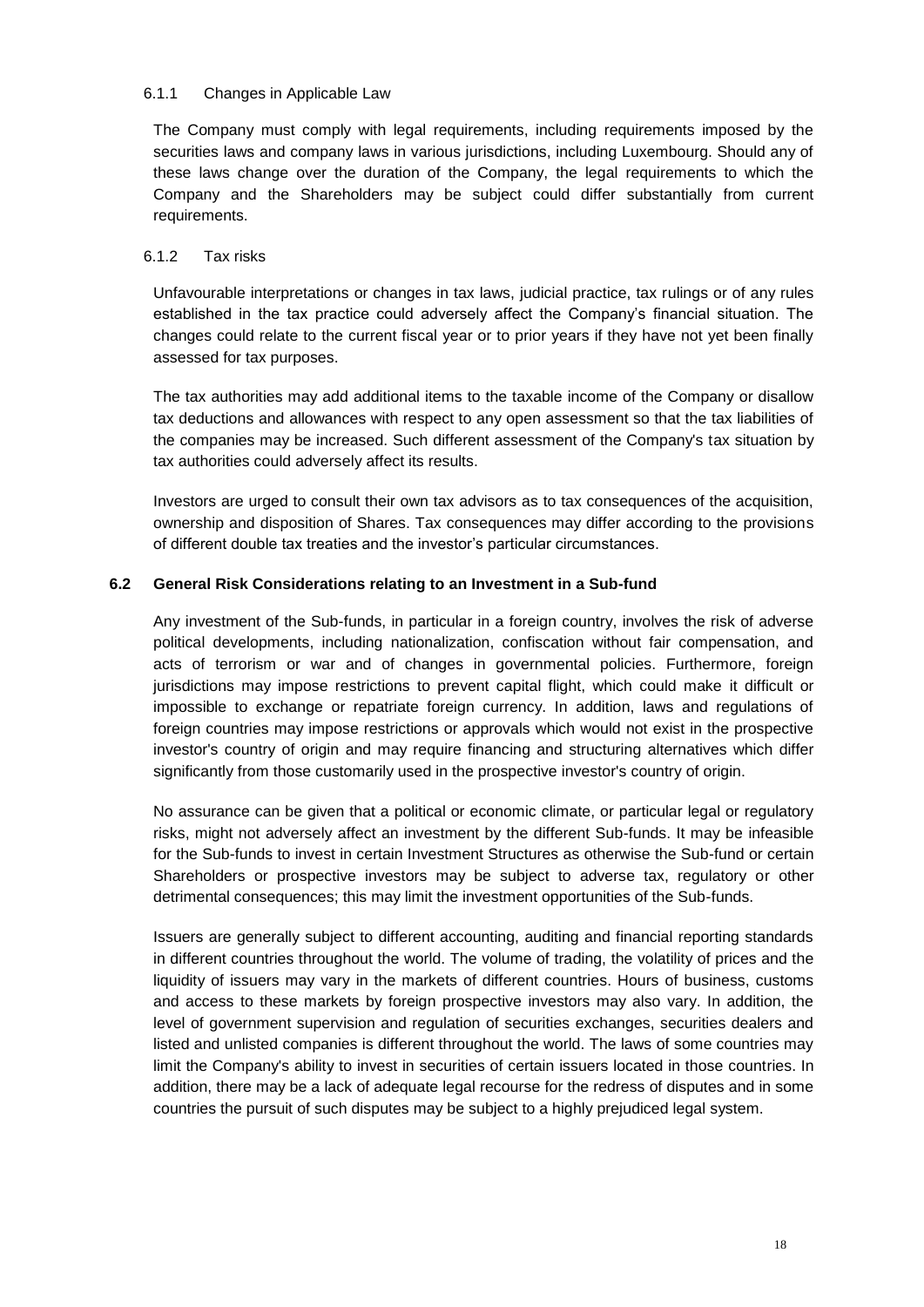Different markets also have different clearance and settlement procedures. Delays in settlement could result in temporary periods when a portion of the assets of a Sub-fund is not invested and no return is earned thereon. The inability of the Company to make intended security purchases due to settlement problems could cause the Company to miss attractive investment opportunities. Inability to dispose of portfolio securities due to settlement problems could result either in losses by such Sub-fund, and therefore the Company, due to subsequent declines in value of the portfolio security or, if such Sub-fund has entered into a contract to sell the security, could result in possible liability to the purchaser.

Investments in non-European securities involve certain factors not typically associated with investing in European securities including risks relating to differences between the European and foreign securities markets, including the absence of uniform accounting, auditing and financial reporting standards and practices and disclosure requirements, and less government supervision and regulation.

An issuer of securities may be domiciled in a country other than the country in whose currency the instrument is denominated. The values and relative yields of investments in the securities markets of different countries, and their associated risks, are expected to change independently of each other.

### 6.2.1 Competitive Environment

Each Sub-fund will operate in a competitive environment in which there will be a significant degree of uncertainty in identifying and completing investment transactions. There may be other investment vehicles that have similar or identical objectives that will target similar assets.

### 6.2.2 Concentration and Diversification

The Sub-funds are subject to few investment restrictions, there may be a concentration in a particular issuer, industry or country. If any Sub-fund elects to concentrate the Sub-fund's investments in a particular issuer, industry or country, the Sub-fund will become more susceptible to fluctuations in value resulting from adverse economic conditions affecting that particular issuer, industry or country.

### 6.2.3 Currency Risks and Foreign Exchange; Hedging Transactions

The Reference Currency of each Sub-fund is not necessarily the investment currency of the Sub-fund concerned. Investments are made in those currencies that best benefit the performance of the Sub-funds in the view of the Board / Investment Manager.

Changes in the rates of exchange between the Reference Currency and other currencies will have an effect, which could be adverse, on the performance of the relevant Sub-fund, on amounts available for distribution by the relevant Sub-fund and on the value of securities distributed by such Sub-fund. Additionally, in response to large-scale currency speculation, a number of nations have been unable to sustain exchange rates and have devalued their currency or shifted to floating exchange rate regimes. Such devaluation could adversely affect the relevant Sub-fund.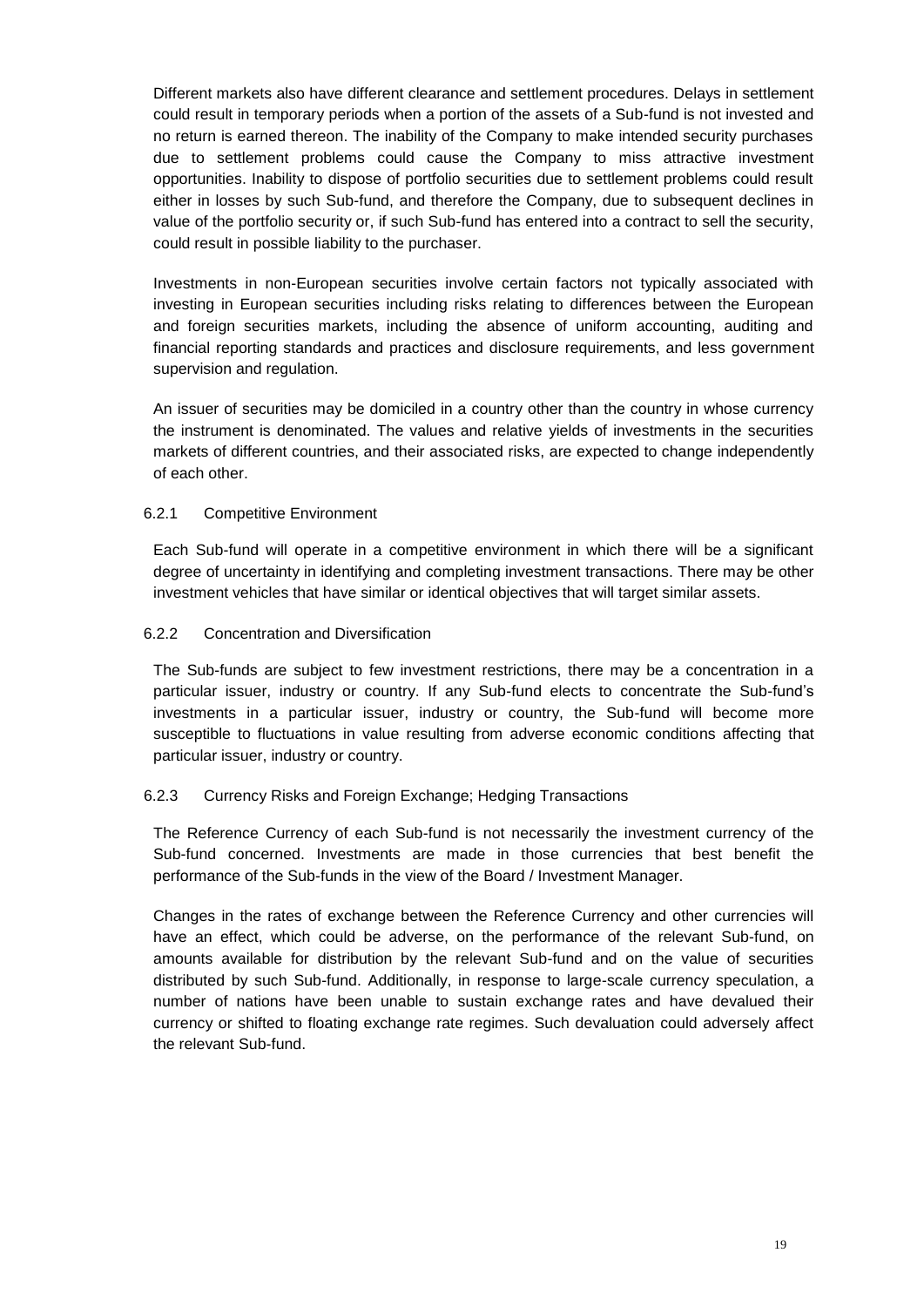A Sub-fund may utilize financial instruments for risk management purposes in order to hedge the currency exchange rate on any particular Sub-fund's assets and expected future income arising from those assets. The success of any such hedging operations will be subject to the Investment Manager's ability to assess correctly the degree of correlation between the performance of the instruments used in the hedging strategy and the performance of the investments in the portfolio being hedged and the Investment Manager's ability to recalculate, readjust and execute hedges continually in an efficient and timely manner.

Shareholders investing in a Sub-fund other than in its Reference Currency should be aware that exchange rate fluctuations could cause the value of their investment to diminish or increase.

#### 6.2.4 Market Risk

The market price of securities owned by the Sub-funds may go up or down, sometimes rapidly or unpredictably. Securities may decline in value due to factors affecting securities markets generally or particular industries represented in the securities markets. The value of a security may decline due to general market conditions which are not specifically related to a particular company, such as real or perceived adverse economic conditions, changes in the general outlook for corporate earnings, changes in interest or currency rates or adverse Shareholder sentiment generally. They may also decline due to factors, which affect a particular industry or industries, such as labour shortages or increased production costs and competitive conditions within an industry. During a general downturn in the securities markets, multiple asset classes may decline in value simultaneously.

#### 6.2.5 Issuer Risk

The value of a security may decline for a number of reasons, which directly relate to the issuer, such as management performance, financial leverage and reduced demand for the issuer's goods or services.

### 6.2.6 Redemption in Specie

While the Sub-funds expect to distribute cash to a Shareholder upon redemption of Shares, there can be no assurance that the Sub-fund will have sufficient cash to satisfy redemption requests, or that they will be able to liquidate investments at favourable prices at the time of such redemption request. Under the foregoing circumstances, and only upon a Shareholder's decision in the relevant Sub-fund, a Shareholder may receive in kind redemptions from the respective Sub-fund's portfolio. Such investments so distributed may not be readily marketable or sellable and may have to be held by such Shareholder for an indefinite period of time.

As a result, an investment in the Shares is suitable only for sophisticated investors that do not require immediate liquidity for their investment and are able to bear the financial risks of this investment for an indefinite period of time.

### **6.3 Financial Failure of Intermediaries**

There is always the possibility that the institutions, including brokerage firms and banks, with which the Sub-funds do business, or to which securities have been entrusted for custodial purposes, will encounter financial difficulties that may impair their operational capabilities or result in losses to the Company.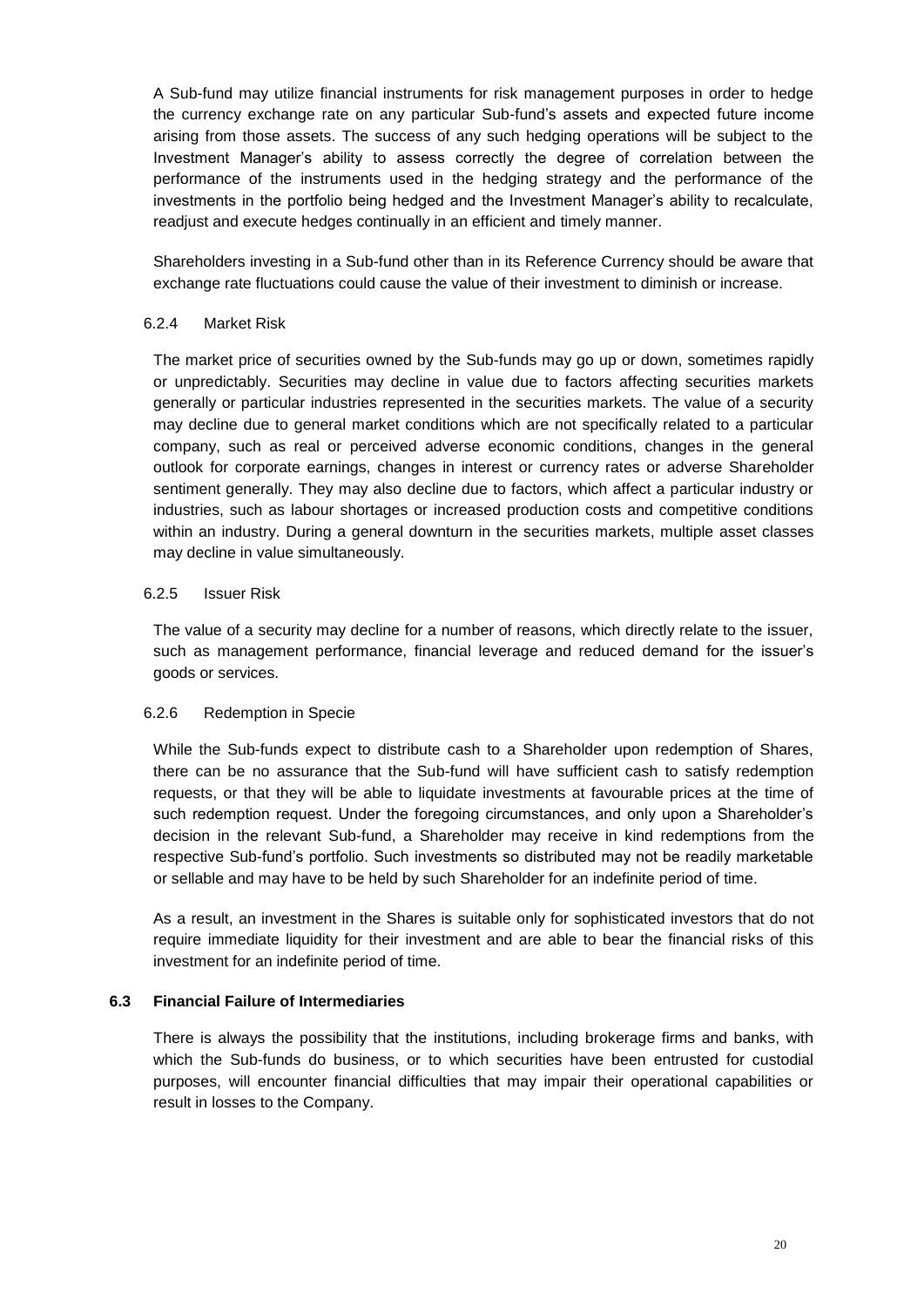# **6.4 Counterparty Credit Risk**

Certain markets in which the Sub-funds and/or investment structures held by the Sub-funds may effect their transactions are "over-the-counter" or "interdealer" markets. The participants in such markets are typically not subject to credit evaluation and regulatory oversight as are members of "exchange-based" markets. To the extent a Sub-fund invests in swaps, derivative or synthetic instruments, or other over-the-counter transactions, on these markets, such Sub-fund may take credit risk with regard to parties with whom it trades and may also bear the risk of settlement default. These risks may differ materially from those entailed in exchange-traded transactions, which generally are backed by clearing organization guarantees, daily marking-to-market and settlement, and segregation and minimum capital requirements applicable to intermediaries. Transactions entered directly between two counterparties generally do not benefit from such protections. This exposes the Sub-funds to the risk that a counterparty will not settle a transaction in accordance with its terms and conditions because of a dispute over the terms of the contract (whether or not bona fide) or because of a credit or liquidity problem, thus causing the Sub-fund to suffer a loss. Such "counterparty risk" is accentuated for contracts with longer maturities where events may intervene to prevent settlement, or where the Company has concentrated its transactions with a single or small group of counterparties. In addition, in the case of a default, the respective Sub-fund could become subject to adverse market movements while replacement transactions are executed. The Sub-funds are not restricted from dealing with any particular counterparty or from concentrating any or all of their transactions with a single counterparty. Moreover, the Sub-funds have no internal credit function, which evaluates the creditworthiness of their counterparties. The ability of the Sub-funds to transact business with any one or number of counterparties, the lack of any meaningful and independent evaluation of such counterparties' financial capabilities and the absence of a Regulated Market and/or MTF to facilitate settlement may increase the potential for losses by the Sub-funds.

### 6.4.1 Suspensions of Trading

Each exchange typically has the right to suspend or limit trading in all securities that it lists. Such a suspension could render it impossible for the Sub-funds to liquidate its positions and thereby expose them to losses. In addition, there is no guarantee that non-exchange markets will remain liquid enough for the Sub-funds to close out positions.

#### 6.4.2 Use of Leverage

While the use of leverage as described under section 5 "Investment Powers and Restrictions" may increase the return on the invested capital, it also creates greater potential for loss. There can be no assurance that the respective Sub-fund, in incurring debt, will be able to meet its loan obligations.

Leverage risk is the risk associated with the borrowing of funds and other investment techniques. Leverage is a speculative technique, which may expose the respective Sub-fund to greater risk and increase its costs. Increases and decreases in the value of the Sub-fund's portfolio will be magnified when the Sub-fund uses leverage. For example, leverage may cause greater swings in the Sub-fund's Net Asset Value or cause the Sub-fund to lose more than it invested. There can be no assurance that the Sub-fund's leveraging strategy will be successful. If leverage is employed, the Net Asset Value and market value of the Shares will be more volatile, and the yield to the Shareholders will tend to fluctuate with changes in the shorter-term interest rates on the leverage. The Sub-funds will pay (and the Shareholders will bear) any costs and expenses relating to any leverage. Any decline in the Net Asset Value of the Sub-fund's investments will be borne entirely by the Shareholders. Therefore, if the market value of the respective Sub-fund's portfolio declines, the leverage will result in a greater decrease in Net Asset Value to the Shareholders than if the Sub-funds were not leveraged.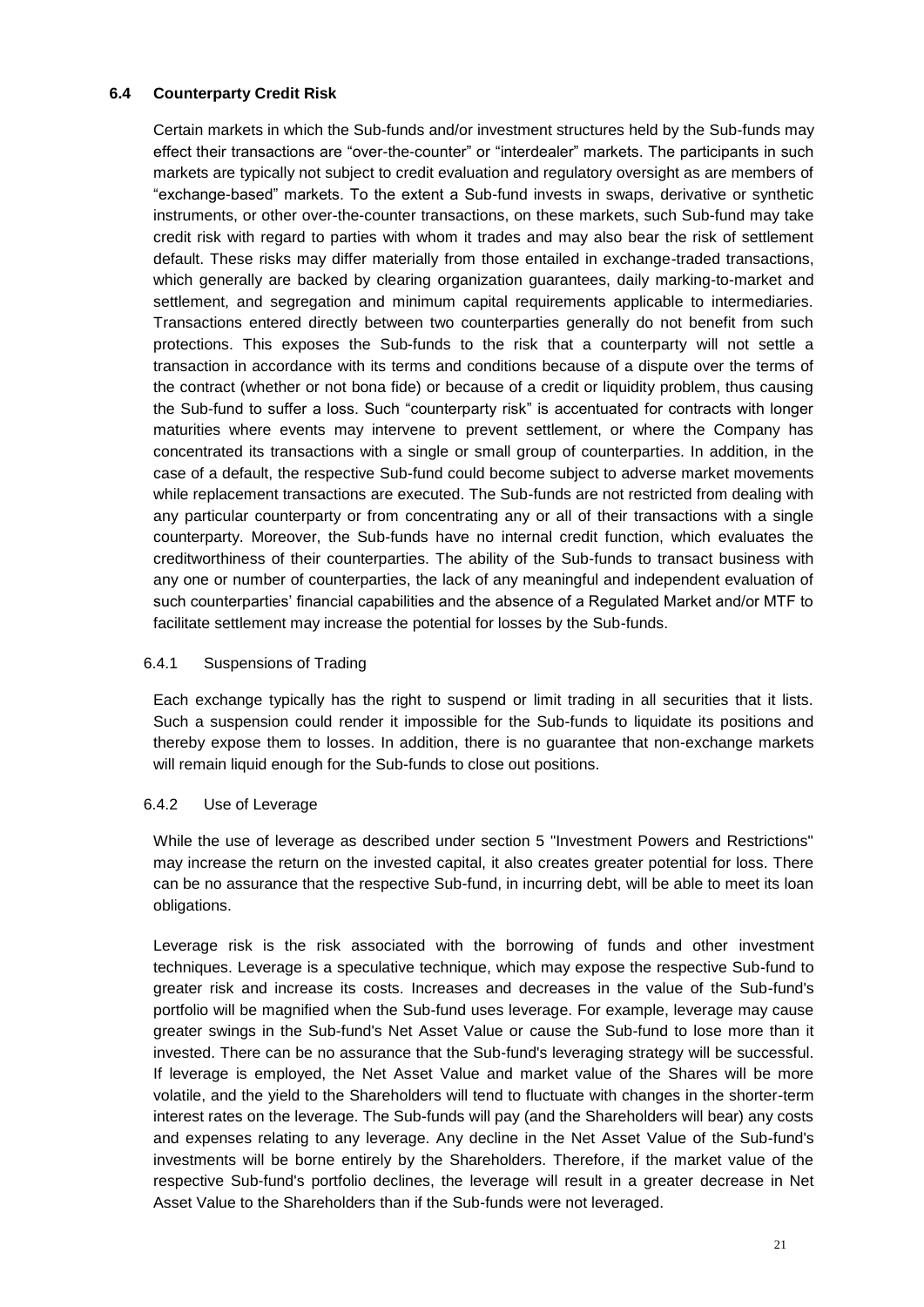# **6.5 Risks Associated with Specific Investments**

### 6.5.1 Holdings of Cash or Cash Equivalents

The Sub-funds may hold cash or cash equivalents for distributions and redemptions and for management purposes, including *inter alia* money market instruments or investments in units in money market funds on an ancillary basis. The value of these Sub-funds' holdings of cash or cash equivalents may be adversely affected by interest rate fluctuations, changes in rates of inflation, fluctuations in currency or exchange rates or failure by a counterparty or an investment vehicle in which one of the Sub-funds invests to perform its obligations under a contract or other agreement. Moreover, the Sub-funds could be subject to significant losses if they hold a large position in a particular investment that declines in value or is otherwise adversely affected, including default of the issuer.

# 6.5.2 Use of Derivative Contracts

Generally, derivatives are financial contracts whose value depends upon, or is derived from, the value of an underlying asset, reference rate or index, and may relate to stocks, bonds, interest rates, currencies or currency exchange rates, commodities, and related indexes.

The Sub-funds' use of derivative instruments involves risks different from, or possibly greater than, the risks associated with investing directly in securities and other more traditional investments. Particular derivative instruments such as without limitation put options, call options and forward contracts may be associated with specific risks, which are not discussed below. The following provides a general discussion of important risk factors relating to all derivative instruments that may be used by the Sub-funds.

# (a) Management Risk

Derivative products are highly specialised instruments that require investment techniques and risk analyses different from those associated with stocks or bonds. The use of a derivative requires an understanding not only of the underlying instrument but also of the derivative itself, without the benefit of observing the performance of the derivative under all possible market conditions.

# (b) Credit Risk

The use of a derivative instrument involves the risk that a loss may be sustained as a result of the failure of the counterparty to make required payments or otherwise comply with the contract's terms. Additionally, credit default swaps could result in losses if the respective Sub-fund does not correctly evaluate the creditworthiness of the company on which the credit default swap is based.

### (c) Liquidity Risk

Liquidity risk exists when a particular derivative instrument is difficult to purchase or sell. If a derivative transaction is particularly large or if the relevant market is illiquid (as is the case with many privately negotiated derivatives), it may not be possible to initiate a transaction or liquidate a position at an advantageous time or price.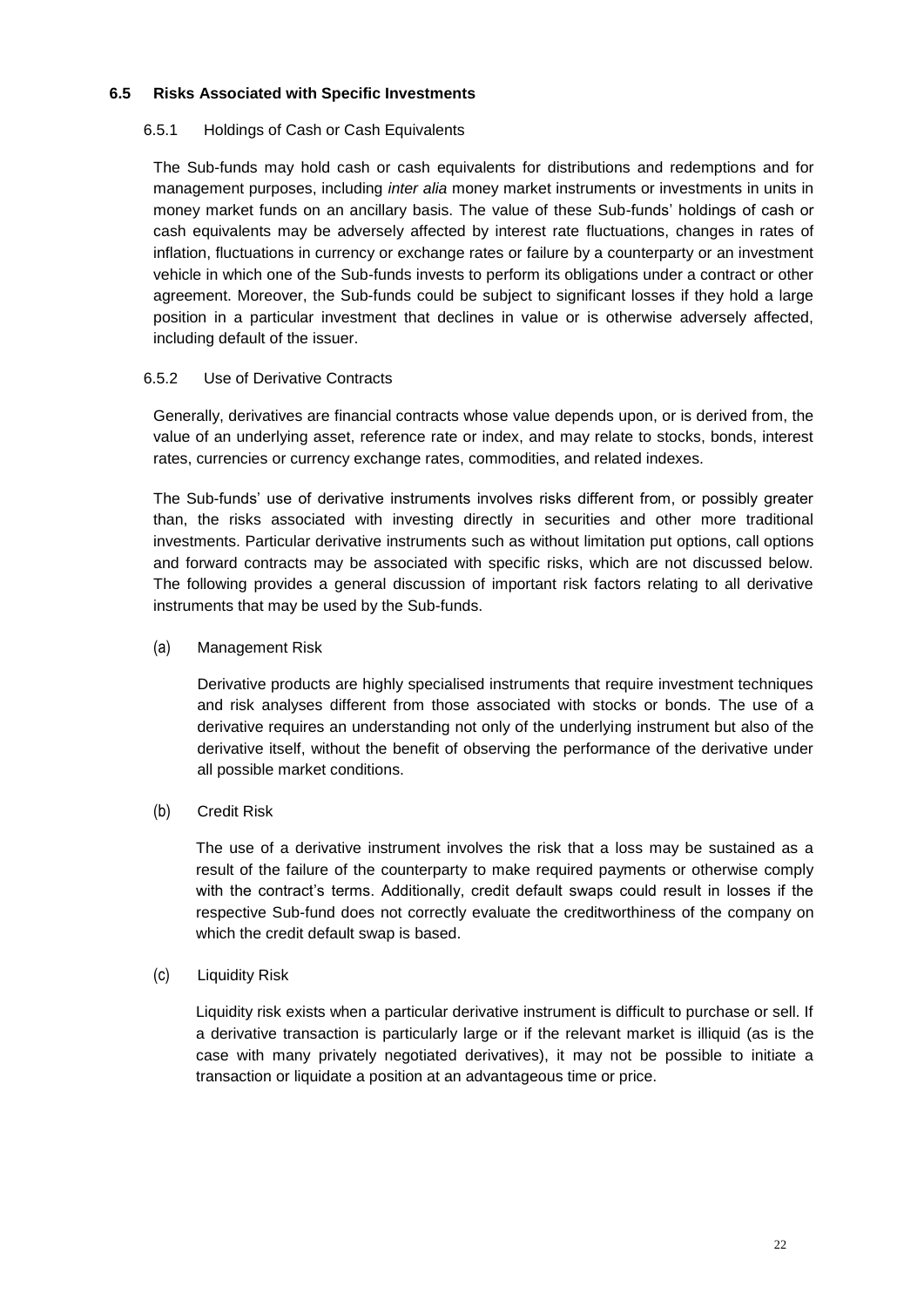#### (d) Leverage Risk

Because many derivatives have a leverage component, adverse changes in the value or level of the underlying asset, reference rate or index can result in a loss substantially greater than the amount invested in the derivative itself. Certain derivatives have the potential for unlimited loss, regardless of the size of the initial investment. When the Subfunds use derivatives for leverage, investments in the Sub-funds will tend to be more volatile, resulting in larger gains or losses in response to market changes.

#### (e) Lack of Availability

Because the markets for certain derivative instruments (including markets located in foreign countries) are relatively new and still developing, suitable derivatives transactions may not be available in all circumstances for risk management or other purposes. Upon the expiration of a particular contract, the Board and/or the Investment Manager (as the case may be) may wish to retain the respective Sub-fund's position in the derivative instrument by entering into a similar contract, but may be unable to do so if the counterparty to the original contract is unwilling to enter into the new contract and no other suitable counterparty can be found. There is no assurance that the Sub-funds will engage in derivatives transactions at any time or from time to time. The Sub-funds' ability to use derivatives may also be limited by certain regulatory and tax considerations.

#### (f) Market and Other Risks

Like most other investments, derivative instruments are subject to the risk that the market value of the instrument will change in a way detrimental to the Sub-funds' interest. If the Board and/or the Investment Manager (as the case may be) incorrectly forecast the values of securities, currencies or interest rates or other economic factors in using derivatives for the Sub-funds, the Sub-funds might have been in a better position if they had not entered into the transaction at all. While some strategies involving derivative instruments can reduce the risk of loss, they can also reduce the opportunity for gain or even result in losses by offsetting favourable price movements in other Sub-funds investments. The respective Sub-fund may also have to buy or sell a security at a disadvantageous time or price because the Sub-fund is legally required to maintain offsetting positions or asset coverage in connection with certain derivatives transactions.

#### (g) Other Derivative Risks

Other risks in using derivatives include the risk of mispricing or improper valuation of derivatives and the inability of derivatives to correlate perfectly with underlying assets, rates and indexes. Many derivatives, in particular privately negotiated derivatives, are complex and often valued subjectively. Improper valuations can result in increased cash payment requirements to counterparts or a loss of value to the respective Sub-fund. Also, the value of derivatives may not correlate perfectly, or at all, with the value of the assets, reference rates or indexes they are designed to closely track. In addition, the Sub-funds' use of derivatives may cause the Sub-funds to realise higher amounts of short-term capital gains than if the Sub-funds had not used such instruments.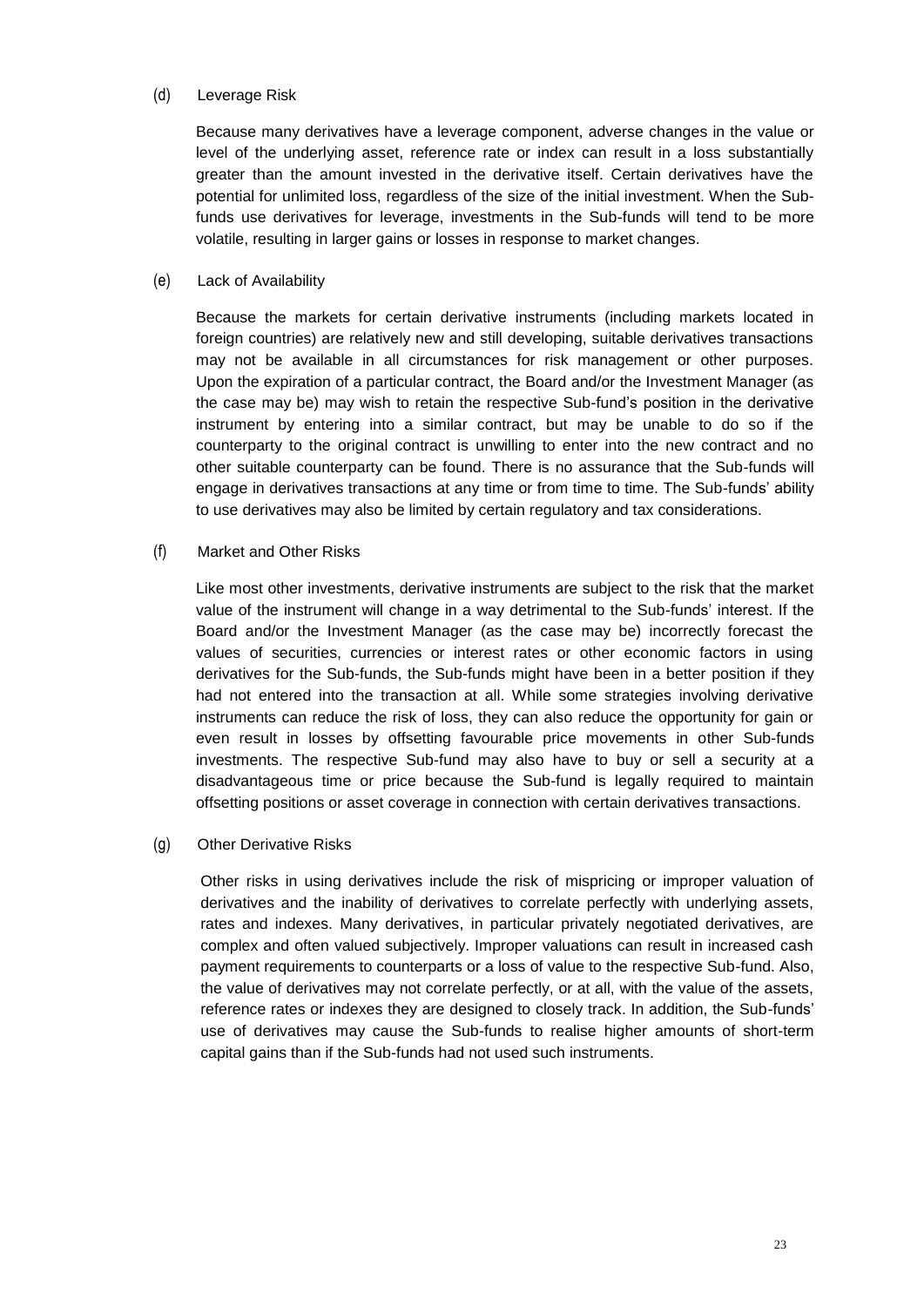#### 6.5.3 Fixed-Interest Securities

The following is in regard to fixed income securities rated A by S&P or higher or rated similar by another widely recognised rating agency.

Investment in securities of issuers from different countries and denominated in different currencies offer potential benefits not available from investments solely in securities of issuers from a single country, but also involve certain significant risks that are not typically associated with investing in the securities of issuers located in a single country. Among the risks involved are fluctuations in currency exchange rates and the possible imposition of exchange control regulations or other laws or restrictions applicable to such investments. A decline in the value of a particular currency in comparison with the Reference Currency of the Company would reduce the value of certain portfolio securities that are denominated in the former currency. The following risks may also be associated with fixed-interest securities:

Issuers are generally subject to different accounting, auditing and financial reporting standards in different countries throughout the world. The volume of trading, volatility of prices and liquidity of issuers may differ between the markets of different countries. In addition, the level of government supervision and regulation of securities exchanges, securities dealers and listed and unlisted companies differs from one country to another. The laws of some countries may limit the Company's ability to invest in securities of certain issuers.

Different markets also have different clearing and settlement procedures. Delays in settlement could result in temporary periods when a portion of the assets of a Sub-fund is not invested and no return is earned thereon. The inability of the Company to make intended security purchases due to settlement problems could cause a Sub-fund to miss attractive investment opportunities. Inability to dispose of portfolio securities due to settlement problems could result either in losses to a Sub-fund due to subsequent declines in value of the portfolio security or, if a Sub-fund has entered into a contract to sell the security, could result in possible liability to the purchaser.

An issuer of securities may be domiciled in a country other than the country in whose currency the instrument is denominated. The values and relative yields of investments in the securities markets of different countries, and their associated risks, may fluctuate independently of each other.

### 6.5.4 Equities

The risks associated with investments in equity (and equity-type) securities include significant fluctuations in market prices, adverse issuer or market information and the subordinate status of equity in relation to debt paper issued by the same company. Prospective investors should also consider the risk attached to fluctuations in exchange rates, possible imposition of exchange controls and other restrictions.

#### 6.5.5 Emerging Markets

Prospective investors should be aware that investment in emerging markets may involve, due to the economic and political development process which some of these countries are undergoing, a higher degree of risk which could adversely affect the value of the investments. Among other things, investment in emerging markets involves risks such as the restriction on foreign investment, counterparty risk, higher market volatility and the illiquidity of the companies' assets depending on the market conditions in certain emerging markets. Moreover, companies may be subject to considerably less state supervision and less differentiated legislation. Their accounting and auditing do not always match western standards.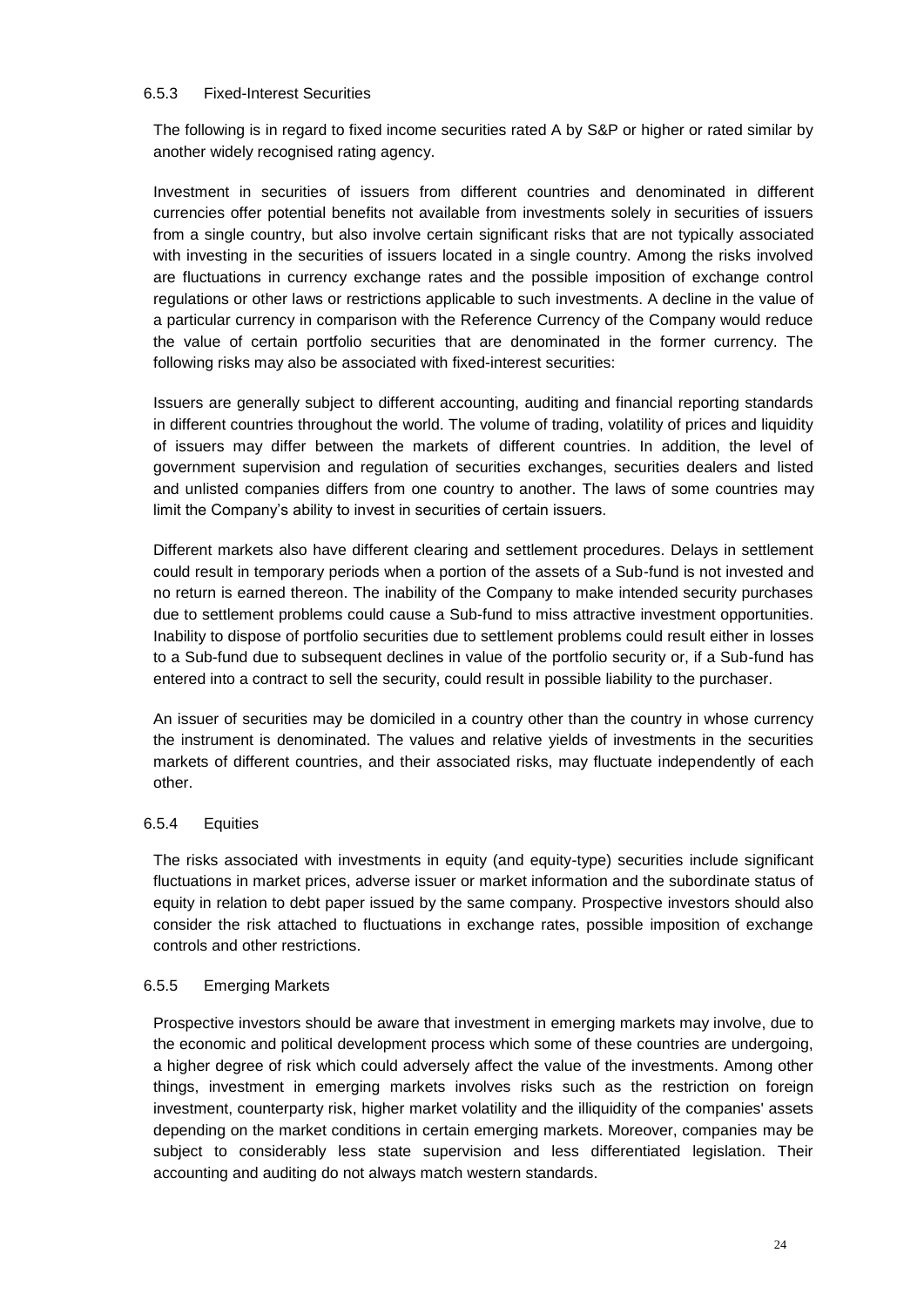Investments in some emerging countries are also exposed to higher risks in respect of the possession and custody of securities. Ownership of companies is for the most part determined by registration in the books of the company or its registrar (who is not, however, an agent of the depositary nor liable to the latter). Certificates evidencing the ownership of companies are frequently not held by the depositary, any of its correspondents or an efficient central depositary. As a result and due to lack of efficient regulation by government bodies, the Company may lose the possession of or the registration of shares in companies through fraud, serious fault or negligence.

# 6.5.6 Money Market Instruments

The term "money market instruments" refers to a variety of short-term, liquid investments. Some common types are government bills and notes, which are securities issued by a government; commercial paper, which are promissory notes issued by large companies or financial firms; banker's acceptances, which are credit instruments guaranteed by banks; and negotiable certificates of deposit, which are issued by banks in large denominations. Money market securities can pay fixed, variable, or floating rates of interest. The Sub-funds are subject to income risk, where the respective Sub-fund's income will decline because of falling interest rates. A fund's income declines when interest rates fall, because the fund then must invest in lower-yielding instruments. Because the Sub-funds' income is based at least partially on shortterm interest rates which can fluctuate significantly over short periods—income risk is expected to be high.

*The above should not be considered to be an exhaustive list of the risks which prospective investors should consider before investing into the Sub-funds. Prospective investors should be aware that an investment in a Sub-fund may be exposed to other risks of an exceptional nature from time to time.*

### <span id="page-24-0"></span>**7. THE OFFER**

# **7.1 The Shares**

All the Shares are issued in registered form and only the Share register is conclusive evidence of ownership. The Company treats the registered owner of a Share as the absolute and beneficial owner thereof.

Shares must be fully paid-up. Upon issue, Shares are entitled to participate equally in the profits and dividends attributable to the relevant Class of the relevant Sub-fund, as well as in the liquidation proceeds of the Company attributable to the relevant Class.

Fractions of Shares up to three decimal places will be issued, the relevant Sub-fund being entitled to receive the adjustment. Fractions of Share are entitled to participate in the distributions and the liquidation proceeds.

Shares may be subject to certain transfer restrictions as set forth in the Articles of Incorporation.

### **7.2 Classes of Shares**

The Board may, at its sole discretion, issue different Classes of Shares per Sub-fund. Each Class of Shares may carry different rights and obligations, *inter alia*, with regard to their fee structure, their minimum initial subscription and holding amounts or their specific target investors as more fully described in the Appendices to this Issuing Document.

Shareholders of the same Class in a Sub-fund will be treated pro-rata to the number of Shares held by them in the relevant Class.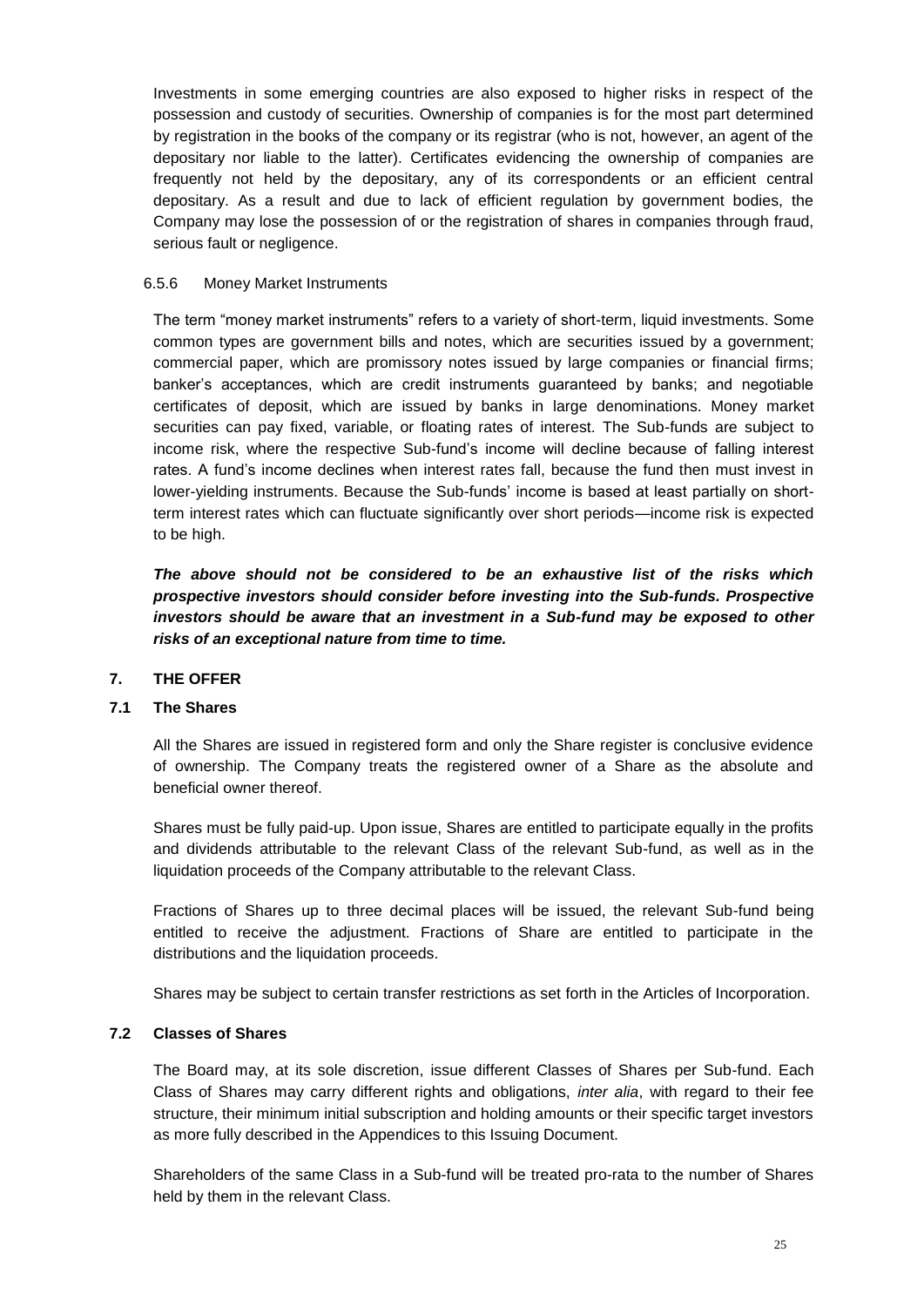# **7.3 Restriction to the ownership of Shares**

Whatever Class of Shares concerned, Shares are available to Well-Informed Investors only in accordance with article 2 of the SIF Law.

Moreover each Class of Shares is reserved to Shareholders satisfying the criteria of the relevant Class of each Sub-fund as described in the Appendices.

Additional restrictions on the ownership of Shares of a given Sub-fund or Class are specified in the Appendices (as amended from time to time).

The Board may restrict or prevent the ownership of Shares in the Company by any Prohibited Persons.

The Company retains the right to offer only one or several Classes as for subscription in any particular jurisdiction in order to comply with a local law, custom, business practice or the Company's commercial objectives.

### <span id="page-25-0"></span>**7.4 Subscription for Shares**

The Board reserves the right to reject, in whole or in part, any Subscription Request without giving any reason thereof.

In case of joint applicants, the Subscription Request must include the signatures of all applicants.

The Minimum Subscription for initial and subsequent subscriptions and the Minimum Holding requirements for Shares in any Sub-fund and/or Class are specified in the Appendices. The Board may decide at its sole discretion to waive such minimum limits.

During the Initial Subscription Period (if any), Shares of any Class in each Sub-fund will be offered at an initial price (the "**Initial Price**") as specified for each Class in each Sub-fund in the relevant Appendix. The Initial Price may be increased by a sale charge. Such a sale charge is detailed for each Sub-fund in the relevant Appendix to this Issuing Document.

After expiry of the Initial Subscription Period, the Shares of any Class in any Sub-fund are valued and issued on each Valuation Day at the Net Asset Value of the relevant Class of the relevant Sub-fund calculated on each Valuation Day (the "**Subscription Price**"), which amount may be increased by a sale charge. Such a sale charge is detailed for each Sub-fund in the relevant Appendix to this Issuing Document.

Subscription Requests must be received by the Agent of the Company in Luxembourg on the Subscription Last Day before Cut-Off Time. Subscription Requests are irrevocable.

The Subscription Requests will be settled on the Subscription Settlement Day at the Subscription Price of the relevant Class of each Sub-fund prevailing on the Valuation Day (plus any applicable sale charge).

Any Subscription Request received after the Cut-Off Time of a given Subscription Last Day will be processed on the immediate next Subscription Last Day on the basis of the Subscription Price per Share determined on the immediate next Valuation Day (plus any applicable sale charge).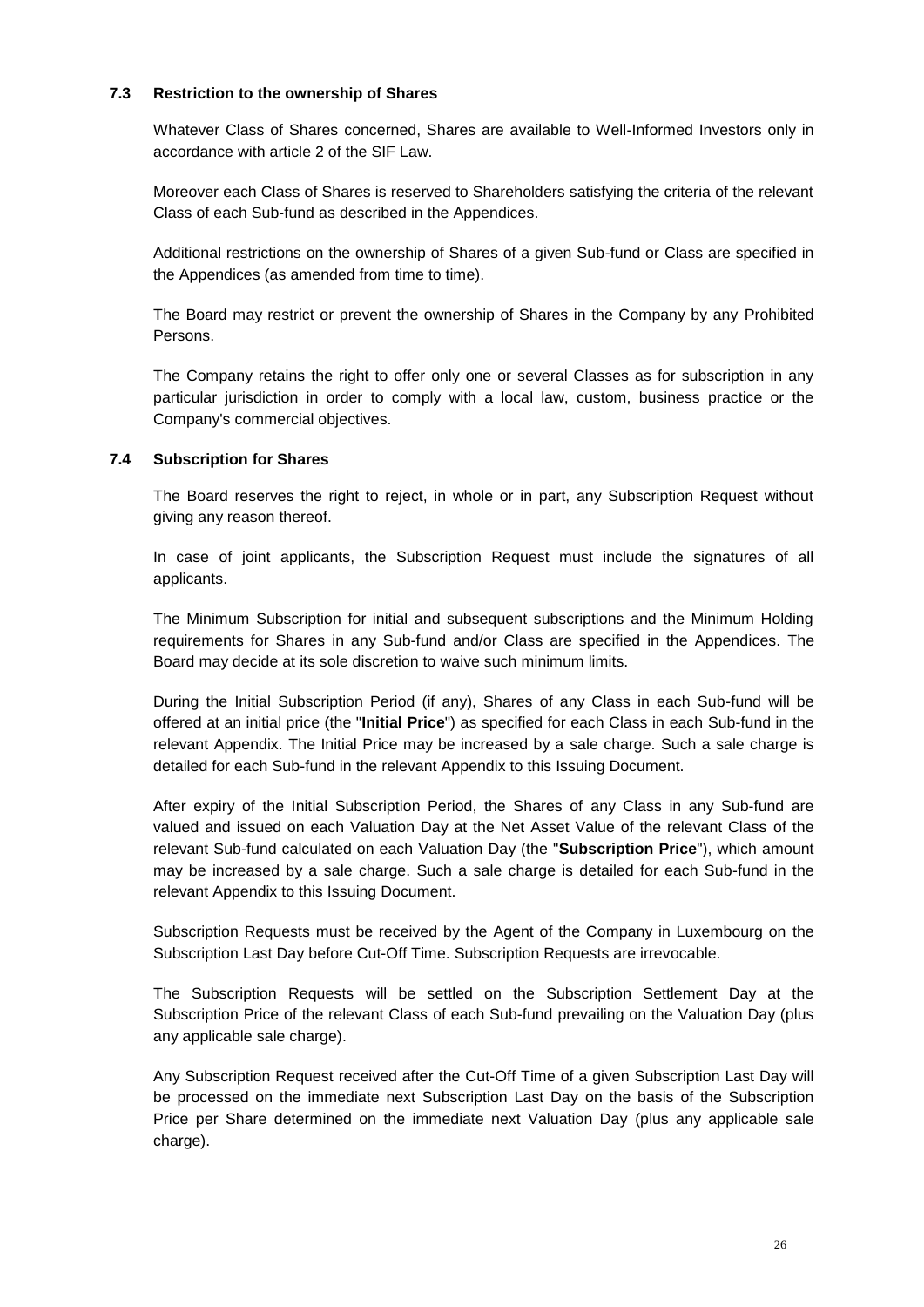No Shares of any Sub-fund will be issued during any period when the determination of the Net Asset Value of the relevant Sub-fund Class is suspended by the Company as described in section [11.2](#page-33-0) "Suspension of the Determination of the Net Asset Value".

# **7.5 Settlement Procedure**

Payments of the Subscription Price can be made via bank transfer, net of bank charges, to the bank account of the Company with the Depositary Bank, as indicated in the Subscription Request.

The Subscription Price must be paid to the Depositary Bank on the relevant Subscription Settlement Day, otherwise the Subscription Request will be cancelled. If the payment is not received by the Company or to its order in cleared funds on the relevant Subscription Settlement Day, the Company reserves the right to cancel the provisional allotment of Shares without prejudice to the right of the Company to obtain compensation of any loss directly or indirectly resulting from the failure of an applicant to effect the payment.

The Initial Price and the Subscription Price are payable in the applicable Reference Currency of the relevant Sub-fund or, if available, in an Other Denomination Currency. In addition, a Shareholder may with the agreement of the Agent, effect payment in any other freely convertible currency. The Agent will arrange for any necessary currency transaction to convert the subscription monies from the currency of subscription into the Reference Currency or the Other Denomination Currency (if available) of the relevant Sub-fund/Class. Any such currency transaction will be effected with the Depositary Bank at the Shareholder's cost and risk. Currency exchange transactions may delay any issue of Shares since the Agent may choose at its option to delay executing any foreign exchange transaction until cleared funds have been received.

Transfer of funds should be made under arrangements giving the Company notice of the amount transferred and the value date at which it will be available.

### **Late trading and market timing**

(a) Late trading

The Board and the Agent determine the price of the Shares on a forward basis. This means that it is not possible to know in advance the Net Asset Value per Share at which Shares will be bought or sold (exclusive of any charges). Subscription, conversion and redemption applications have to be received and will be accepted only in accordance with the provisions of the relevant Appendix and the Cut-Off Time rules as laid down in this Issuing Document.

(b) Market timing

The Sub-funds are not designed for prospective investors with short term investment horizons. Activities which may adversely affect the interests of the Company's Shareholders (for example that disrupt investment strategies or impact expenses) such as market timing or the use of the Company as an excessive or short term trading vehicle are not permitted.

Whilst recognising that Shareholders may have legitimate needs to adjust their investments from time to time, the Board in its discretion may, if it deems such activities adversely affect the interests of the Company's Shareholders, takes action as appropriate to deter such activities.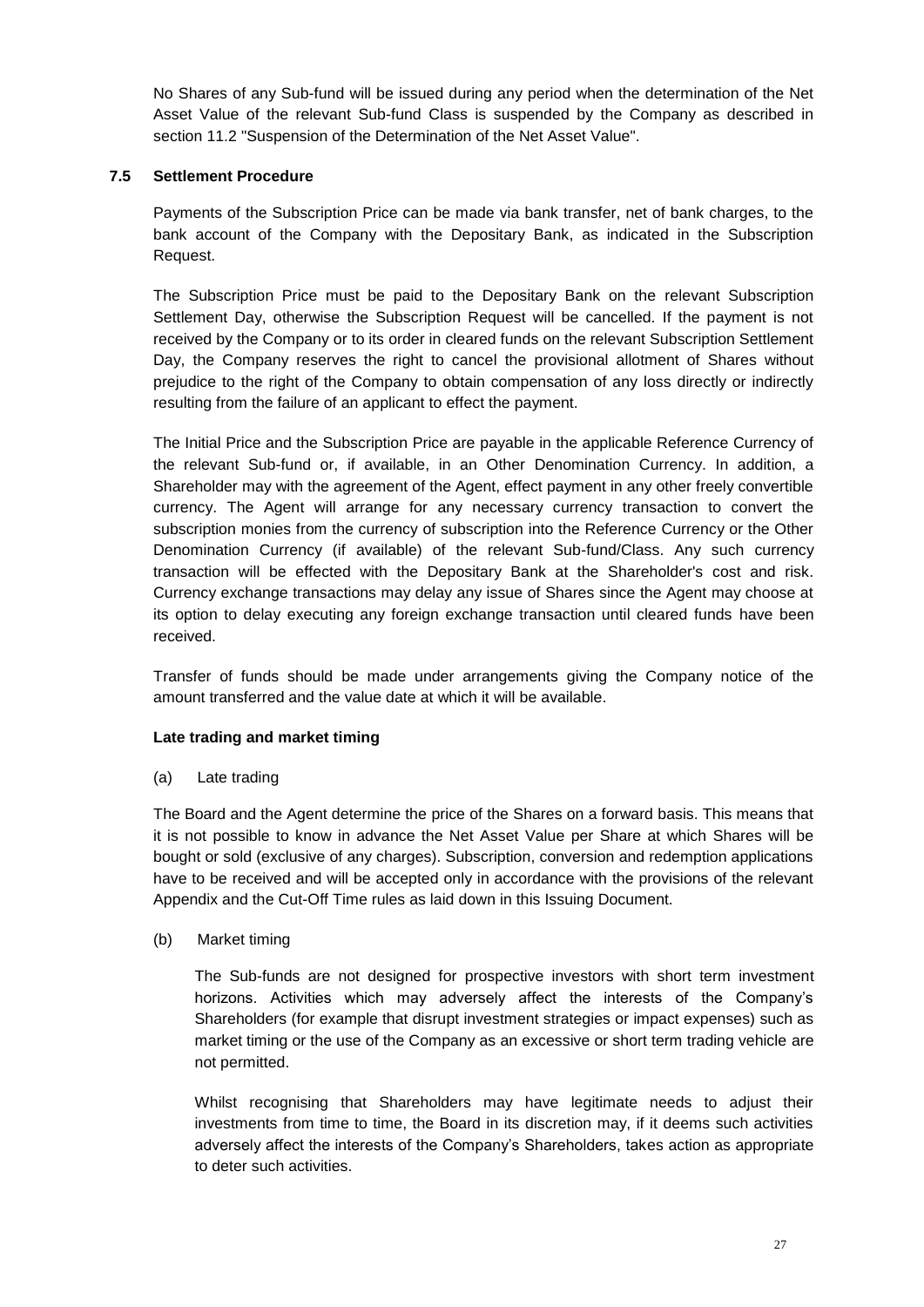Accordingly if the Board determines or suspects that a Shareholder has engaged in such activities, it may suspend, cancel, reject or otherwise deal with that Shareholder's subscription or conversion applications and take any action or measures as appropriate or necessary to protect the Company and its Shareholders.

### <span id="page-27-0"></span>**8. REDEMPTION OF SHARES**

# **8.1 General**

Any Shareholder has the right under certain terms as set out in the Appendices to have all or part of his Shares of any Class of any Sub-fund redeemed by the Company.

Any Shares redeemed by the Company will be immediately cancelled. Any taxes, commissions and other fees incurred in the respective countries in which the Shares are sold will be charged to the Shareholders.

The Company may suspend redemption in respect of Shares during any period that the determination of the Net Asset Value of the relevant Sub-fund and/or Class is suspended in accordance with section [11.2](#page-33-0) "Suspension of the Determination of the Net Asset Value".

# **8.2 Procedure**

Unless otherwise provided for in the Appendices, Redemption Requests, containing a complete set of required documents, must be received by the Agent of the Company in Luxembourg on the Redemption Last Day before Cut-Off Time. Unless otherwise provided for herein notably with regard to section 8.4 "Limits of redemption", the Redemption Requests will be settled on the Redemption Settlement Day at the Redemption Price of the relevant Class of each Sub-fund prevailing on the Valuation Day (plus any applicable redemption charge). Any Redemption Request received after the Cut-Off-Time will be processed on the immediate next Redemption Last Day on the basis of the Redemption Price per Share determined on the immediate next Valuation Day (plus any applicable redemption charge). All Redemption Requests will be processed strictly in the order in which they are received.

The Redemption Price of Shares of any Class in any Sub-fund will be the Net Asset Value of the relevant Class of the Sub-fund concerned on the relevant Valuation Day less any redemption fee if any.

The Redemption Price may be higher or lower than the Initial Price and/or Subscription Price paid by the Shareholder at the time of subscription, depending on whether the Net Asset Value has appreciated or depreciated.

### **8.3 Settlement of redemption proceeds**

Settlement will normally be made by electronic bank transfer. The redemption proceeds will be paid on the Redemption Settlement Date subject to valid and complete redemption request.

The Redemption Price is payable in the Reference Currency of the relevant Sub-fund or, if available, in the Other Denomination Currency. In addition, payment may also be made in one of the major freely convertible currencies if requested by the Shareholder(s) at the time of giving the redemption instruction. The Agent will arrange for any necessary currency transaction to convert the redemption monies from the Reference Currency or the Other Denomination Currency (if available) of the relevant Sub-fund/Class. Any such currency transaction will be effected with the Depositary Bank at the Shareholder's cost and risk. Shareholders are advised that a delay in settlement may occur to allow for such currency conversion.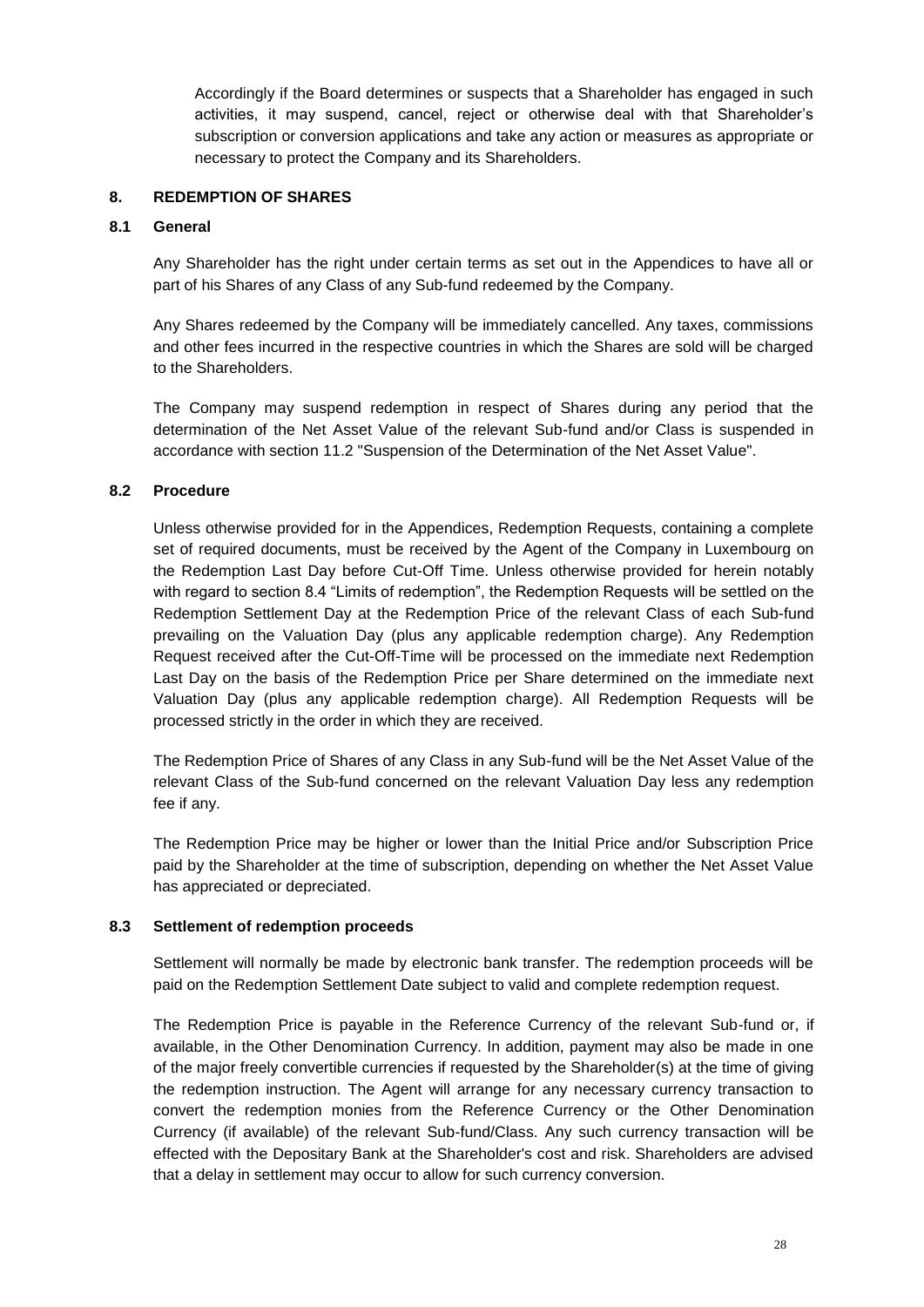The Board will use reasonable efforts to transfer or dispose of the Company's interest, in Investment Structures, (if any), and other assets held by the relevant Sub-fund(s), in order to provide for cash to satisfy the applications for redemption. At its entire discretion, the Board may decide to use leverage or borrowing to satisfy the applications for redemption in compliance with the terms of this Issuing Document or make use of the Company's other revenues or reserves to fulfil such redemption requests. Additionally the Company may use leverage or borrowing as specified in the Appendices, through lines of credit or similar, in order to cover for a very short term period, the financial gap between the subscriptions into the relevant Sub-fund and the investments, which both are being to be completed.

The Board may, at its entire discretion, decide to satisfy payment of the Redemption Price to any Shareholder wholly or partly in kind by allocating to such Shareholder assets of the relevant Sub-fund, equal in value as of the Valuation Day with respect to which the Redemption Price is calculated, to the Net Asset Value of the Shares to be redeemed. The nature and type of assets to be transferred in such case shall be determined on a fair and reasonable basis and without prejudicing the interests of the other Shareholders of the relevant Class(es), and the valuation used shall be confirmed by a special report of the Auditor. The cost of such transfer shall be borne by the transferee.

### **8.4 Limits on redemption**

The Company is not bound to deal with a request for redemption of Shares received in relation to any Valuation Day if, after the redemption, the Shareholder would be left with a balance of Shares having a value of less than the current Minimum Holding amount in the relevant Class as detailed for each Class of each Sub-fund in the Appendices; in which case the Company may decide that this request be treated as a request for redemption of the full balance of the Shareholder's holding of Shares in such Class of such Sub-fund.

If Redemption Requests on any Valuation Day exceed 10% of the Sub-fund's Shares, the Company reserves the right to redeem, on a pro-rata basis among the relevant Shareholders, NO more than 10% of the value of the Shares then in issue in such Sub-fund (the "**Deferred Redeemed Shares**"). However notice shall be given to the relevant Shareholders of the Deferred Redeemed Shares. The Deferred Redeemed Shares (which would otherwise have been redeemed) will be redeemed on the next Valuation Day in priority to any other Shares for which redemptions have been requested. The Deferred Redeemed Shares will ultimately be redeemed on the basis of the prices applicable on the Valuation Day of their effective redemption.

Besides, the same deferral right is granted to the Company for any Redemption Request as a result of which no cash remains available for the Company. If, in exceptional circumstances, redemption proceeds cannot be paid on the Redemption Settlement Date, payment will be made at pro-rata basis at the redemption price calculated on the relevant Valuation Day, it being understood that the Board of Managers will always ensure the overall liquidity of the Company. No distribution for redemption (as described above) may be made as a result of which the capital of the Company would fall below the minimum capital amount required by SIF Law.

### **8.5 Compulsory / Mandatory Redemption**

If the Minimum Holding amount of a Class of a Sub-fund, as set out in the relevant Appendix, is not maintained due to a transfer, redemption or conversion of Shares, the Company may compulsorily redeem the remaining Shares at their current Redemption Price and make payment of the redemption proceeds to the respective Shareholders.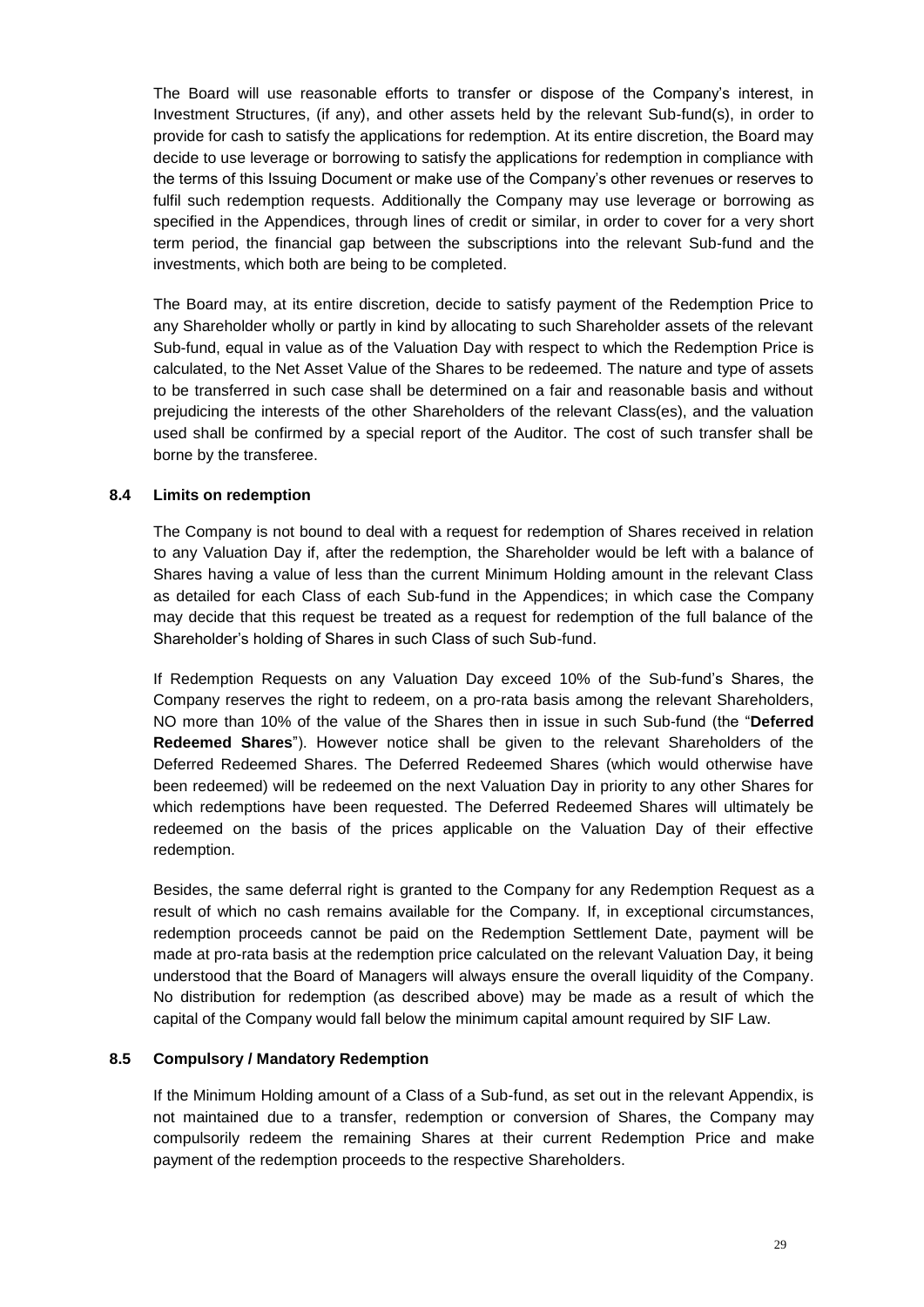If the Company discovers at any time that Shares are owned by a Prohibited Person, either alone or in conjunction with any other person, whether directly or indirectly or by Shareholders not satisfying the criteria of the relevant Class, the Board may at its discretion and without liability, compulsorily redeem the Shares after giving notice of at least ten calendar days, and upon redemption, the Prohibited Person will cease to be the owner of those Shares. The Company may require any Shareholder to provide it with any information that it may consider necessary for the purpose of determining whether or not such owner of Shares is or will be a Prohibited Person.

# <span id="page-29-0"></span>**9. CONVERSION OF SHARES**

### **9.1 General**

Except as otherwise provided for each Sub-fund in the relevant Appendix to this Issuing Document, any Shareholder may request the conversion of all or part of its Shares of any Class in any Sub-fund into another Class in the same Sub-fund and/or into the same Class or a different Class of any other existing Sub-fund, on any Conversion Last Day, provided that the Shareholder fulfils the criteria of the relevant Class, and Sub-fund into which the conversion is requested. For an initial investment, Shareholders must therefore switch the appropriate Minimum Subscription.

If the Minimum Holding in a Sub-fund and/or Class as set out in the relevant Appendix is not maintained due to a conversion of Shares, the Company may compulsorily redeem the remaining Shares at their current Net Asset Value and make payment of the redemption proceeds to the respective Shareholders.

The Board may suspend conversion in respect of Shares during any period that the determination of the Net Asset Value of the relevant Sub-fund and/or Class is suspended in accordance with section [11.2](#page-33-0) "Suspension of the Determination of the Net Asset Value".

### **9.2 Procedure**

Conversion Requests may be sent directly to the Agent of the Company in Luxembourg.

All Conversion Requests must contain the following information:

- the full name(s) in which the Shares to be converted are registered;
- the Class and the Sub-fund from which Shares are to be converted and the Class and the Sub-fund to which Shares will be converted; and
- either the percentage, monetary amount or number of Shares the Shareholder wishes to convert;

The Conversion Request must be duly signed by the registered Shareholder, except in the case of jointly registered Shareholders where an acceptable power of attorney has been provided to the Company.

Failure to provide any of this information may result in delay of the application for conversion.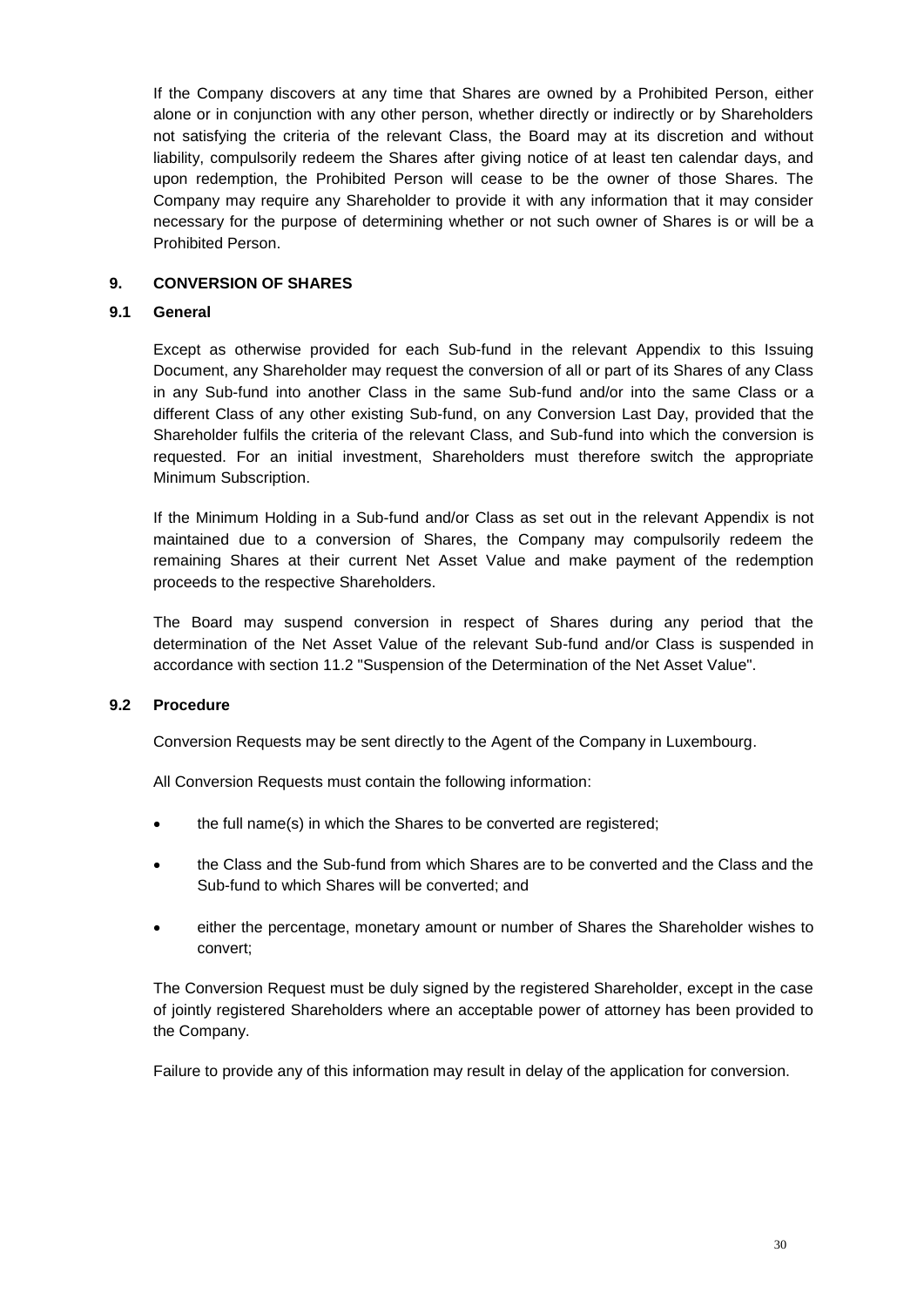Conversion Requests must be received by the Agent of the Company in Luxembourg on the Conversion Last Day before Cut-Off Time. The Conversion Requests will be settled on the Conversion Settlement Day at conversion price of the relevant Class of each Sub-fund prevailing on the Valuation Day (plus any applicable conversion charge). Any Conversion Request received after the Cut-Off Time will be processed on the immediate next Conversion Last Day on the basis of the Net Asset Value per Share determined on the immediate next Valuation Day. All Conversion Requests will be processed strictly in the order in which they are received.

A conversion order may require the conversion of currency from one Class or Sub-fund to another. In such event, the number of Shares of the new Class or Sub-fund obtained on a conversion will be affected by the net foreign currency exchange rate, if any, applied to the conversion.

The rate at which all or part of the Shares of one Sub-fund (the "**Initial Sub-fund**") are converted into Shares of another Sub-fund (the "**New Sub-fund**"), or all or part of the Shares of a particular Class (the "**Initial Class**") are converted into another Class (the "**New Class**") is determined in accordance with the following formula:

$$
- \qquad A = \frac{(B \times C \times D) \times (1 - E)}{F}
$$

where:

- A is the number of Shares to be allocated in the New Sub-fund or New Class;
- B is the number of Shares of the Initial Sub-fund or Initial Class to be converted;
- C is the Net Asset Value per Share of the Initial Class or the Initial Sub-fund determined on the relevant Valuation Day;
- D is the actual rate of foreign exchange on the day concerned applied to conversions between Sub-funds or Classes denominated in different currencies, and is equal to 1 in relation to conversions between Sub-funds or Classes denominated in the same currency;
- E is the conversion fee percentage payable per Share, if any; and
- F is the Net Asset Value per Share of the New Class of Shares or the relevant Class of the New Sub-fund determined on the relevant Valuation Day, plus any taxes, sale charges, commissions or other fees levied on a per-Share basis.

Following such conversion of Shares, the Board and the Agent will inform the relevant Shareholder of the number of Shares of the New Class or New Sub-fund obtained by conversion and the price thereof. Fractions of Shares in the New Class or New Sub-fund to three decimal places may be issued, the Company being entitled to receive the adjustment.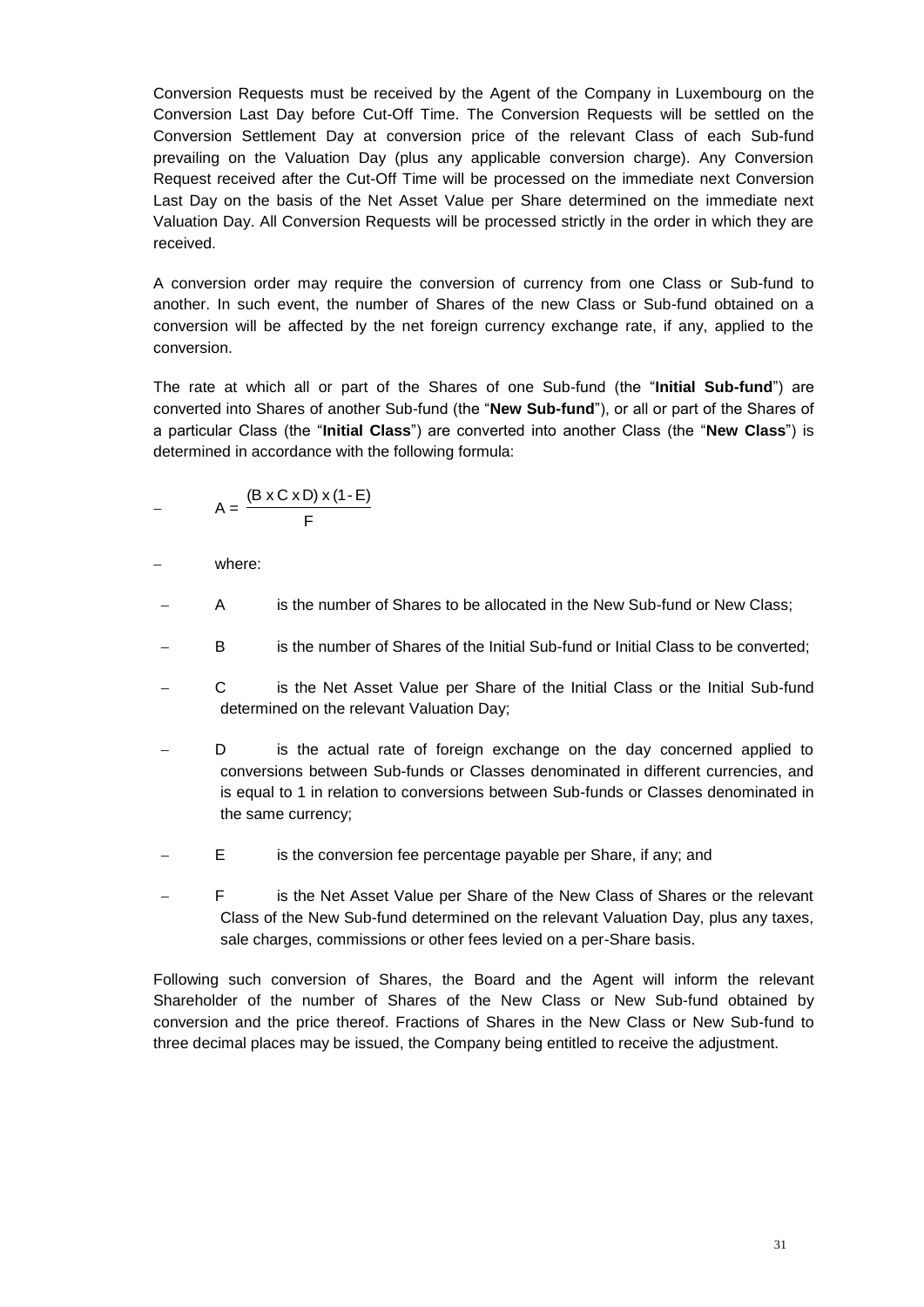#### **9.3 Limits on conversion**

The Company is not bound to deal with a conversion of Shares received in relation to any Valuation Day if, after the conversion, the Shareholder would be left with a balance of Shares having a value of less than the current Minimum Holding amount in the relevant Class and/or Sub-fund as detailed in the Appendices; in which case the Company may decide that this request be treated as a request for conversion of the full balance of the Shareholder's holding of Shares in such Class and/or Sub-fund.

### <span id="page-31-0"></span>**10. TEMPORARY SUSPENSION OF SUBSCRIPTIONS, REDEMPTIONS AND CONVERSIONS**

No Shares will be issued and the right of any Shareholder to require the redemption or conversion of its Shares of the Company will be suspended during any period in which the determination of the Net Asset Value of the relevant Sub-fund is suspended by the Company pursuant to the powers contained in the Articles and as described in section [11.2](#page-33-0) "Suspension of the determination of the Net Asset Value".

Notice of suspension will be given to subscribers and to any Shareholders tendering Shares for redemption or conversion. Withdrawal of a subscription or of an application for redemption or conversion will only be effective if written notification by letter or by fax is received by the Agent before termination of the period of suspension, failing which subscription, redemption and conversion applications not withdrawn will be processed on the first Conversion/Subscription/ Redemption Last Day following the end of the suspension period, on the basis of the Net Asset Value per Share determined on the next immediate Valuation Day.

### <span id="page-31-1"></span>**11. NET ASSET VALUE**

### **11.1 Determination of the Net Asset Value**

The Net Asset Value per Share of each Class and/or Sub-fund shall be calculated by the Agent under the ultimate responsibility of the Board on the Valuation Day as disclosed in the relevant Appendix to this Issuing Document.

The Net Asset Value per Share of each Class, and/or Sub-fund will be expressed in the Reference Currency of the Sub-fund. The Board may however decide to calculate the Net Asset Value per Share for certain Sub-funds/Classes in the Other Denomination Currency as further detailed for the respective Sub-funds/Classes in the Appendices. The Net Asset Value calculated in the Other Denomination Currency is the equivalent of the Net Asset Value in the Reference Currency of the Sub-fund converted at the prevailing exchange rate.

The Net Asset Value per Share of each Class in each Sub-fund on any Valuation Day is determined by dividing the value of the total assets of that Sub-fund properly allocable to such Class less the liabilities of such Sub-fund properly allocable to such Class by the total number of Shares of such Class outstanding on such Valuation Day.

The Subscription Price and the Redemption Price of the different Classes will differ within each Sub-fund as a result of the differing fee structure and/or distribution policy of each Class.

The basic accounting principles for determining the Net Asset Value of each Class, and/or Subfund are set forth in the Articles of Incorporation, the material provisions of which provide as follows: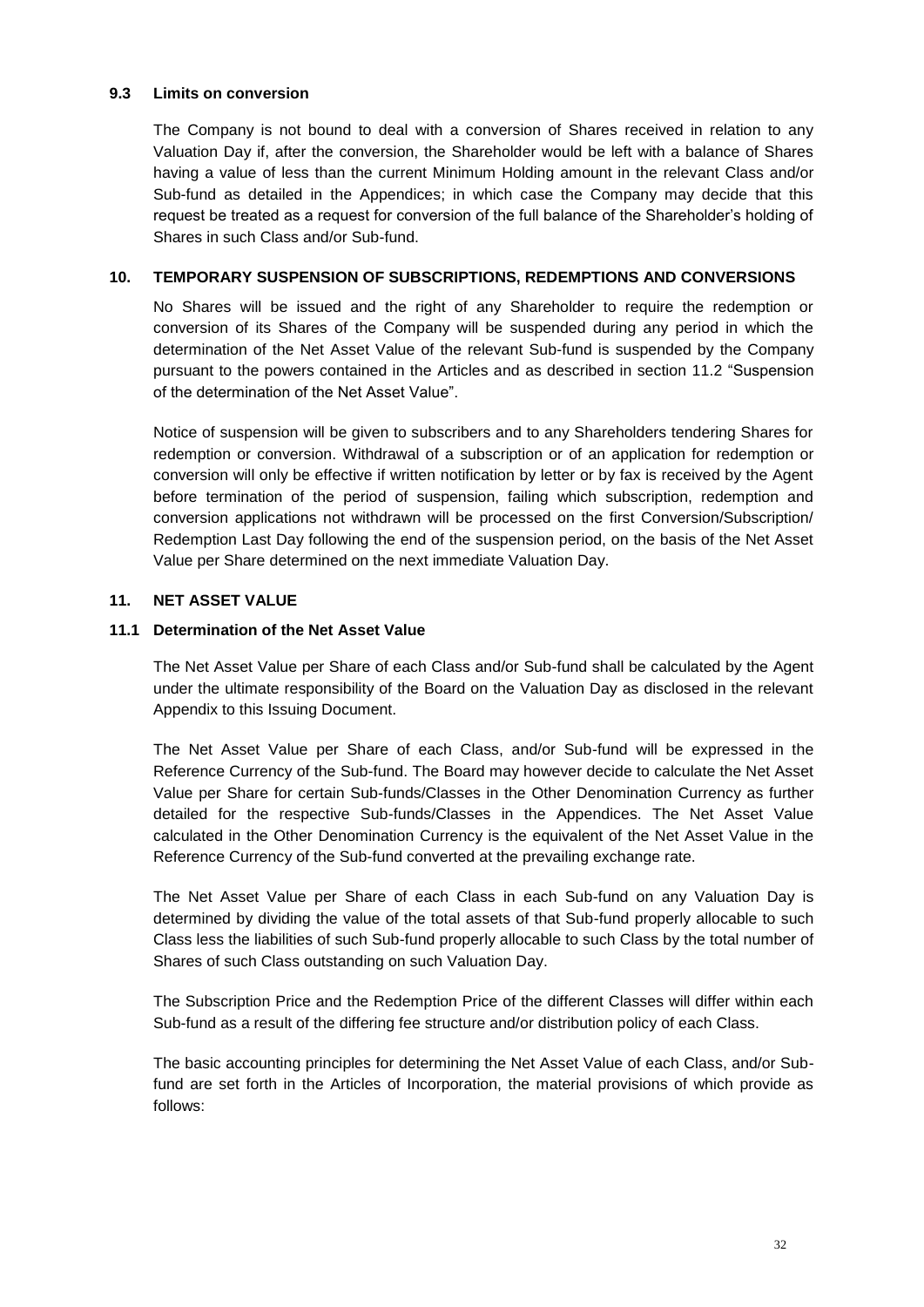- (a) Securities which are listed on a stock exchange or dealt in on another Regulated Market and/or MTF will be valued at the last closing price on the exchange on which the trade in such assets occurred or on that which is normally the principal market for such assets.
- (b) Securities which are not listed on a stock exchange nor dealt in on another regulated and/or MTF market will be valued on the basis of the probable net realisation value (excluding any deferred taxation) estimated with care and in good faith by the Board. If a net asset value is determined for the units or shares issued by an Investment Structure which calculates a net asset value per share or unit, those units or shares will be valued on the basis of the latest net asset value determined according to the provisions of the particular issuing documents of this Investment Structure or, at their latest unofficial net asset values (i.e. estimates of net asset values which are not generally used for the purposes of subscription and redemption or which may be provided by a pricing source – including the investment manager of the Investment Structure – other than the administrative agent of the Investment Structure) if more recent than their official net asset values. The net asset value calculated on the basis of unofficial net asset values of Investment Structures may differ from the net asset value which would have been calculated, on the relevant Valuation Day, on the basis of the official net asset values determined by the administrative agents of the Investment Structures. However, such net asset value is final and binding notwithstanding any different later determination. In case of the occurrence of an evaluation event that is not reflected in the latest available net asset value of such shares or units issued by such Investment Structures, the valuation of the shares or units issued by such Investment Structures may be estimated with prudence and in good faith by the Board to take into account this evaluation event. The following events qualify as evaluation events: capital calls, distributions or redemptions effected by the Investment Structure or one or more of its underlying investments as well as any material events or developments affecting either the underlying investments or the Investment Structures themselves.
- (c) The value of any cash in hand or on deposit, bills and demand notes and accounts receivable, prepaid expenses, cash dividends and interest declared or accrued as aforesaid and not yet received is deemed to be the full amount thereof, unless in any case the same is unlikely to be paid or received in full, in which case the value thereof is arrived at after making such discount as may be considered appropriate in such case to reflect the true value thereof.
- (d) The liquidating value of derivatives, forward or options contracts not dealt on a stock exchange or on another Regulated Markets and/or MTF shall mean their net liquidating value determined, pursuant to the policies established by the Board, on a basis consistently applied for each different variety of contracts. The liquidating value of futures, forward or options contracts dealt in on a stock exchange or another Regulated Markets and/or MTF shall be based upon the last available settlement prices of these contracts on such Regulated Markets and/or MTF on which the particular futures, forward or options contracts are dealt in by the relevant Sub-fund; provided that if a futures, forward or options contract could not be liquidated on the day with respect to which net assets are being determined, the basis for determining the liquidating value of such contract shall be such value as the Board may deem fair and reasonable. The Board may rely on confirmation from the principal broker and its affiliates in determining the value of assets held for the Sub-fund's account;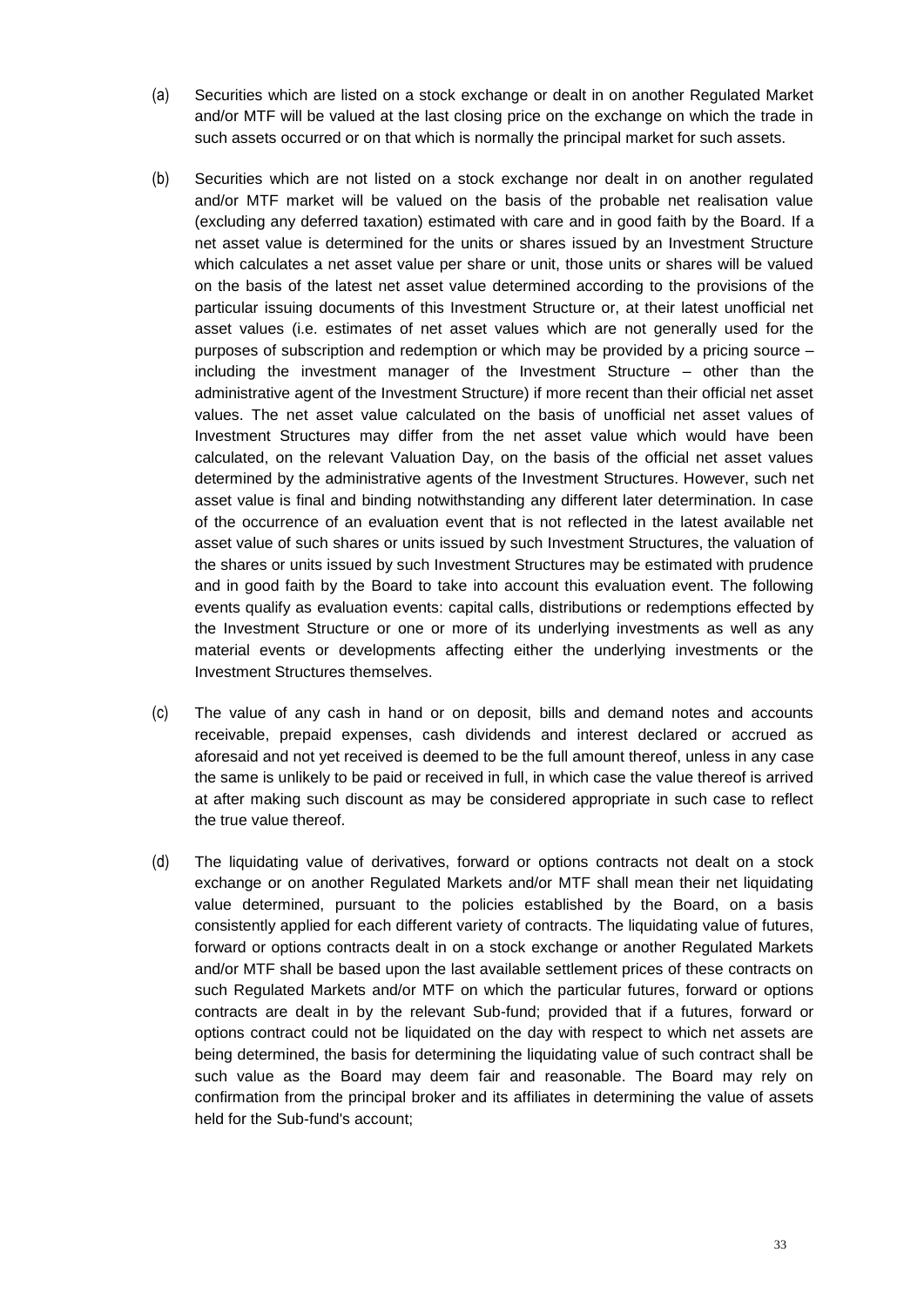- (e) Interest rate swaps will be valued at their market value established by reference to the applicable interest rates curve. Index and financial instruments related swaps will be valued at their market value established by reference to the applicable index or financial instrument. The valuation of the index or financial instrument related swap agreement shall be based upon the market value of such swap transaction established in good faith pursuant to procedures established by the Board;
- (f) All other securities and other assets, including debt securities and securities for which no market quotation is available, are valued on the basis of dealer-supplied quotations or by a pricing service approved by the Board or, to the extent such prices are not deemed to be representative of market values, such securities and other assets shall be valued at fair value as determined in good faith pursuant to procedures established by the Board. Money market instruments held by the Company with a remaining maturity of ninety days or less will be valued by the amortised cost method, which approximates market value.

The Board, in its discretion, may permit some other method of valuation to be used if it considers that such valuation better reflects the fair value of any asset or liability of the Company and/or its Sub-funds in compliance with Luxembourg laws. This method will then be applied in a consistent way. The Agent can rely on such deviations as approved by the Board for the purpose of the Net Asset Value calculation.

The total Net Asset Value of the Company is equal to the sum of the Net Asset Value of the various activated Sub-funds translated into Euro at the rates of exchange prevailing in Luxembourg on the relevant Valuation Day.

# <span id="page-33-0"></span>**11.2 Suspension of the determination of the Net Asset Value**

The Board may suspend the determination of the Net Asset Value of any particular Sub-fund and/or Class and the issue and redemption of the Shares of any such Class in such Sub-fund as well as the conversion from and to Shares of any such Class of such Sub-fund:

- (a) during any period when any of the principal markets or stock exchanges on which a substantial portion of the investments of any Sub-fund of the Company from time to time is quoted, is closed otherwise than for ordinary holidays, or during which dealings thereon are restricted or suspended;
- (b) during the existence of any state of affairs which constitutes an emergency as a result of which disposal or valuation of assets owned by any Sub-fund of the Company would be impracticable;
- (c) during any breakdown in the means of communication normally employed in determining the price or value of any of the investments attributable to any Sub-fund or the current prices or values on any market or stock exchange;
- (d) during any period when the Company is unable to repatriate funds for the purpose of making payments on the redemption of Shares of any Sub-fund or during which any transfer of funds involved in the realisation or acquisition of investments or payments due on redemption of Shares of any Sub-fund cannot in the opinion of the Managers be effected at normal prices or rates of exchange;
- (e) during any period when the Company is being liquidated or as from the date on which notice is given of a meeting of Shareholders at which a resolution to liquidate the Company (or one of its Sub-funds) is proposed;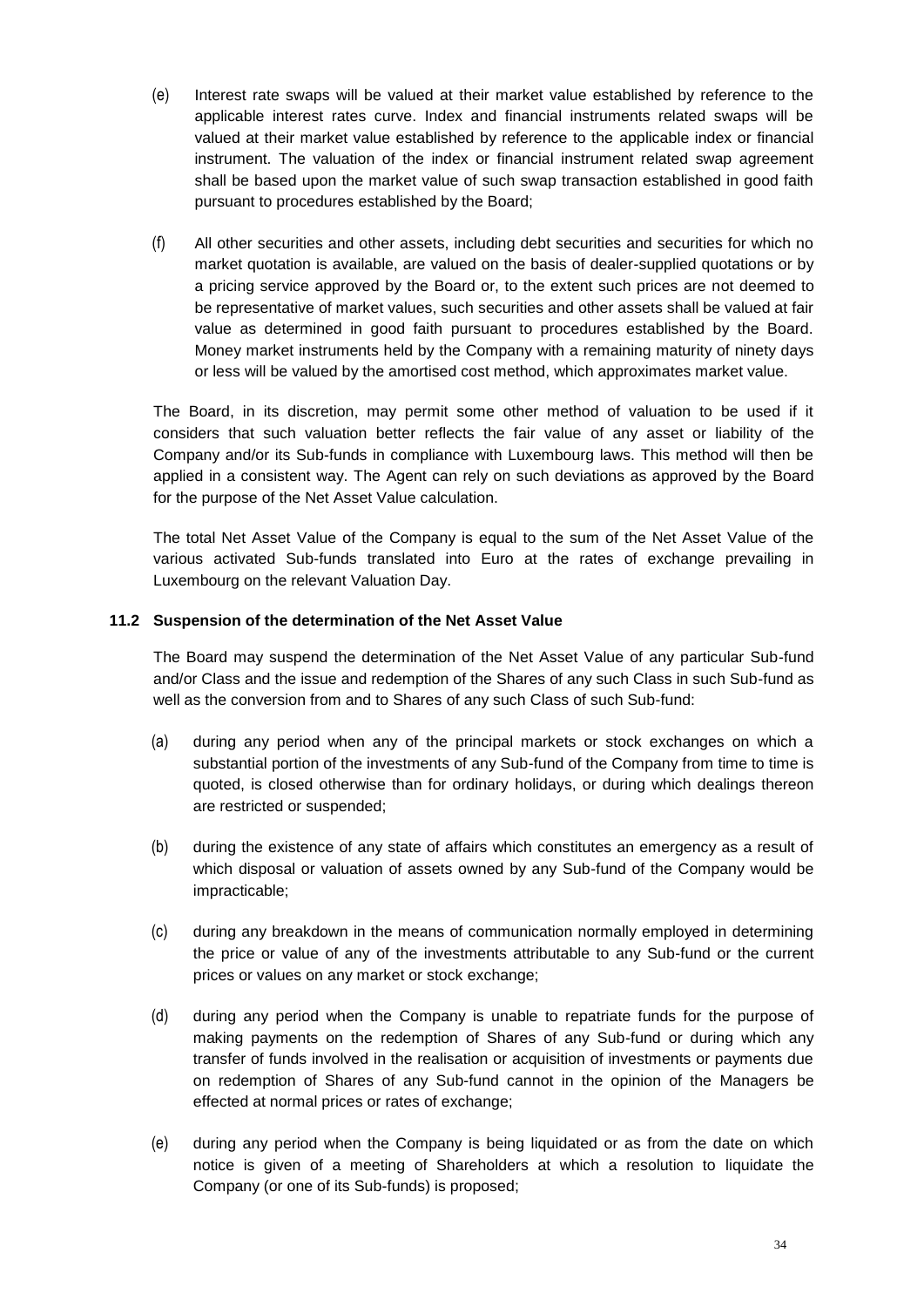(f) when for any other reason the prices of any investments owned by the Company attributable to such Sub-fund cannot promptly or accurately be ascertained.

Notice of Suspension of the determination of the Net Asset Value will be given to the Shareholders of the relevant Sub-fund and/or Class.

The suspension of the calculation of the Net Asset Value of any particular Sub-fund, and/or Class shall have no effect on the determination of the Net Asset Value per Share or on the issue, redemption and conversion of Shares of any Class and/or Sub-fund that is not suspended.

Any application for subscription, redemption or conversion of Shares shall be irrevocable except in the event of a suspension of the calculation of the Net Asset Value of the Shares to be subscribed, redeemed or converted in a specific Class and/or Sub-fund and, in such event, a withdrawal will only be effective if written notification is received by the Agent before the termination of the period of suspension.

#### <span id="page-34-0"></span>**12. DIVIDENDS**

Each Share of each Class in each Sub-fund may give the right to dividends.

In any event, no distribution may be made if, as a result, the Net Asset Value of the Company would fall below the equivalent of EUR 1,250,000.

Dividends not claimed within five years of their due date will lapse and revert to the relevant Class within the relevant Sub-fund.

No interest shall be paid on a distribution declared by the Company and kept by it at the disposal of its beneficiary.

#### <span id="page-34-1"></span>**13. CHARGES AND EXPENSES**

#### **13.1 Organisational Expenses**

The Company shall bear its organisational expenses.

The Company's organisational set-up expenses will be amortised over a period of five years from the date on which the respective Sub-Fund commenced business. In other words, the additional sub-funds will bear a "*prorata*" of the costs and expenses incurred in connection with the incorporation of the Company and the initial issue of Shares. The Board may, in its absolute discretion, shorten the period over which such costs and expenses are amortised

The expenses incurred by the Company in relation to the launch of additional Sub-Funds will be borne by and payable out of the assets of the respective Sub-Funds and may be amortised on a straight line basis over 5 years from the launch date of the relevant Sub-Fund, unless the Board shortens this period.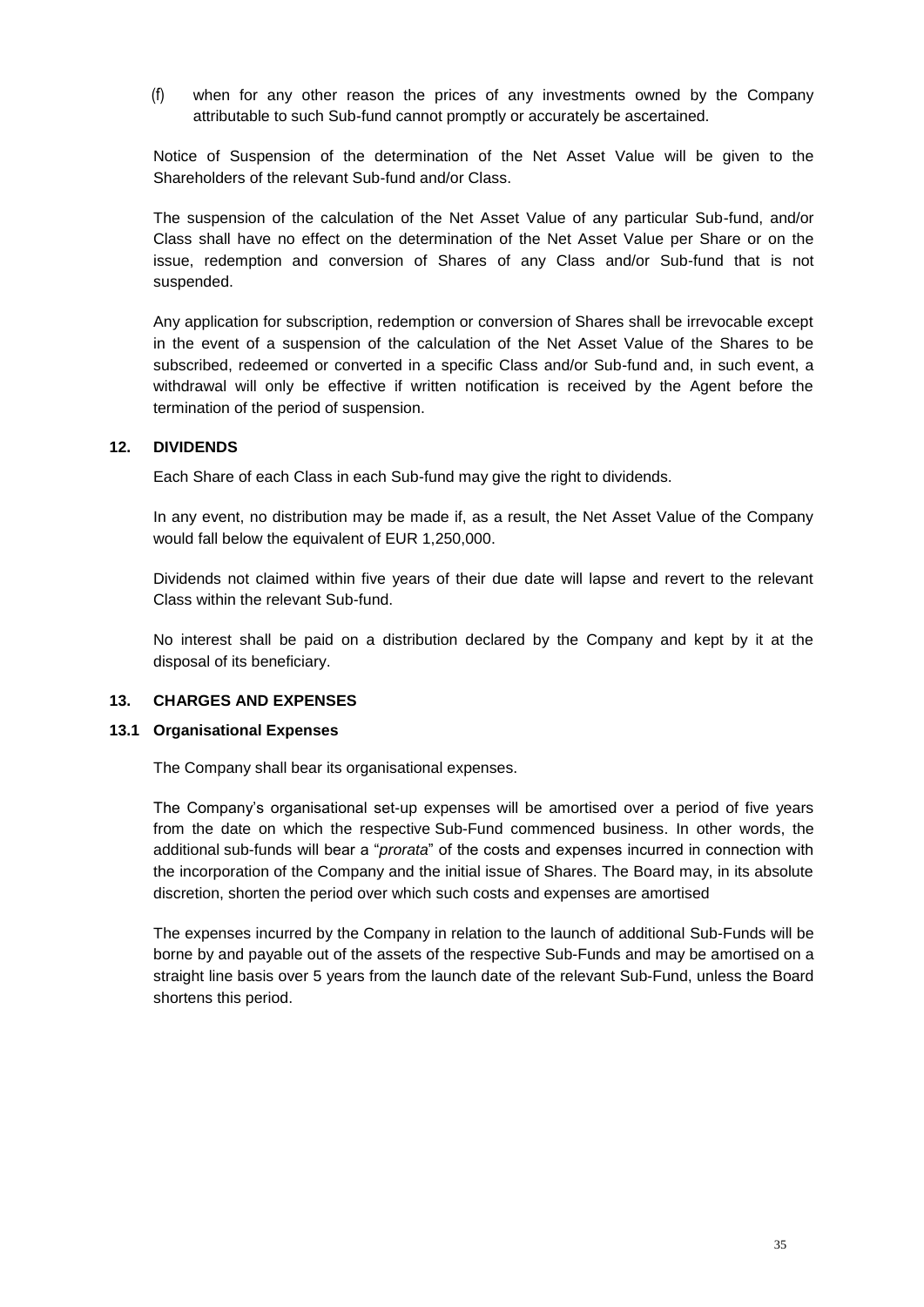#### **13.2 Operation and Administration Expenses**

Except otherwise specified in the relevant Appendix, each Sub-fund will bear all costs relating to its establishment and operations. These costs may, in particular and without being limited to the following, include the remuneration of the Depositary Bank, Risk Manager and of the Agent, the remuneration of the Investment Manager(s) and Investment Advisor(s) (if any), and any other providers of services, brokerage fees, transaction fees and expenses, taxes and costs connected with the movements of securities or cash, performance reporting and NAV publication, as well as the fees of the Auditor, legal advisor(s), the costs of preparation and distribution of the Issuing Document, Luxembourg subscription tax or any other taxes, translations and legal publications, the costs of securities servicing, the possible costs of listing on any stock exchange or of publication of the price of its Shares, the costs of official deeds and any legal costs relating thereto.

These costs to be borne by each Sub-fund include all reasonable expenses, fees and taxes related, but not limited, to the operations, administration, day-to-day management, domiciliation, drawing-up of annual account, filings, reporting and publishing obligations of the General Partner, and out-of-pocket expenses, including subsistence costs incurred in connection with the performance of its duties towards each Sub-Fund, such as the expenses related to the Board member's travel expenses (incl. round trip flight ticket and hotel), lunch and dinner.

In addition to the above, each Sub-fund shall reimburse the out-of-pocket expenses of the General Partner's personnel (as reasonably determined by the General P artner) provided that such reimbursements shall not exceed the amount that would be payable by the Company if such services were provided by third parties on an arm's-length basis.

#### **13.3 Depositary**

**ING Luxembourg S.A.**, in its capacity as Depositary Bank is entitled to receive from the Company its customary fees payable at the end of each quarter and charges at rates in accordance with normal banking practice in Luxembourg.

#### **13.4 Agent**

**Banque de Patrimoines Privés**, in its capacity as Agent is entitled to receive from the Company its customary fees payable at the end of each month and charges at rates in accordance with normal banking practice in Luxembourg.

#### **13.5 Advisory**

The advisor, in its capacity as Advisory Manager is entitled to receive from the Company its customary fees payable at the end of each month and charges at rates in accordance with normal banking practice in Luxembourg

#### **13.6 Allocation of liabilities**

Any charges and costs attributable to a specific Sub-fund will be allocated directly to that Subfund.

Any charges and costs that are not directly attributable to a specific Sub-fund will be allocated equally to the various Sub-funds or, if the amounts so require, they will be allocated to the Subfunds in proportion to their respective Net Asset Value.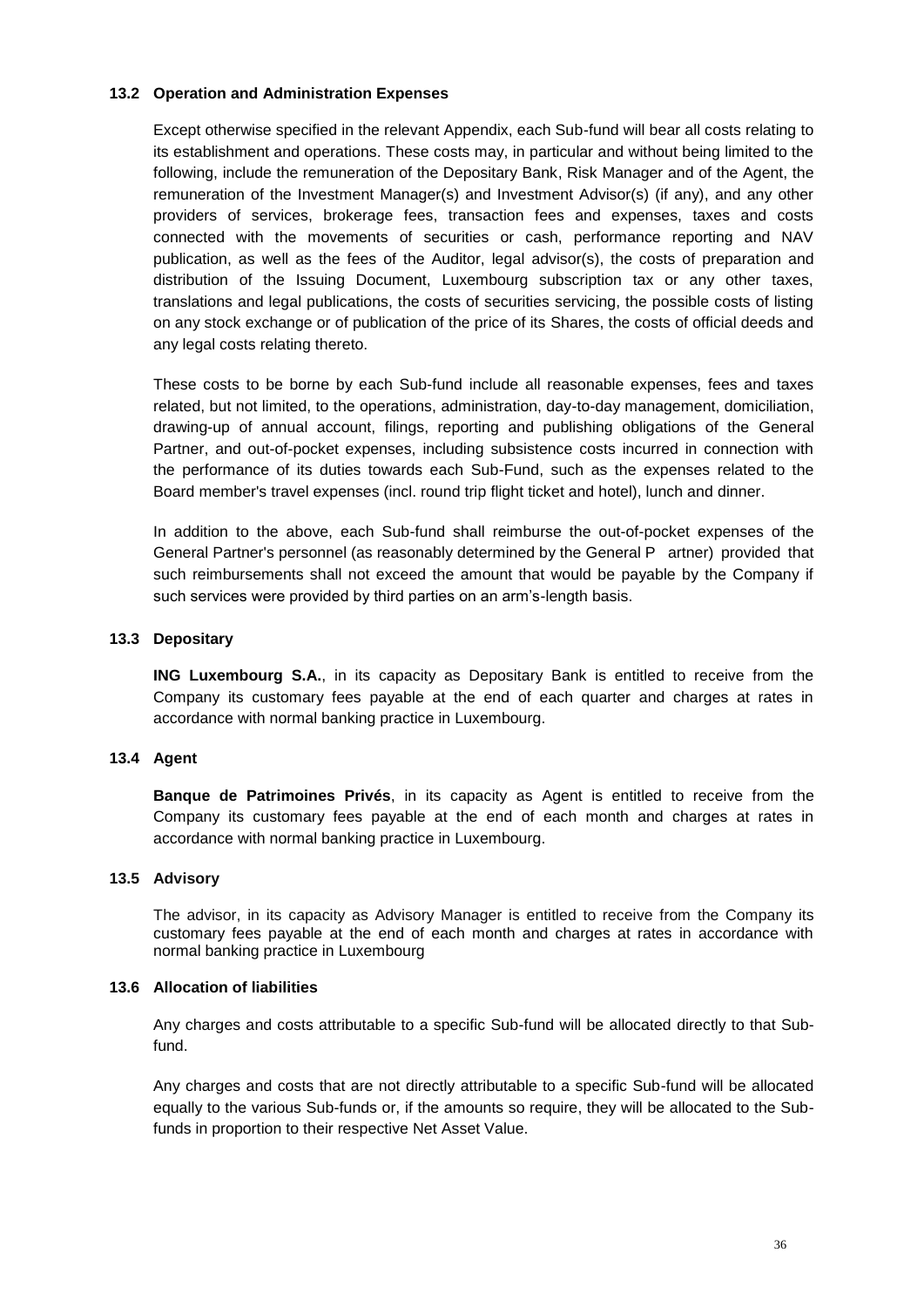# <span id="page-36-0"></span>**14. CONFLICT OF INTERESTS**

With respect to conflict of interests, and as per regulation CSSF N° 15-07, the Board has established, implements and maintains a conflict of interests policy in order to identify circumstances that may give raise to a conflict of interests which may constitute a material risk of damage to the Company and detailing proportionate measures in order to manage such risks.

# <span id="page-36-1"></span>**15. RISK MANAGEMENT**

The Board has implemented a risk management process in order to monitor and measure at any time the risk resulting from the Sub-funds' positions and define a risk profile for each of the Sub-funds. Josep-Lluis Perez as Manager of the General Partner is in charge of the risk management function (the "**Risk Manager**"). Mr. Perez is independent from the day-to-day operational and portfolio management units.

The risk management function of the Company shall (i) implement the processes and procedures for managing risks, (ii) advise the Board in accordance with the risk profile of the Sub-funds and (iii) report to the Board the adequacy of the risk management process and the actual level of risk of the Sub-funds, any time necessary and at least on a quarterly basis. The procedures implemented ensure in particular, but not only, that the Risk Manager investigates aspects related to:

- a) Counterparty risks
- b) Operational risks
- c) Market risks
- d) Liquidity risks

# <span id="page-36-2"></span>**16. TAXATION**

### **16.1 General**

The following is a summary of certain material Luxembourg tax consequences of purchasing/subscribing, owning and disposing of the Shares. It does not purport to be a complete analysis of all possible tax situations that may be relevant to a decision to purchase, own or sell the Shares. It is included herein solely for preliminary information purposes. It is not intended to be, nor should it construed to be, legal or tax advice. Prospective purchasers/subscribers of the Shares should consult their own tax advisers as to the applicable tax consequences of the ownership of the Shares, based on their particular circumstances. This summary does not allow any conclusions to be drawn with respect to issues not specifically addressed. The following description of Luxembourg tax law is based upon the Luxembourg law and regulations as in effect and as interpreted by the Luxembourg tax authorities on the date of the Issuing Document and is subject to any amendments in law (or in interpretation) later introduced, whether or not on a retroactive basis.

### **Luxembourg Tax Residency of the Shareholders**

A Shareholder will not become a resident, nor be deemed to be a resident, in Luxembourg, by reason only of the holding of the Shares, or the execution, performance, delivery and/or enforcement of the Shares.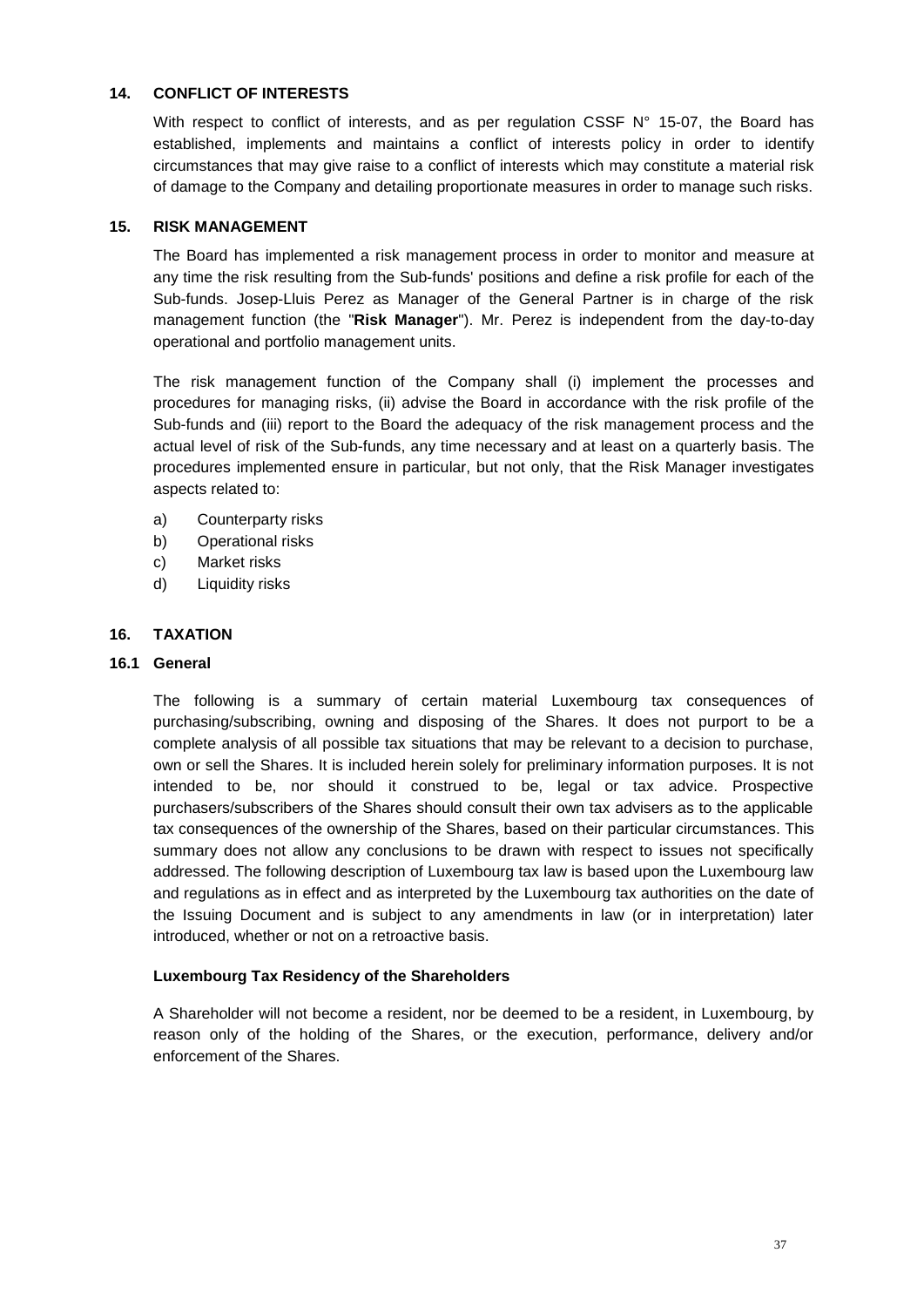# **16.2 Luxembourg Taxation of the Company**

In accordance with current legislation in Luxembourg, the Company is exempt from Luxembourg income and net wealth tax, and dividends paid by the Company or redemption of its Shares by the Company (if any) are exempt from withholding taxes (please however refer to the EU Savings Directive below).

The Company is subject to an annual subscription tax (*taxe d'abonnement*) generally levied at the rate of 0.01% p.a. on the Company's Net Asset Value calculated on the last Valuation Day of each quarter and is payable in quarterly instalments. The following items are exempt from the subscription tax:

- (a) the value of the assets represented by units held in other undertakings for collective investment, to the extent such units have already been subject to the subscription tax provided by article 68 of the Luxembourg Law of 13 February 2007 or by Article 174 of the law 17 December 2010 relating to undertakings for collective investment;
- (b) specialised investment funds as well as individual compartments of specialised investment funds that have multiple compartments:
	- (i) the exclusive object of which is the collective investment in money market instruments and the placing of deposits with credit institutions, and
	- (ii) the weighted residual portfolio maturity of which does not exceed 90 days;
	- (iii) that have obtained the highest possible rating from a recognised rating agency;
- (c) specialised investment funds the securities of which are reserved for (i) institutions for occupational retirement provision, or similar investment vehicles, set-up on one or several employers' initiative for the benefit of their employees and (ii) companies of one or several employers investing the funds they own, in order to provide their employees with retirement benefits.

The Company may be subject to withholding tax on dividends and interest and to tax on capital gains in the country of origin of the Investments. As the Company itself is exempt from income tax, withholding tax levied at source, if any, would normally not be refundable and it is not certain whether the Company itself would be able to benefit from Luxembourg's double tax treaties network. Whether the Company may benefit from a double tax treaty concluded by Luxembourg must be analysed on a case-by-case basis. Indeed, as the Company is structured as an investment company (as opposed to a mere co-ownership of assets), certain double tax treaties signed by Luxembourg may be directly applicable to the Company.

No stamp duty or other tax is payable in Luxembourg on the issue of Shares by the Company.

The Company is liable for a flat registration duty of seventy five Euro (EUR 75.-) to be paid upon incorporation and upon future modification (if any) of its articles of incorporation.

# **16.3 Taxation of Shareholders**

Under current legislation and subject to the provisions of the Council Directive 2003/48/EC or any amendment thereof, Shareholders are not subject to any capital gains, income or withholding tax in Luxembourg (except for those domiciled, resident or having a permanent establishment in Luxembourg).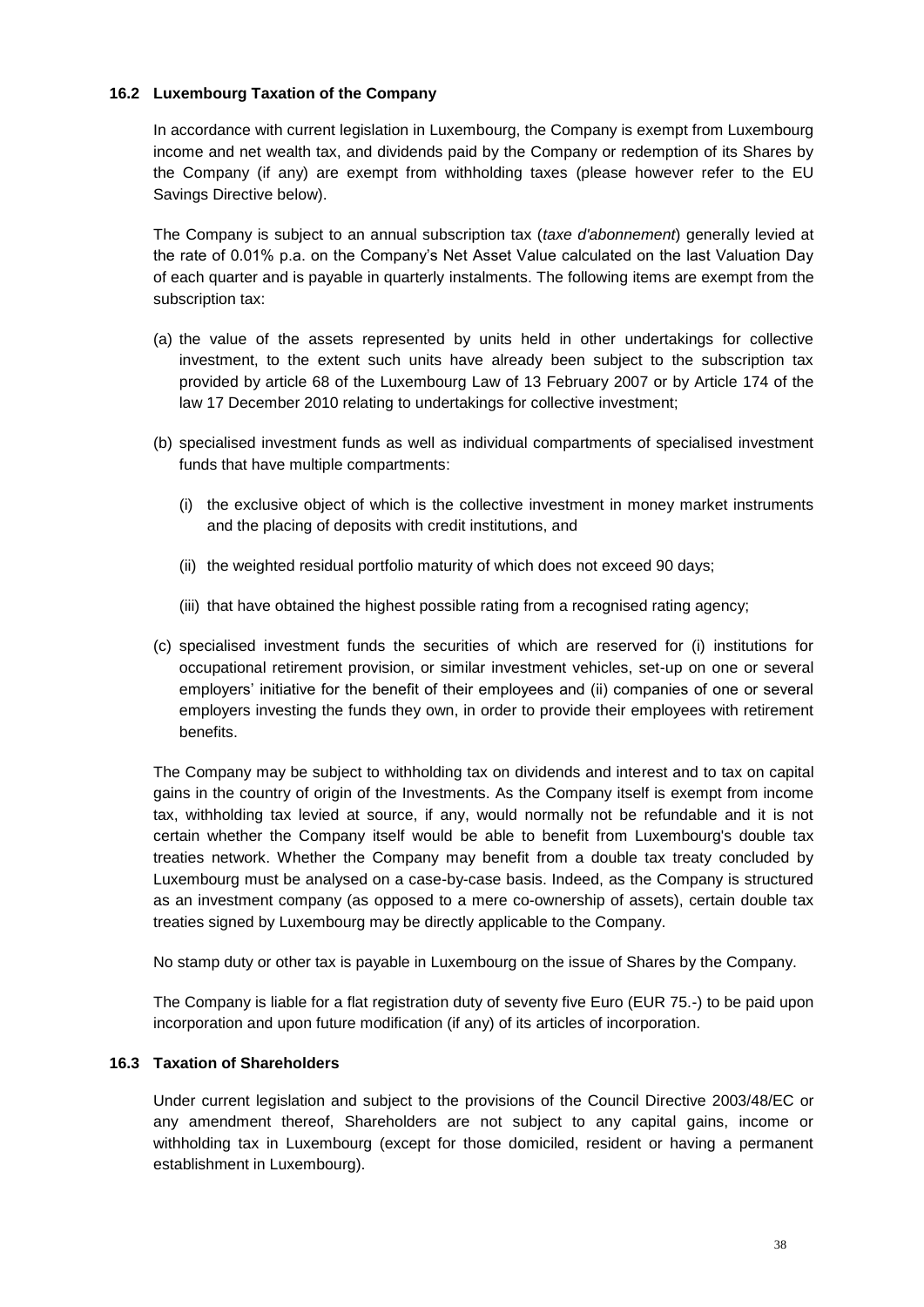# **EU Savings Directive**

# (a) General rules

Except in case of application of the EU Savings Directive, Luxembourg generally does not levy any withholding tax on (i) interest paid by a Luxembourg SIF or (ii) dividend distributions made by a Luxembourg SIF or (iii) payments made upon redemption/refund/sale of its shares by a Luxembourg SIF (or any of its sub-funds).

The EU Savings Directive (adopted on 3 June 2003 by the EU Council of Economic and Finance Ministers – Directive 2003/48/EC) is in principle applied by EU Member States as from 1 July 2005 and has been implemented in Luxembourg by the laws of 21 June 2005. Under this directive, each EU Member State is required to provide to the tax authorities of another EU Member State details of payments of interest or other similar income paid by a paying agent within the meaning of the EU Savings Directive to an individual resident or certain types of entities called "residual entities", within the meaning of the EU Savings Directive, established in that other EU Member State. For a transitional period, however, Austria and Luxembourg are permitted to apply an optional information reporting system whereby if a beneficial owner, within the meaning of the EU Savings Directive, does not comply with one of two procedures for information reporting, the relevant EU Member State will levy a withholding tax on payments to such beneficial owner. The withholding tax system will apply for a transitional period during which the rate of the withholding is thirty-five (35) per cent. as from 1 July 2011. The transitional period is to terminate at the end of first full fiscal year following agreement by certain non-EU countries to the exchange of information relating to such payments.

Also with effect from 1 July 2005, a number of non-EU countries (Switzerland, Andorra, Liechtenstein, Monaco and San Marino) and certain dependent or associated territories (Jersey, Guernsey, Isle of Man, Montserrat, British Virgin Islands, former Netherlands Antilles and Aruba - the "**Territories**") have agreed to adopt similar measures (either provision of information or transitional withholding) in relation to payments made by a paying agent (within the meaning of the EU Savings Directive) established within such countries or Territories to, or collected by such a paying agent for, an individual resident or a "residual entity" established in a EU Member State. In addition, Luxembourg has entered into reciprocal provision of information or transitional withholding arrangements with those Territories in relation to payments made by a paying agent established in Luxembourg to, or collected by such a paying agent for, an individual resident or a "residual entity" established in one of those Territories.

(b) Application to a Luxembourg SIF

Interest (if any) paid by any Luxembourg SIF to an individual resident or so-called "residual entity" established in a EU member state other than Luxembourg or one of the Territories would fall within the scope of the EU Savings Directive and would accordingly be subject to withholding tax at the current rate of thirty-five (35) per cent. unless the investor opts for one of the disclosure of information systems provided by the EU Savings Directive.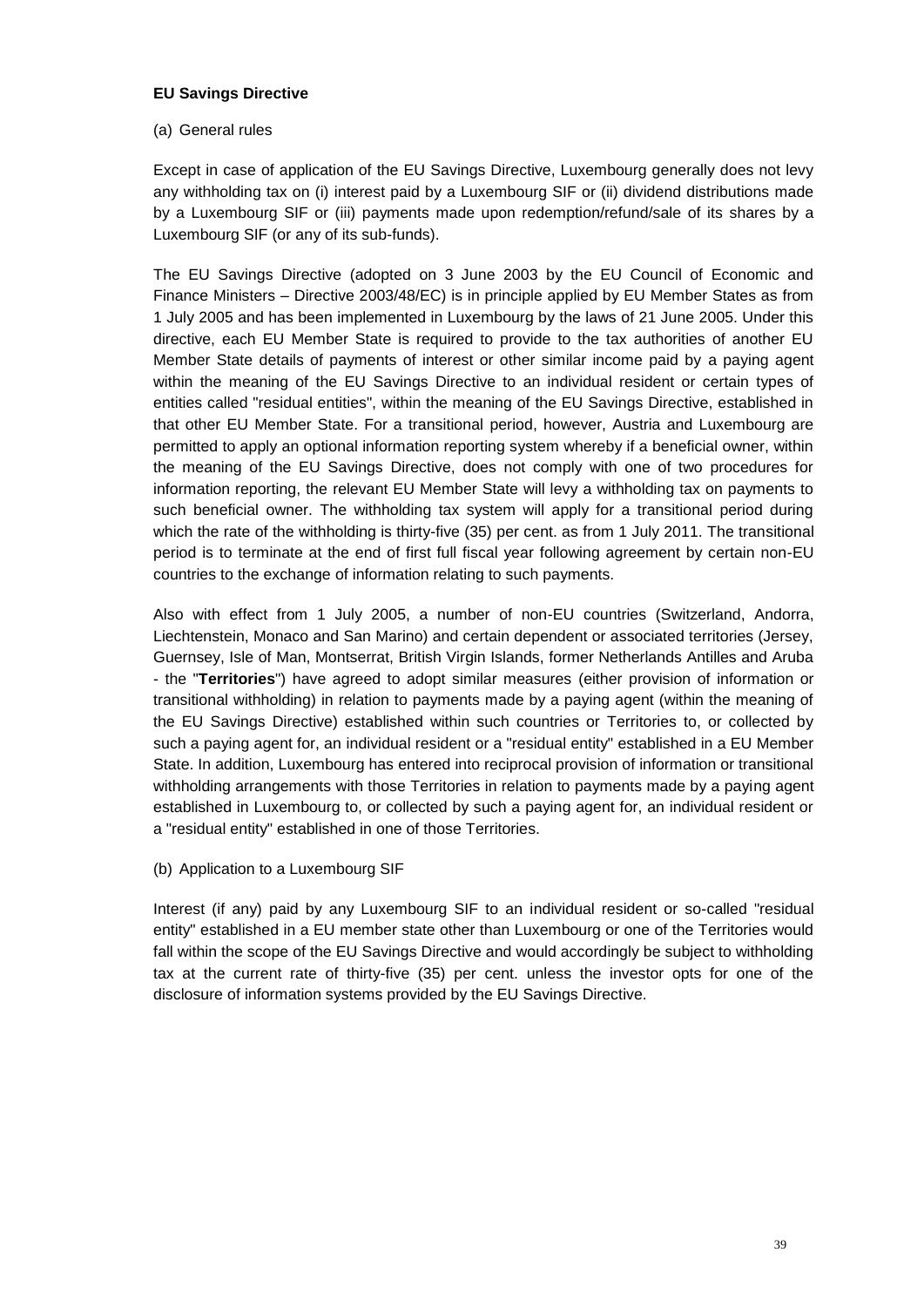However, payment of dividends or payments upon redemption/refund/sale of shares by a SIF (or any of its sub-funds) which like the Company is neither set up as a regulated fund with no legal personality (i.e. Fonds commun de placement "FCP(s)"), nor as a société d'investissement à capital variable "SICAV" under the Directive 2009/65/EC (the "**UCITS Directive**") are in principle, at the date of this Issuing Document, considered as falling outside the scope of the EU Savings Directive. It should nonetheless be noted that since changes to the scope of the EU Savings Directive should be anticipated (please refer to Section d below) - see notably the proposal of a Council Directive amending Directive 2003/48/EC from the EU Commission dated 13 November 2008 - it is recommended to take the below regime applicable to Luxembourg FCPs/SICAVs set up under UCITS Directive into account given that this regime will potentially apply to any type of SIF in the future (see Section c) irrespective of the legal form adopted.

(c) Application to a Luxembourg FCP or SICAV set up under UCITS Directive

Payments of dividends by a Luxembourg FCP/SICAV set up under UCITS Directive or payments upon redemption/refund/sale of the units/shares of such FCP/SICAV (or any of its sub-funds) can potentially be characterised as interest payments and fall within the scope of the EU Savings Directive if the beneficial owner is an individual resident or a so-called "residual entity" established in an EU member state other than Luxembourg or one of the Territories. Payments arising from the units/shares of such FCP/SICAV (or any of its sub-funds) falling within the scope of the EU Savings Directive would be subject to withholding tax at the thirty-five (35) per cent. unless the investor opts for one of the disclosure of information systems provided by the EU Savings Directive.

The impact of the EU Savings Directive on income from distributions and redemptions/refund/sale arising from units/shares in such a FCP/SICAV (or any of its sub-funds) will depend on two basic principles: (1) the asset test and (2) the look-through principle.

- (i) Asset test:
	- 1. If such FCP/SICAV (or sub-fund) invests, directly or indirectly, fifteen (15) per cent. or less of its assets in debt claims: distributions and payments on redemption/refund/sale arising from its shares are out of the scope of the EU Savings Directive (de minimis rule).
	- 2. If such FCP/SICAV (or sub-fund) invests, directly or indirectly, more than fifteen (15) per cent., but not more than twenty five (25) per cent. of its assets in debt claims: distributions fall under the scope of the EU Savings Directive (but not the redemption/refund/sale of shares).
	- 3. If such FCP/SICAV (or sub-fund) invests, directly or indirectly, more than twenty five (25) per cent. of its assets in debts claims: distributions and payments on redemption/refund/sale fall within the scope of the EU Savings Directive.

When such an FCP/SICAV (or sub-fund) invests in another fund, the above asset test is done at the level of the latter to determine if the investment of such FCP/SICAV (or subfund) in such target fund falls within the scope of the EU Savings Directive.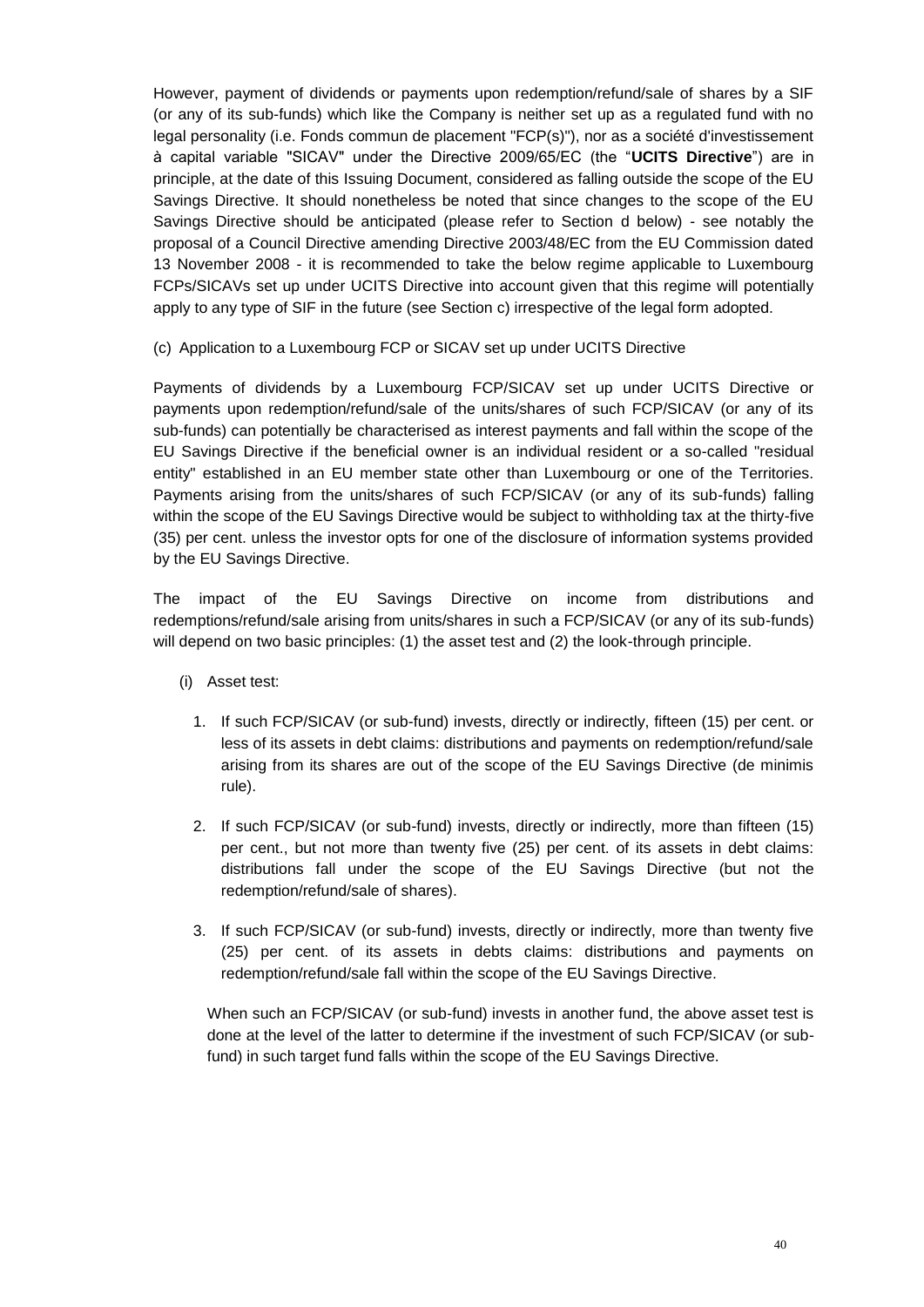- (ii) Look-through principle:
	- 1. The principle is that, when such FCP/SICAV or any of its sub-funds (or a target fund) falls within the scope of the EU Savings Directive according to the asset test (see above), the withholding tax should be levied on the portion of the distribution or payment from the redemption/sale/refund deriving from the accumulated interest received by such FCP/SICAV (or sub-fund).
	- 2. The ALFI (*Association of the Luxembourg Fund Industry or Association Luxembourgeoise des Fonds d'Investissement*) advises that each FCP/SICAV falling within the scope of the EU Savings Directive (or each sub-fund in case of FCP/SICAV with multiple sub-funds) determines the level of taxable income for each share/unit (concept of "taxable income per share-unit") on the basis of the portion of interest received by the FCP/SICAV (or the sub-fund) in order to compute the basis for the withholding tax to be levied on each distribution or profit on redemption/sale/refund.
	- 3. When a paying agent has no information concerning the proportion of the income that derives from interest payments, the total amount of the income shall be considered as interest payment.

### (d) Additional comments

Every three years, the EU Commission will report to the EU Council on the operation of the EU Savings Directive and, where appropriate, propose to the EU Council any amendments to the EU Savings Directive that prove necessary in order to better ensure effective taxation of savings income. Therefore, changes to the EU Savings Directive should be anticipated. In this respect, the European Commission announced on 13 November 2008 proposals to amend the EU Savings Directive. The European Parliament approved an amended version of this proposal on 24 April 2009. If implemented, the proposed amendments would, *inter alia* (i) extend the scope of the EU Savings Directive to payments made through certain intermediate structures (whether or not established in a EU Member State) for the ultimate benefit of an EU resident individual, (ii) extend the scope of the EU Savings Directive to payments made by regulated funds with legal personality that are not set up as undertakings for collective investment in transferable securities under the UCITS Directive and (iii) provide for a wider definition of interest subject to the EU Savings Directive.

*Shareholders and prospective investors should seek their own professional advice as to this, as well as to any relevant exchange control or other laws and regulations. Taxation law and practice, and the levels of tax relating to the Company and to Shareholders, may change from time to time.*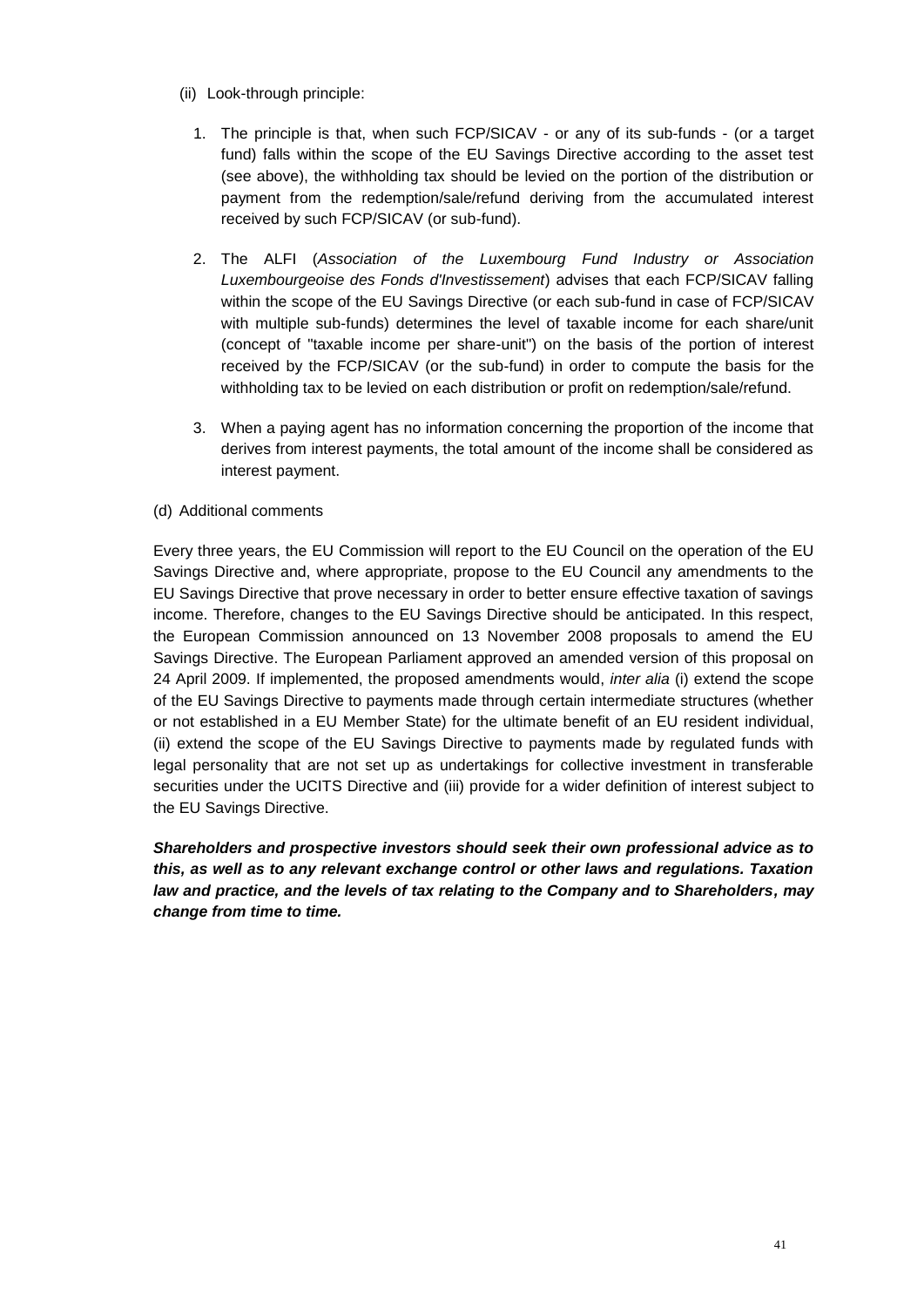#### <span id="page-41-0"></span>**17. REPORTS AND NOTICES**

#### **17.1 Reporting to Shareholders**

Annual audited reports will be made available to Shareholders within 6 months of the close of the Financial Year (or within such time period as determined by applicable law from time to time).

### **17.2 Notices**

All notices and notifications to Shareholders will be sent by registered mail at their address in the Shareholders register or in the manner as stated in the Subscription Request of the Shareholders.

# <span id="page-41-1"></span>**18. LIQUIDATION OF THE COMPANY - TERMINATION, DIVISION AND AMALGAMATION OF SUB-FUNDS OR CLASSES**

#### **18.1 Dissolution and Liquidation of the Company**

The Company may at any time be dissolved by a resolution taken by the general meeting of Shareholders subject to the quorum and majority requirements as defined in the Articles of Incorporation of the Company.

Whenever the capital falls below two thirds of the legal minimum capital, the Board must submit the question of the dissolution of the Company to the general meeting of Shareholders. The general meeting, for which no quorum shall be required, shall decide on simple majority of the votes of the Shares present and represented at the meeting.

The question of the dissolution of the Company shall also be referred to the general meeting of Shareholders whenever the capital falls below one quarter of the minimum capital. In such event, the general meeting shall be held without quorum requirements, and the dissolution may be decided by the Shareholders holding one quarter of the votes present and represented at that meeting.

The meeting must be convened so that it is held within a period of 40 days from when it is ascertained that the Net Asset Value of the Company have fallen below two thirds or one quarter of the legal minimum as the case may be.

The issue of new Shares by the Company shall cease on the date of publication of the notice of the general meeting of Shareholders, to which the dissolution and liquidation of the Company shall be proposed. One or more liquidators shall be appointed by the general meeting of Shareholders to realise the assets of the Company, subject to the supervision of the relevant supervisory authority in the best interests of the Shareholders. The proceeds of the liquidation of each Sub-Fund, net of all liquidation expenses, shall be distributed by the liquidators among the holders of Shares in each Class in accordance with their respective rights. The amounts not claimed by Shareholders at the end of the liquidation process shall be deposited, in accordance with Luxembourg law, with the *Caisse de Consignation* in Luxembourg until the statutory limitation period has lapsed.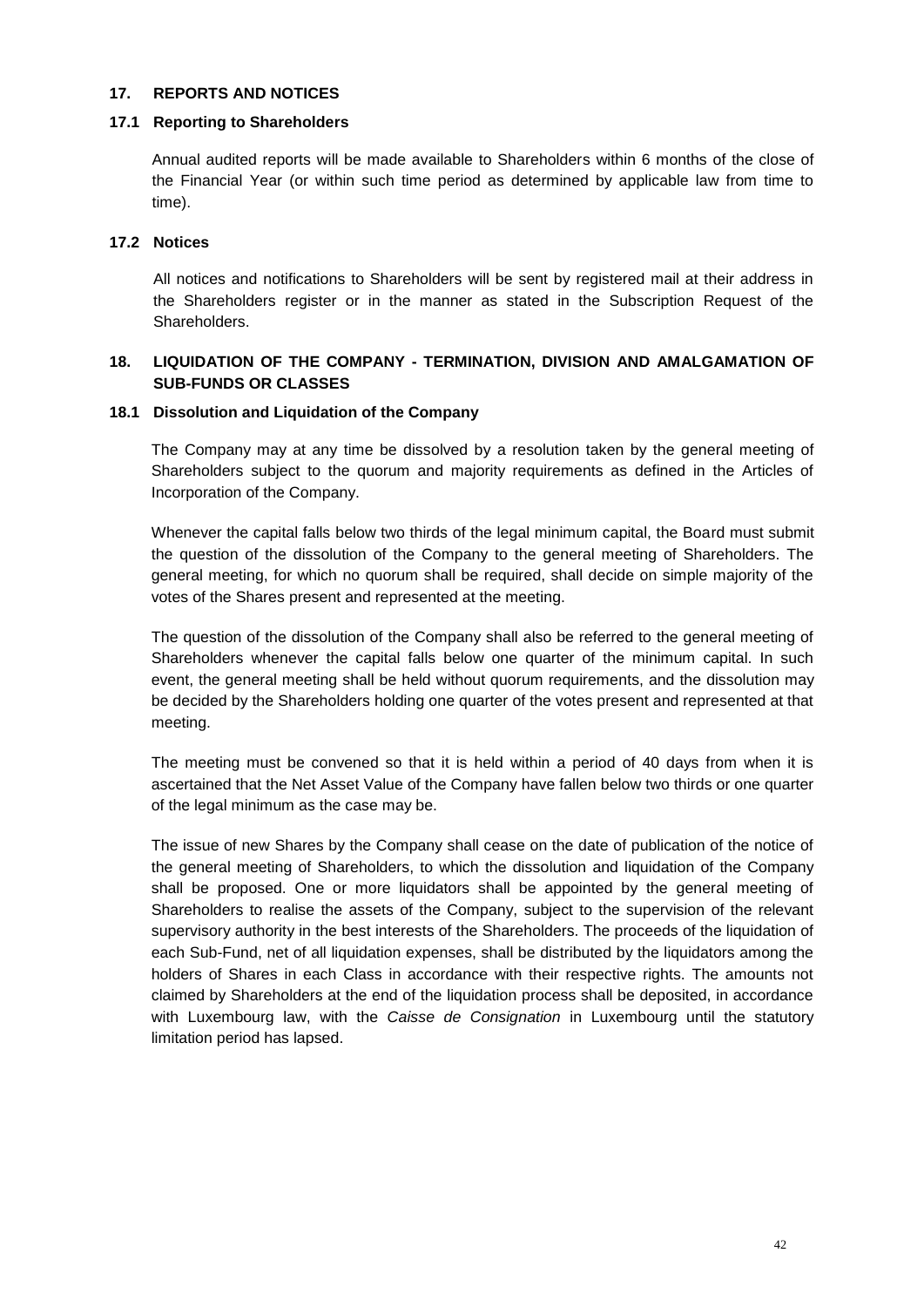### **18.2 Termination of a Sub-fund or Class**

In the event that for any reason the value of the Net Asset Value of any Sub-Fund and/or Class has decreased to, or has not reached, an amount determined by the Board to be the minimum level for such Sub-Fund and/or Class to be operated in an economically efficient manner, or in case of a substantial modification in the political, economic or monetary situation relating to such Sub-Fund and/or Class would have material adverse consequences on the investments of that Sub-Fund and/or Class, or as a matter of economic rationalization, the Board may decide to compulsory redeem all the Shares of the relevant Sub-Fund and/or Class at their Net Asset Value per Share (taking into account actual realization prices of investments and realization expenses) as calculated on the Valuation Day at which such decision shall take effect.

The Company shall serve a notice to the Shareholders of the relevant Sub-Fund, and/or Class prior to the effective date for the compulsory redemption, which will set forth the reasons for, and the procedure of, the redemption operations. Registered Shareholders shall be notified in writing.

Unless otherwise decided in the interests of, or to keep equal treatment between, the Shareholders of the Sub Fund and/or Class concerned may continue to request redemption of their Shares free of charge (but taking into account actual realization prices of investments and realization expenses) prior to the date effective for the compulsory redemption.

Any request for subscription shall be suspended as from the moment of the announcement of the termination, the merger or the transfer of the relevant Sub-Fund, and/or Class.

Notwithstanding the powers conferred to the Board by the preceding paragraphs, the general meeting of Shareholders of any Sub-Fund and/or Class may, upon proposal from the Board, resolve to redeem all the Shares of the relevant Sub-Fund and/or Class and to refund to the Shareholders the Net Asset Value of their Shares (taking into account actual realisation prices of investments and realisation expenses) determined with respect to the Valuation Day on which such decision shall take effect. There shall be no quorum requirements for such general meeting of Shareholders, which shall resolve at the simple majority of those present and represented.

Assets which could not be distributed to their owners upon the implementation of the redemption will be deposited with the Depositary Bank for a period of six months thereafter; after such period, the assets will be deposited with the *Caisse de Consignations* on behalf of the persons entitled thereto.

All redeemed Shares shall be cancelled by the Company.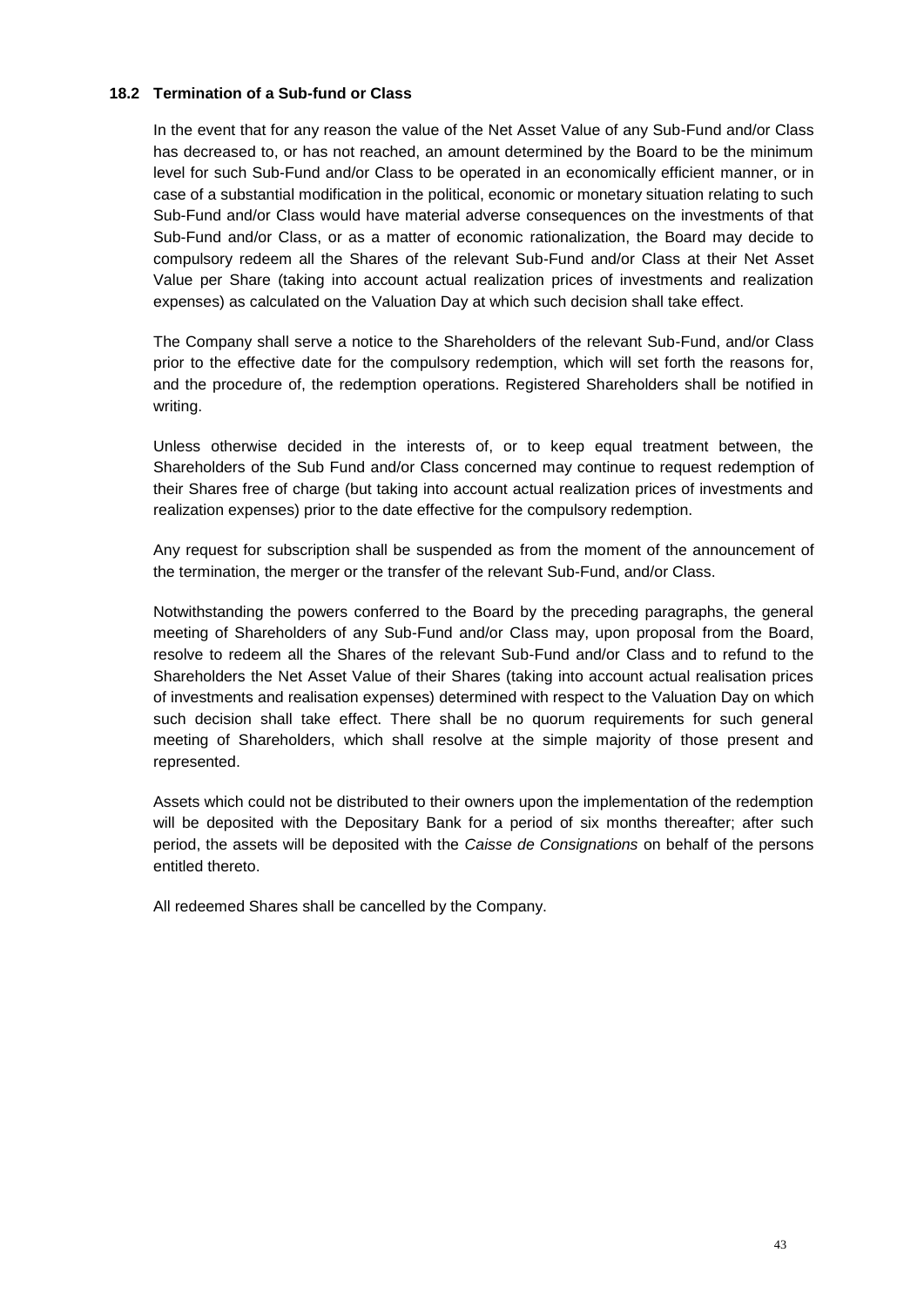# **18.3 Amalgamation, Division or Transfer of Sub-funds or Classes**

Under the same circumstances as provided above in the section 18.2 "Termination of a Sub-Fund and/or Class " of this Issuing Document, the Board may decide to allocate the assets of any Sub-Fund and/or Class to those of another existing Sub-Fund and/or Class within the Company or to another Luxembourg undertaking for collective investment or to another Sub-Fund and/or Class within such other Luxembourg undertaking for collective investment (the "**new Sub-Fund**") and to re-designate the Shares of the relevant Sub-Fund and/or Class as Shares of another Sub-Fund and/or Class (following a split or consolidation, if necessary, and the payment of the amount corresponding to any fractional entitlement to Shareholders). Such decision will be published in the same manner as described above in the section 18.2 "Termination of a Sub-Fund and/or Class" of this Issuing Document (and, in addition, the publication will contain information in relation to the new Sub-Fund), one month before the date on which the amalgamation becomes effective in order to enable Shareholders to request redemption of their Shares, free of charge, during such period.

Under the same circumstances as provided above in the section 18.2 "Termination of a Sub-Fund and/or Class", the Board may decide to reorganise a Sub-Fund and/or Class by means of a division into two or more Sub-Funds and/or Classes. Such decision will be published in the same manner as in section 18.2 "Termination of a Sub-Fund and/or Class" (and, in addition, the publication will contain information about the two or more new Sub-Funds) one month before the date on which the division becomes effective, in order to enable the Shareholders to request redemption or conversion of their Shares free of charge during such period.

Notwithstanding the powers conferred to the Board by the preceding paragraphs, such a reorganisation of a Sub-Fund and/or Class within the Company (by way of an amalgamation or division) may be decided upon by a general meeting of the Shareholders of the relevant Sub-Fund and/or Class. There shall be no quorum requirements for such general meeting and it will decide upon such an amalgamation or division by resolution taken at the simple majority of those present or represented.

A contribution of the assets and of the liabilities distributable to any Sub-Fund and/or Class to another undertaking for collective investment referred to in the first paragraph of this section 18.3 to another Sub-Fund and/or Class within such other undertaking for collective investment shall, require a resolution of the Shareholders of the Sub-Fund and/or Class concerned, taken with a 50% quorum requirement of the Shares in issue and adopted at a 2/3 majority of the Shares present or represented at such meeting, except when such an amalgamation is to be implemented with a Luxembourg undertaking for collective investment of the contractual type (*fonds commun de placement*) or a foreign based undertaking for collective investment, in which case resolutions shall be binding only upon such Shareholders who will have voted in favour of such amalgamation.

### <span id="page-43-0"></span>**19. DOCUMENTS AVAILABLE FOR INSPECTION**

The following documents are available for inspection by the Shareholders at the registered office of the Company during normal business hours:

- the Issuing Document;
- the Articles of Incorporation of the Company,
- the latest annual report of the Company (if available); and
- the latest Net Asset Value.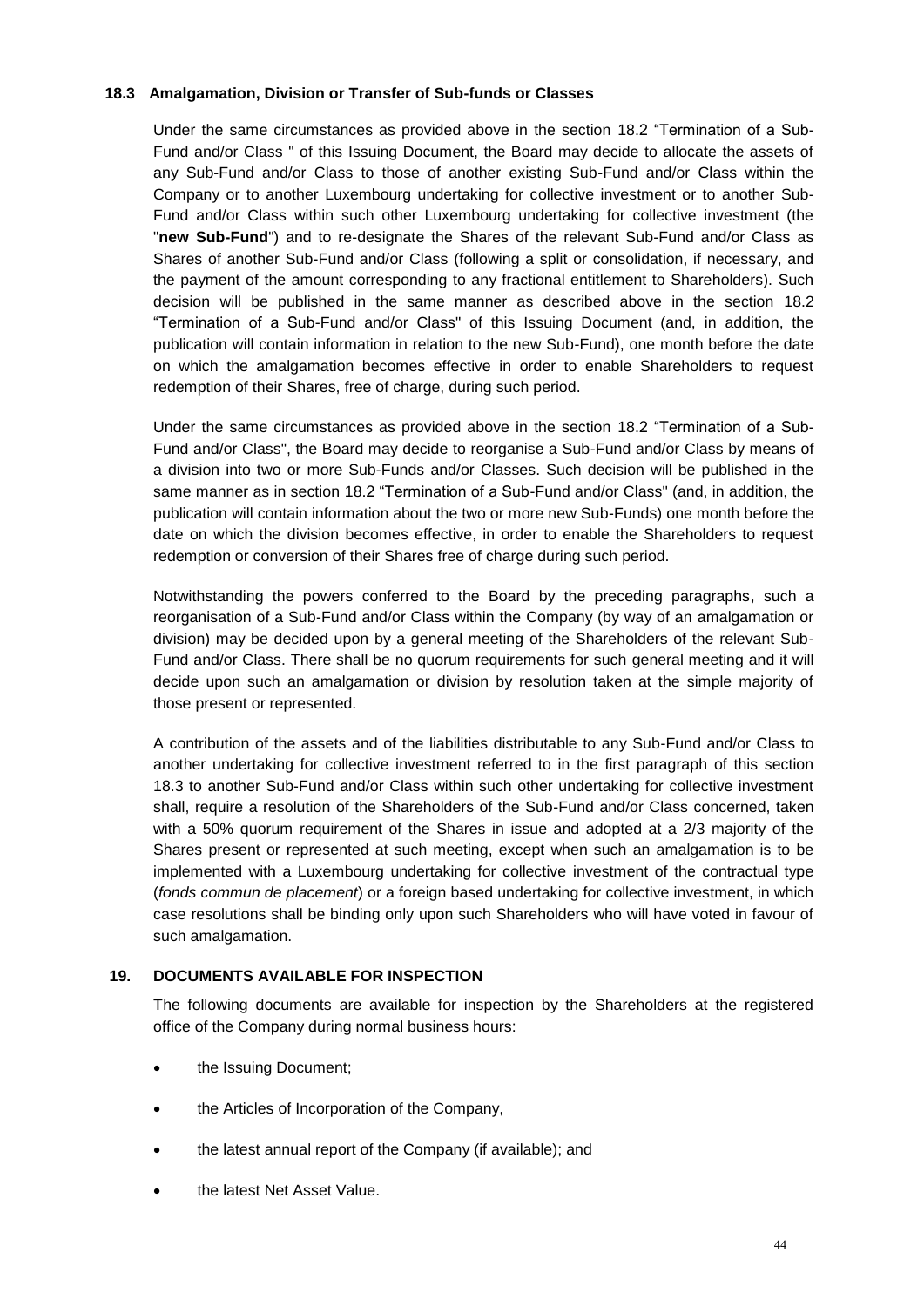A copy of the Issuing Document of the Company, of its Articles of Incorporation and of its last annual report may be obtained free of charge upon request of the Shareholders.

# <span id="page-44-0"></span>**20. DATA PROTECTION POLICY**

Certain personal data of Shareholders (including, but not limited to, holding in the Company) may be collected, recorded, stored, adapted, transferred or otherwise processed and used by the Company, the Board, the Depositary Bank, the Agent and the financial intermediaries of the Shareholders. In particular, such data may be processed for the purposes of account and distribution fee administration, anti-money laundering identification, and to provide client-related services.

By subscribing to the Shares, each Shareholder consents to such processing of its personal data. This consent is formalised in writing in the Subscription Request.

# <span id="page-44-1"></span>**21. INDEMNIFICATION**

To the fullest extent permitted by the Issuing Document, and by applicable law, the Company shall indemnify each of the Managers, the Investment Manager and any of its subsidiaries and holding companies and the subsidiaries or any such holding company and its and their respective directors, officers, employees, advisers and agents, (each referred to as an "**Indemnified Person**") against any and all claims, liabilities, losses, damages, settlements, taxes (other than regular income tax), costs and expenses (including reasonable attorneys' and other advisors' fees) to which they may directly or indirectly become subject by reason of their activities (or activities of any of their agents or other third parties) on behalf of the Company, but only to the extent that the Indemnified Person (i) did not act in a manner deemed at the time to be manifestly against the interest of the Company and (ii) acted in a manner constituting neither gross negligence nor wilful misconduct.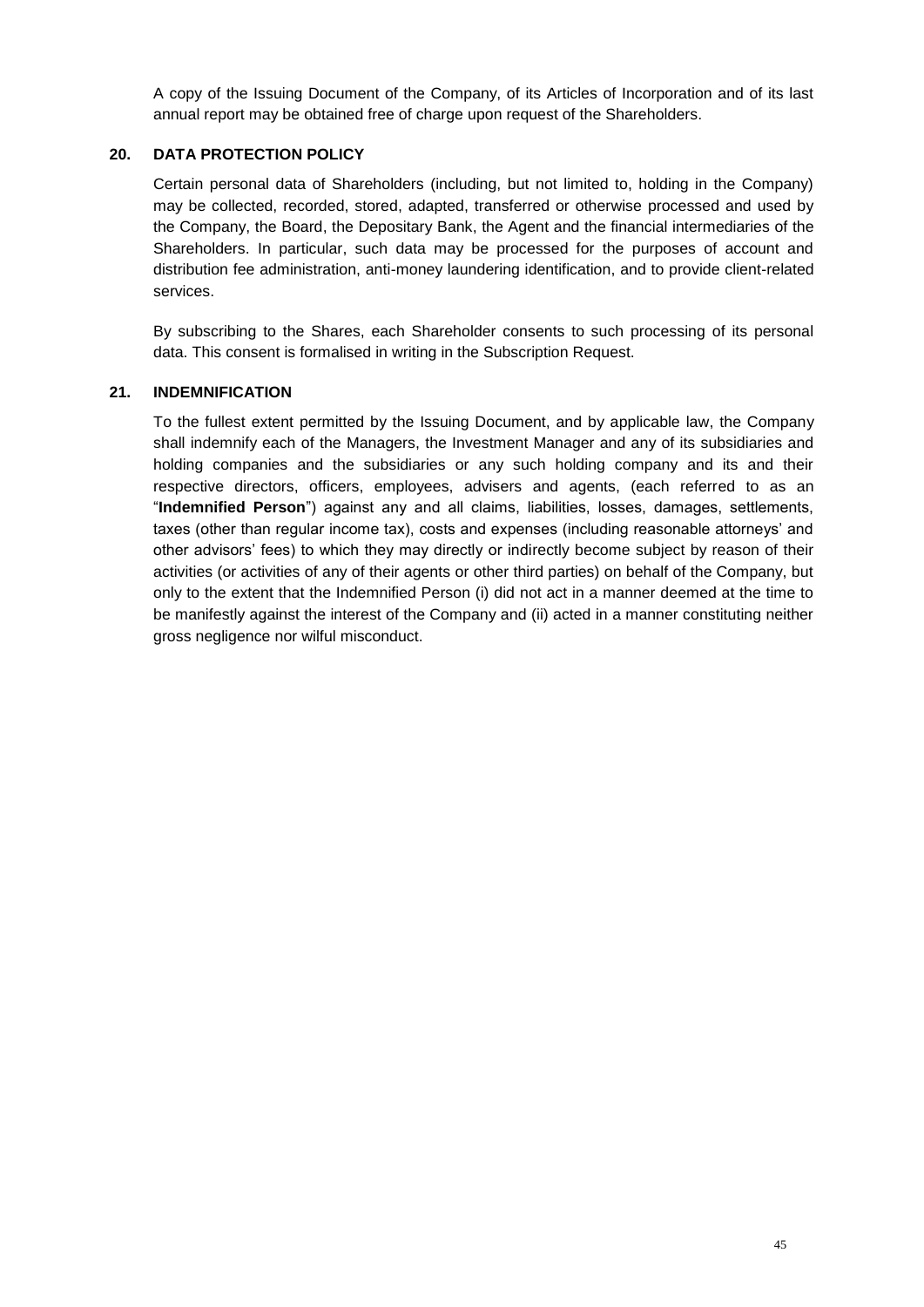# **APPENDIX TO THE ISSUING DOCUMENT SUB-FUNDS**

<span id="page-45-0"></span>To date, Emerald Fund S.C.A. SICAV-FIS – Marshall Bridging Fund, is the sole Sub-Fund.

*For the avoidance of doubt all the foregoing definitions of Section 1 "Definitions" shall apply to the following Appendices.* 

*In case of discrepancy or any inconsistency between provisions contained in the general part of the Issuing Document and the Appendices, the provisions of the Appendices shall ever prevail over those of general part.*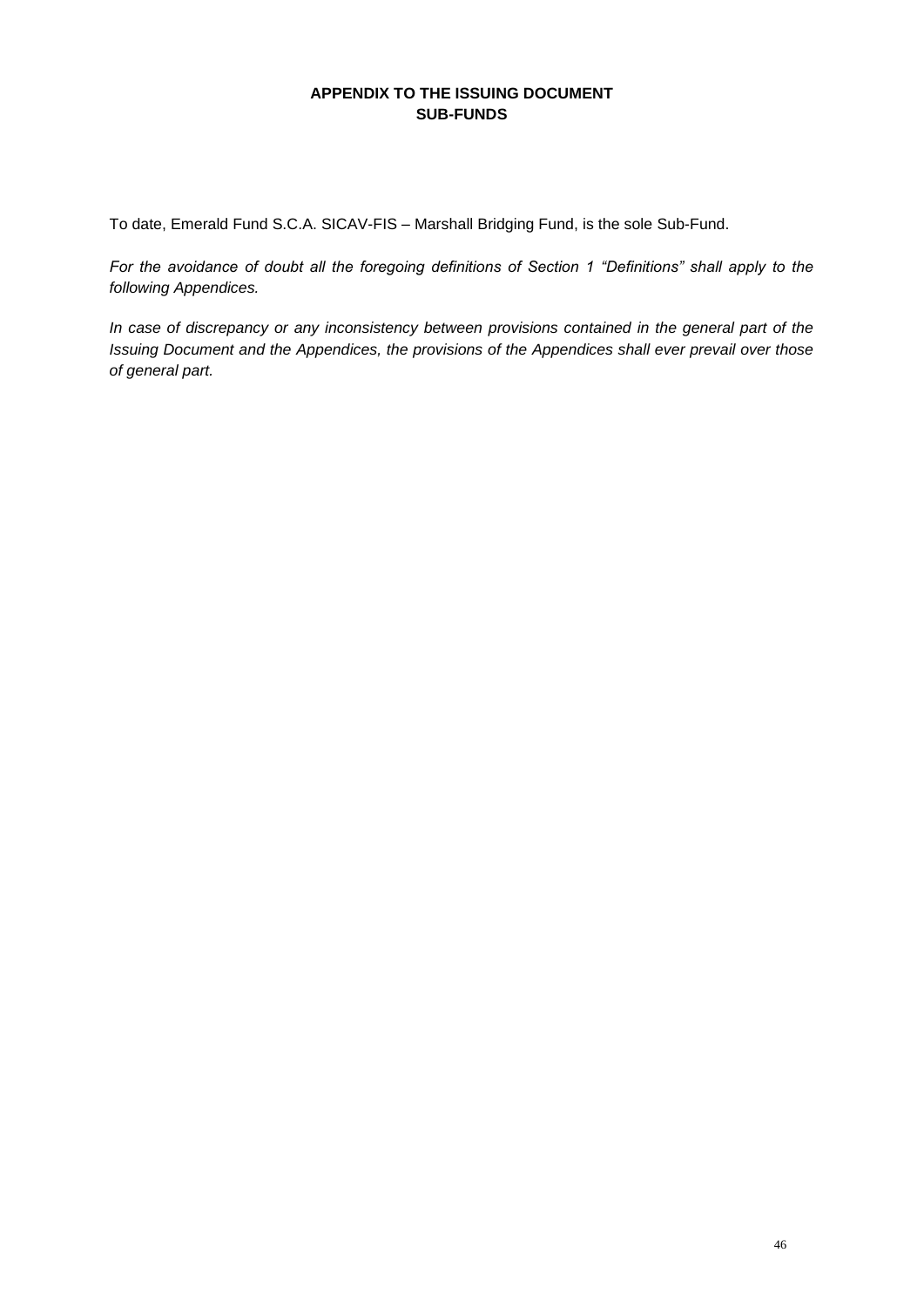# **APPENDIX I**

# **Emerald Fund S.C.A. SICAV-FIS – Marshall Bridging Fund**

<span id="page-46-0"></span>

| <b>Designation</b>                                               | Emerald Fund SCA SICAV-SIF - Marshall Bridging Fund (the<br>"Sub-Fund")                                                                                                                                                |  |  |  |  |  |
|------------------------------------------------------------------|------------------------------------------------------------------------------------------------------------------------------------------------------------------------------------------------------------------------|--|--|--|--|--|
| <b>Reference Currency</b>                                        | <b>EUR</b>                                                                                                                                                                                                             |  |  |  |  |  |
| <b>Launch Date of the Sub-fund:</b>                              | 1 <sup>st</sup> of June 2015                                                                                                                                                                                           |  |  |  |  |  |
| Term of the Sub-fund:                                            | unlimited duration                                                                                                                                                                                                     |  |  |  |  |  |
| <b>Initial Subscription Period:</b>                              | from Launch Date of the Sub-fund to 30 <sup>th</sup> June 2015                                                                                                                                                         |  |  |  |  |  |
| <b>Subscription Last Day</b>                                     | two (2) Business Days prior to the applicable Valuation Day.                                                                                                                                                           |  |  |  |  |  |
| <b>Subscription Settlement Day</b>                               | two (2) Business Days prior to the applicable Valuation Day<br>in the currency of the relevant Class of Shares.                                                                                                        |  |  |  |  |  |
| <b>Subscription Price</b>                                        | NAV per Share calculated on each Valuation Day                                                                                                                                                                         |  |  |  |  |  |
| <b>Redemption/Conversion Last Day</b>                            | thirty (30) Business Days prior the relevant Valuation Day                                                                                                                                                             |  |  |  |  |  |
| <b>Redemption Price</b>                                          | NAV per Share calculated on each Redemption Valuation<br>Day                                                                                                                                                           |  |  |  |  |  |
| <b>Redemption Settlement Day</b>                                 | up to thirty (30) Business Days after the Valuation Day                                                                                                                                                                |  |  |  |  |  |
| <b>Cut-off Time</b>                                              | Means 4 p.m. Luxembourg Time                                                                                                                                                                                           |  |  |  |  |  |
| <b>Valuation Day</b>                                             | last Business Day of each month. If such day is not a<br>Business Day in Luxembourg, then the valuation day will be<br>the previous Business Day                                                                       |  |  |  |  |  |
| Performance                                                      | the difference between the NAV of the Class determined on<br>the relevant Valuation Day and the High Water Mark                                                                                                        |  |  |  |  |  |
| <b>Performance Period</b>                                        | means a calendar quarter ending on the Last Business Day<br>of each quarter                                                                                                                                            |  |  |  |  |  |
| <b>High Water Mark</b>                                           | the highest NAV of the Class achieved by the Sub-fund                                                                                                                                                                  |  |  |  |  |  |
| <b>Hurdle Rate</b>                                               | the floor rate as specified for each Class in section "form of<br>shares and classes" that the General Partner must achieve to<br>be entitled to the performance fee irrespective of any other<br>additional condition |  |  |  |  |  |
| <b>Investment Advisor/Prime Real</b><br><b>Estate Strategist</b> | Marshall Hutton Strategic Real Estate Managers Ltd.                                                                                                                                                                    |  |  |  |  |  |
| <b>Investment Committee</b>                                      | will be formed by local advisors on an as needed basis                                                                                                                                                                 |  |  |  |  |  |
| <b>Default Valuation Committee</b>                               | will be formed and meet in case of event of default with<br>regards to a loan                                                                                                                                          |  |  |  |  |  |
| <b>Trustee</b>                                                   | the person or firm that may be appointed by the Sub-Fund to<br>hold and administer titles in case of co-investment in a loan                                                                                           |  |  |  |  |  |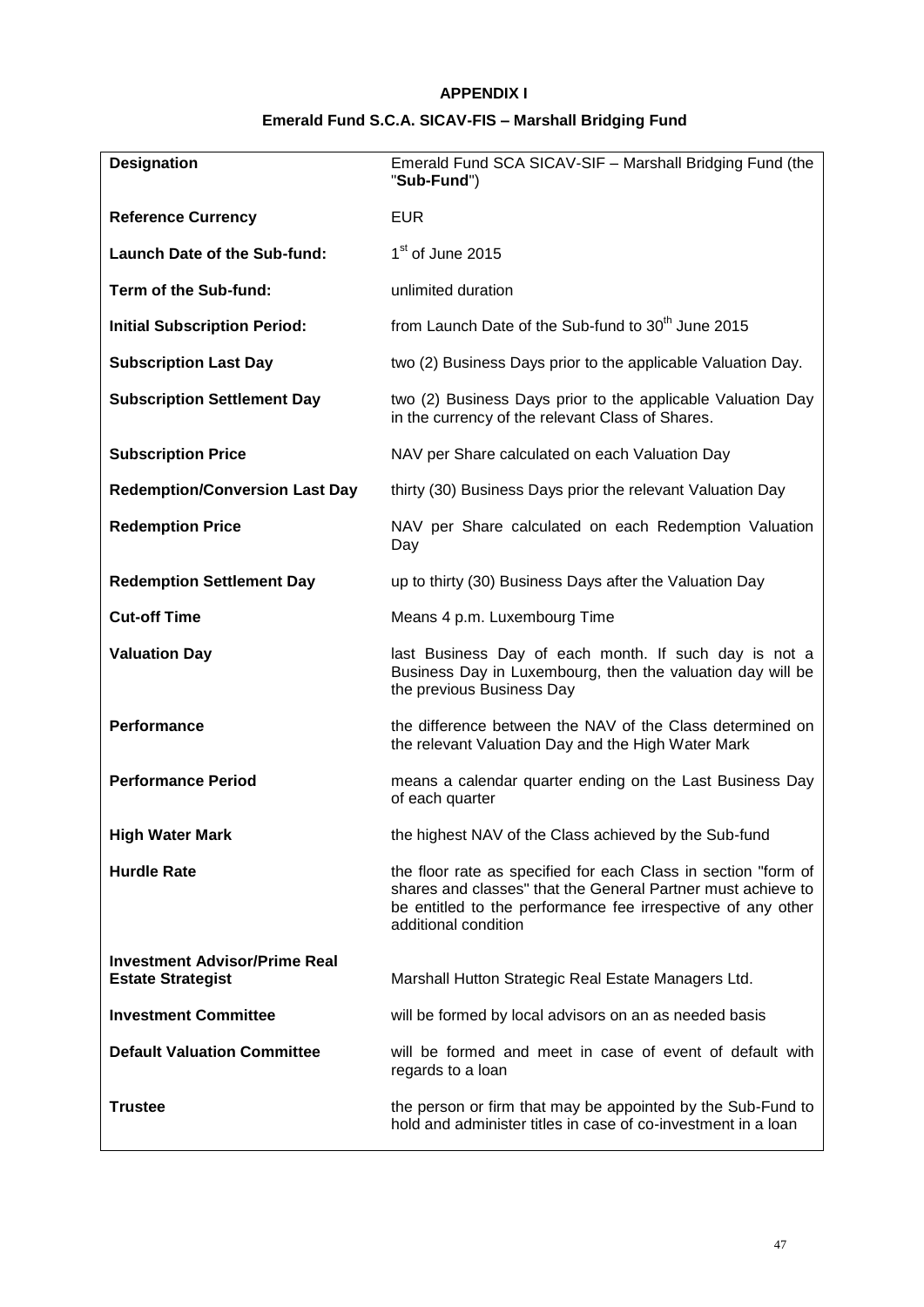#### **Investment Objective & Policy**

The investment objective of the Sub-Fund is to create consistent returns by granting loans on a short term basis.

The fundamental investment criteria will be the provision of loans for real estate opportunities that generate secured fixed returns producing substantial revenue and value increases for the Sub-Fund.

A measured approach will be taken in the risk assessment of any potential investment and the Sub-Fund will investigate the full range of variables, including location; development options; current planning; principal tenant's covenants; and income equivalence. Preservation of existing values will be balanced against the ability to secure rental increases and yield-compression. Strategic planning will lead to the improvement of underlying capital value. In all areas, the Sub-Fund's own experienced analysis will be balanced with external independent real estate market professionals.

#### **Investment Strategy**

The Sub-Fund aims to create consistent returns by granting loans on a short term basis to counterparties (for professional purposes) with a real estate acquisition/development project (the "**Borrowers**"). The Sub-Fund will provide loans to the Borrowers after an assessment of the viability and the conformity of the acquisition project.

The Sub-Fund primary aims to support Borrowers by granting loans with respect to real estate projects mainly located in both United Kingdom and Germany. The Investment Advisor/Prime Real Estate Strategist may propose highly selective opportunities with Borrowers having real estate acquisition/development projects located elsewhere in other jurisdictions, in the best interest of investors.

The Sub-Fund will provide to the selected Borrowers loans of up to twenty-four (24) months maturity. The Sub-Fund will secure the loans provided to the Borrowers with a collateral on the assets of the latter.

The Sub-Fund will implement its investment strategy directly or through a wholly owned company, as necessary from time to time.

The Sub-Fund may appoint a Trustee to hold and administer titles for several parties, notably where the Sub-Fund for loans co-investment purposes. The Trustee would guarantee to the co-investors, that the loans will be executed in accordance with the agreed terms between all investors and co-investors. The Trustee will act under a general trust agreement to be adapted to the laws of the concerned jurisdictions. The Sub-Fund may use several trustees if needed, which shall be appointed amongst reputable credit institutions in Luxembourg.

The loans will be provided on prime real estate transactions, such as:

(i) direct acquisition; (ii) joint venture; (iii) co-investment; and/or (iv) investment in special purposes vehicles ("**SPVs**") focusing notably on:

- residential, commercial, hotel or industrial development transactions;
- partial development projects where construction progresses have been delayed due to finance issues;
- construction financing;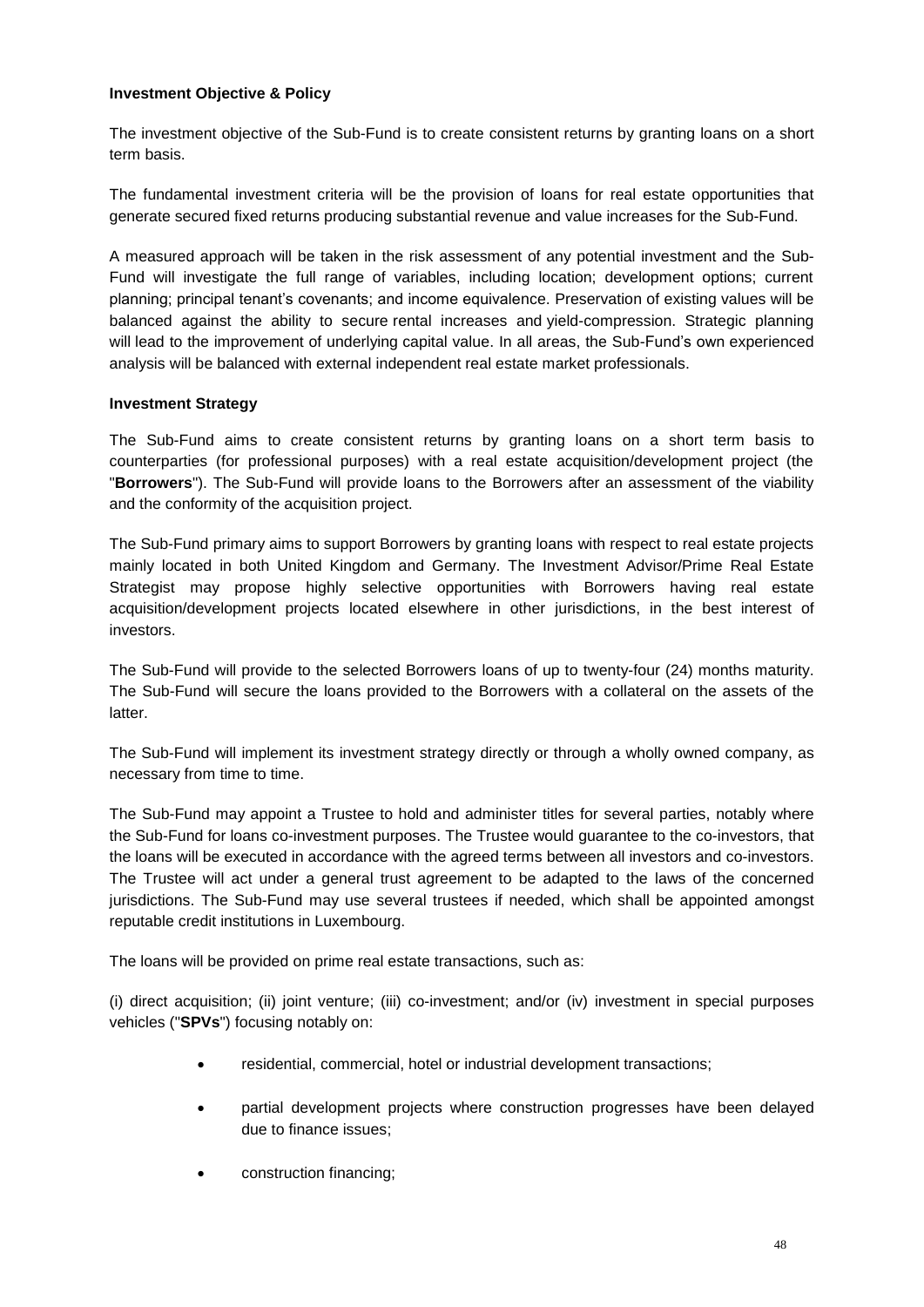- property development (for developments such as residential, office, commercial and affordable housing);
- property acquisitions, which may include the financing of renovations, auction purchases, extensions or reclassifications of use .

This philosophy will enable the Sub-Fund to generate competitive returns, reduce volatility, and provide a hedge against the risk of high inflation.

Thanks to the well established reputation of the Investment Advisor/Prime Real Estate Strategist, the Sub-Fund will have direct access to real and strong underlying expertise value which will enable the Sub-Fund to obtain substantial income through secured and structured financing.

The Sub-Fund may sell or securitize portions of the loans it underwrites, or in some instances, their full amounts, to additional investors. Such approach will be used when it allows the Sub-Fund to achieve one or more of the following value added characteristics:

- it will allow the Sub-Fund to further diversify their credit risk, by being able to be invested in more loans;
- it will also allow the Sub-Fund to further diversify additional variables such as localisation, type of loan, duration;
- it will allow the Sub-Fund to further manage the liquidity risk, by being able to achieve the sale of some loans and increase the cash position of the Sub-Fund. Also if it allows the portfolio manager to modify the expected maturities of the portfolio, providing a more homogeneous expected maturity inflows;
- it can allow the Sub-Fund to sell a portion of the loans or the totality, in the case the situation of the loan deteriorates, reducing thus the risk to the Sub-Fund and becoming an additional exit strategy at the hands of the Sub-Fund;
- it will allow the Sub-Fund to increase the returns by keeping a proportionately bigger proportion of the profits of such loans, compared to being the only investor in such loan.

The Sub-Fund's investment strategy will be based around three core focus points:

- the provision of bridging and mezzanine loans to Borrowers such as existing owners who require lending facilities to either complete or commence refurbishments to residential and commercial premises. Typical lending period to exit will be three (3) / twenty-four (24) months controlled through diversification. Targeted investments will have a swift turn-around sale to owner-occupiers and investors, in order to bring higher liquidity to the fund;
- the acquisition (direct or indirect) of stabilized or completed assets which offer the ability to produce immediate income with limited or no capital expenditures required. Opportunities may present themselves as discounted bank debt, motivated vendors, and poorly leveraged operating businesses;
- the provision of loans to 'oven ready' or partially completed development projects via structured mezzanine facilities where construction finance or eradicated equity has halted the delivery of a prime project. Planning permission and all necessary consents, including administrative, will be thoroughly vetted prior to any commitment by the Sub-Fund to ensure delivery on a strict time line.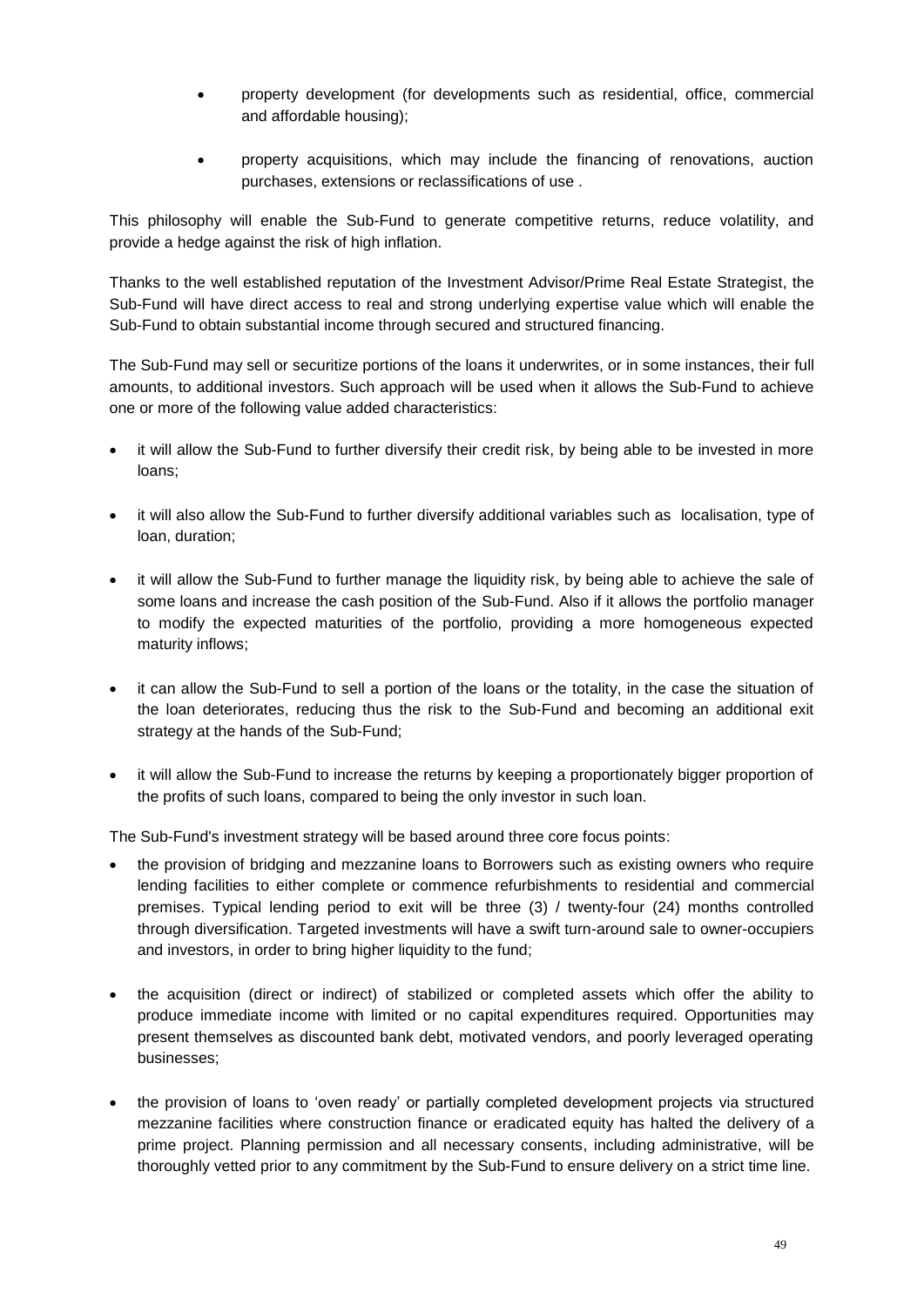#### **Investment Restrictions**

In addition to the investment restriction detailed in section 5 "INVESTMENT POWERS AND RESTRICTIONS", the following restrictions shall apply to the Sub-fund:

- the Sub-Fund will not provide loans to any company where the General Partner has an equity stake in;
- the Sub-Fund will not provide loan if the targeted operation does not involve real assets, including land, providing collateral;
- the Sub-Fund will not use as collateral, any real asset that is not related to real estate, thus not being able to provide financing to assets like wine, art or any other real asset not related to real estate.

The Sub-Fund will adhere to the principle of risk spreading as set out in CSSF Circular 07-309, although under exceptional circumstances may exceed such requirements as explained under Risk Factors below under d).

### **Risk Factors**

a) General economic and market conditions:

The success of the Sub-Fund activities will be affected by general economic and market conditions, such as interest rate, inflation rates, economic uncertainty, and changes in national and international political circumstances. These factors will affect the level and volatility of asset prices and liquidity of the investments held by the Sub-Fund. Unexpected volatility is likely to impair the Sub-Fund profitability or result in it suffering losses.

b) Liquidity risk:

An investment in the Sub-Fund carries a general liquidity risk. the Sub-Fund may invest in equity and debt issued by companies which are not regulated and/or which have not an access to financial markets. Consequently the equity and debt may represent a low level of liquidity and marketability involving that selling of the equity and debt in the market may only be possible through a discounted premium.

c) Temporary investments in liquid assets:

By exception proceeds paid to the Sub-Fund may be invested in very liquid assets on a temporary or short term basis. These temporary investments may produce lower returns for Shareholders than returns earned by the Investments for the same period.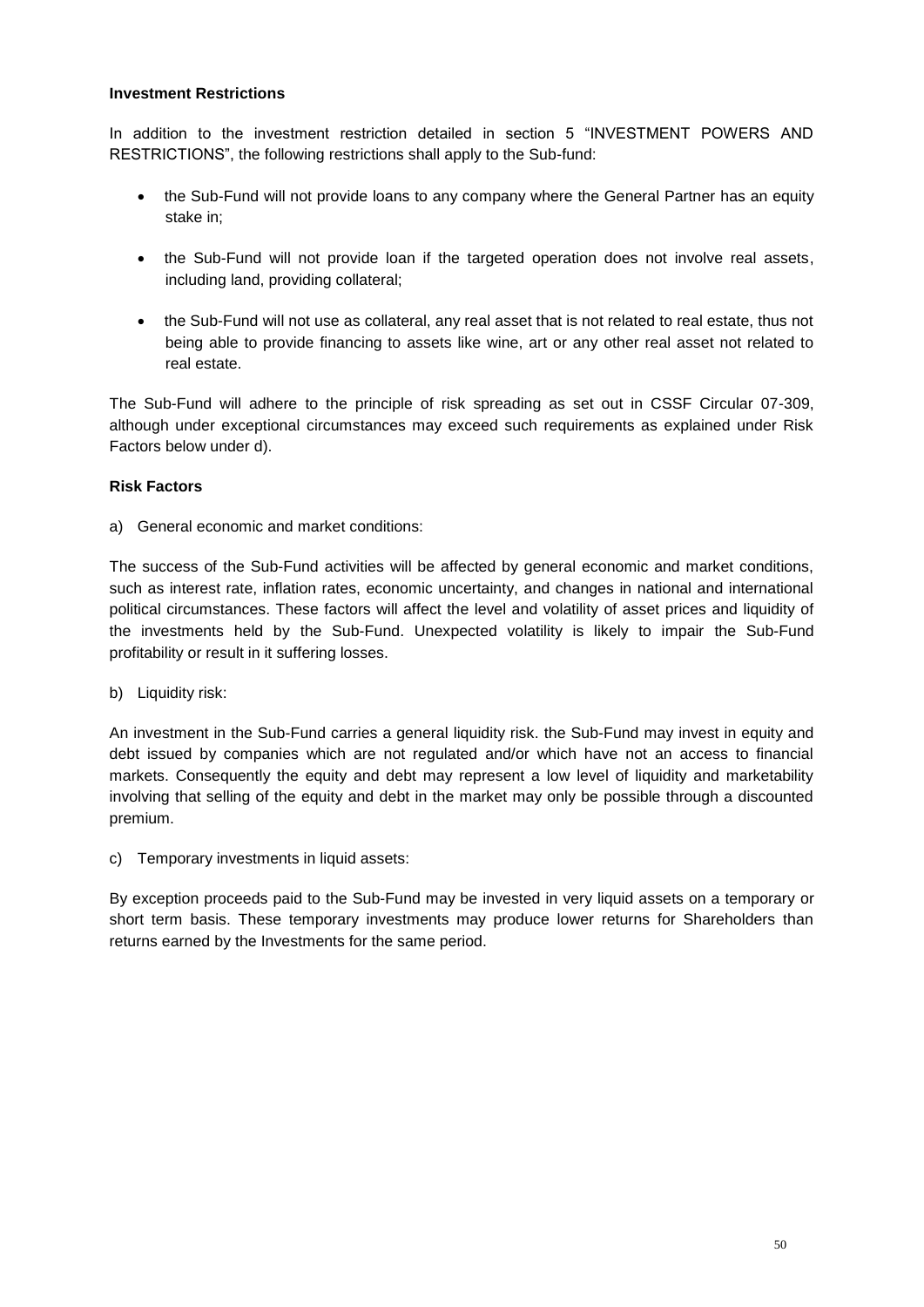#### d) Concentration and diversification:

While it is the intention of the Sub-Fund to build-up a diversified portfolio of European real estate finance transactions and assets, the Sub-Fund may be exposed during a specific period of time (e.g. the kick-off period, the liquidation stage, or special circumstances where the most advisable option for the portfolio manager is not to execute more transactions and reduce their exposure) to one single investment. Although the provisions of the CSSF's Circular 07/309 of 3rd August 2007 on risk spreading related to specialized investment funds above-mentioned will have to be complied with on an on-going-basis, the Sub-Fund may be exposed during the acquisition period, the portfolio disposal period or under extraordinary circumstances, to concentration risks. During such extraordinary periods, the Sub-Fund may exceed the risk diversification level of 30% of its assets per issuer, set forth by the aforementioned CSSF Circular, and may even also have the majority of the capital in cash. Such requirement will be necessary in order to manage, under such extraordinary circumstances, the risks of the Sub-Fund and its investors in a more conservative way, avoiding periods of high uncertainty for the portfolio manager on the allocation of the capital for lending transactions, and thus on the investors capital, as Brexit proved to be one of such transactions were the portfolio manager stopped completely to lend for over 1 year in the United Kingdom. In the case, the sub-fund is invested 100% in cash, the general partner will seek to diversify the cash amongst first rank banks and short term European government bonds of high quality in order to be diversified.

e) General risks in investing in Real Estate:

Real estate investments, directly or indirectly, are exposed to various risks such as the cyclical nature of real estate values, risks related to general and local economic conditions, overbuilding, and increased competition, increases in property taxes and operational expenses, demographic trends, variations in rental income, changing in zonings, causality or condemnation losses, environmental risks, regulatory limitations to rents, changing in neighbourhood values, increases in interest rates and other real estate capital market influences.

f) Risks linked to the valuation of the assets:

The valuation of unlisted assets depends on subjective factors and can be difficult to realize with accuracy. Furthermore the accounting, auditing and financial reporting standards in specific may not correspond to International Financial Accounting Standards or are not equivalent to those applicable in more developed market economies. This is because accounting and auditing has been carried out solely as a function of compliance with tax legislation. The reliability and quality of information that will be collected in order to value the assets of the Sub-Fund may therefore be less reliable than in respect of investments in more developed markets economies and does not match UK standards as a mature market.

g) Risks linked to debt investments:

In order to gain exposure to targeted assets the Sub-Fund may invest in various types of debt instruments. Consequently the Sub-Fund may be exposed to credit risk including default, interest risk and credit spread risk. Furthermore the Sub-Fund may be exposed to the integrity of the issuer's management, its commitment to repay the loan, its qualification, its operating record, its emphasis in strategic direction, financial philosophy, and operational management including control systems. In particular, the Sub-Fund may be exposed to the capacity of the issuer's ability to generate cash flow to repay its debt obligations.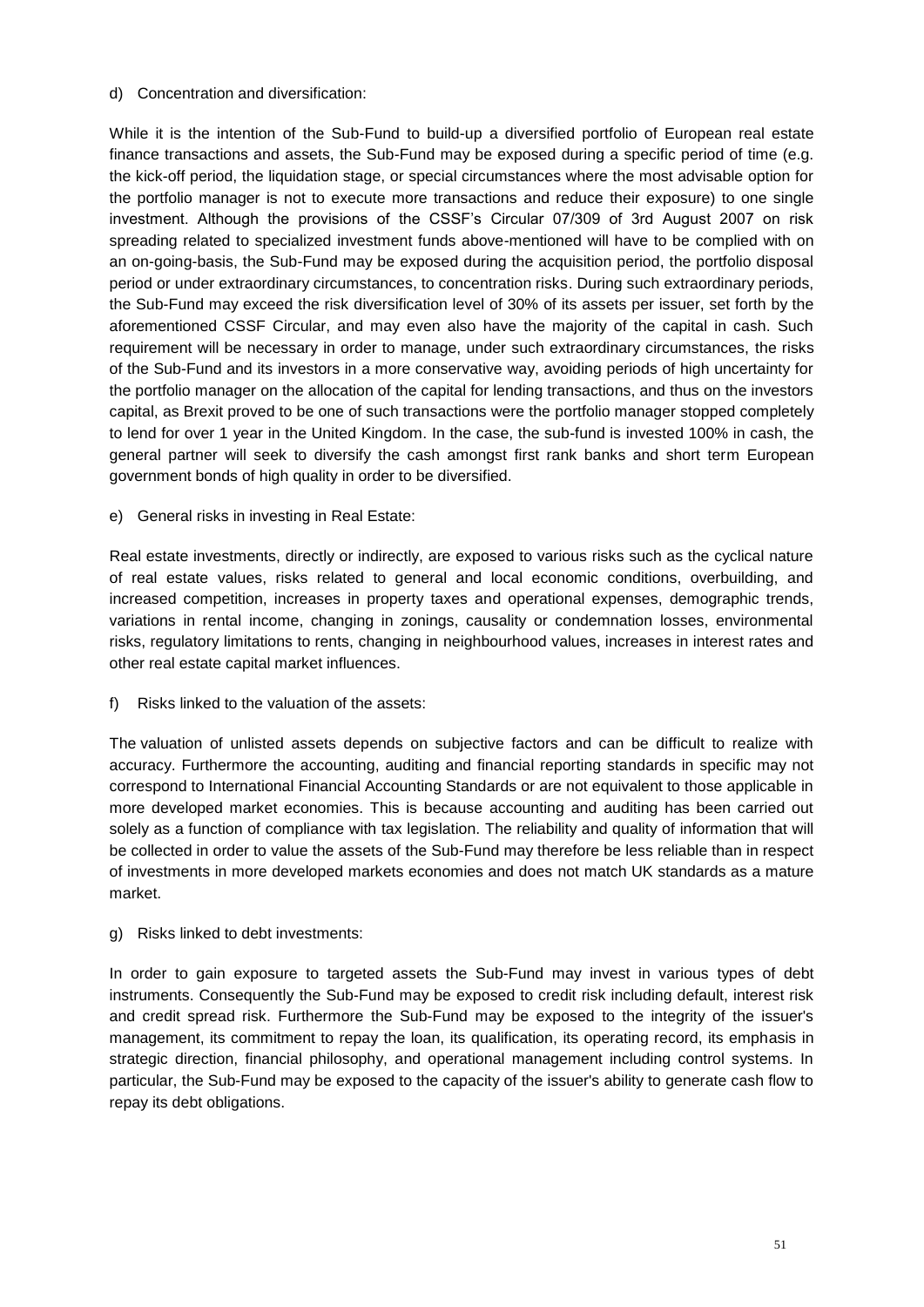# h) Collateral Risk

In order to reduce the risks of lending, collateral is a key concern for borrowers, since it is the guarantee the lender has in case the debtor defaults in his credit. The fund has collateral exposure, since the probability of default and the recovery rate of the loans will be influenced by the LTV's the fund lends to and the strength of the collateral provided and the proper pricing of such collateral. The fund in order to reduce such risk, will try to have first lien on the asset, and if not second lien. Additionally, the properties we expect to focus on are in areas where price sensitivity to market changes is smaller, reducing thus the sensitivity of the collateral to real estate price movements.

i) Risks linked to equity investments:

In order to gain exposure to real estate finance projects, the Sub-Fund may invest in various types of equity. Equity investments can experience failures or substantial declines in value at any stage. The investments made by the Sub-Fund may be illiquid and difficult to value, and therefore will be little or no collateral to protect an investment once made. Sales of equity may not always be possible, and may therefore have to be made at substantial discounts. Equity holders have in general an inferior rank towards debt holders and so are exposed to higher risks. Furthermore the Sub-Fund is entitled to take privately negotiated equity participations in entities investing, financing, developing, managing and trading real estate assets. Those investments have private equity characteristics and typically involve uncertainties that cannot be compared to those arising in the case of other type of assets.

j) Insurance risks:

Even though a real estate owner often intends to maintain comprehensive insurance on its real estate properties, including physical loss or damage, business interruption and public liability in amounts sufficient to permit replacement in the event of total loss, subject to applicable deductibles, there are certain types of losses, however, generally of a catastrophic nature, such as earthquakes, floods, hurricanes and terrorism that may be uninsurable or not economically insurable. Inflation, changes in building codes and ordinances, environmental considerations, provisions in loan documents, encumbering properties that have been pledged as collateral for loans, and other factors might make it economically impractical to use insurance proceeds to replace a property if it is damaged or destroyed. Under such circumstances the insurance proceeds received, if any, might not be adequate to restore the initial investment with respect to the affected property.

k) Dependence on rental income:

The Company will not receive rental income, but the collateral the properties provide to the Company, their valuation will be influenced by the potential increase/decrease in the long term expected rental income of such properties. Such risk, that the rental income cannot be kept on the foreseen level is mainly influenced by the level of vacancy. To maintain the rental income at an acceptable level depends on numerous factors such as the quality of the tenants, the duration of leases, effective marketing and the compliance of the leases and the rental income with the practices and requirements of the rental market and the changes in the status and the amenities of the location. Low occupancy could have a downward impact on the forecasted rental income. Changes in the surroundings will also have a negative impact on the (future) rental income if such change results in a deterioration of the location.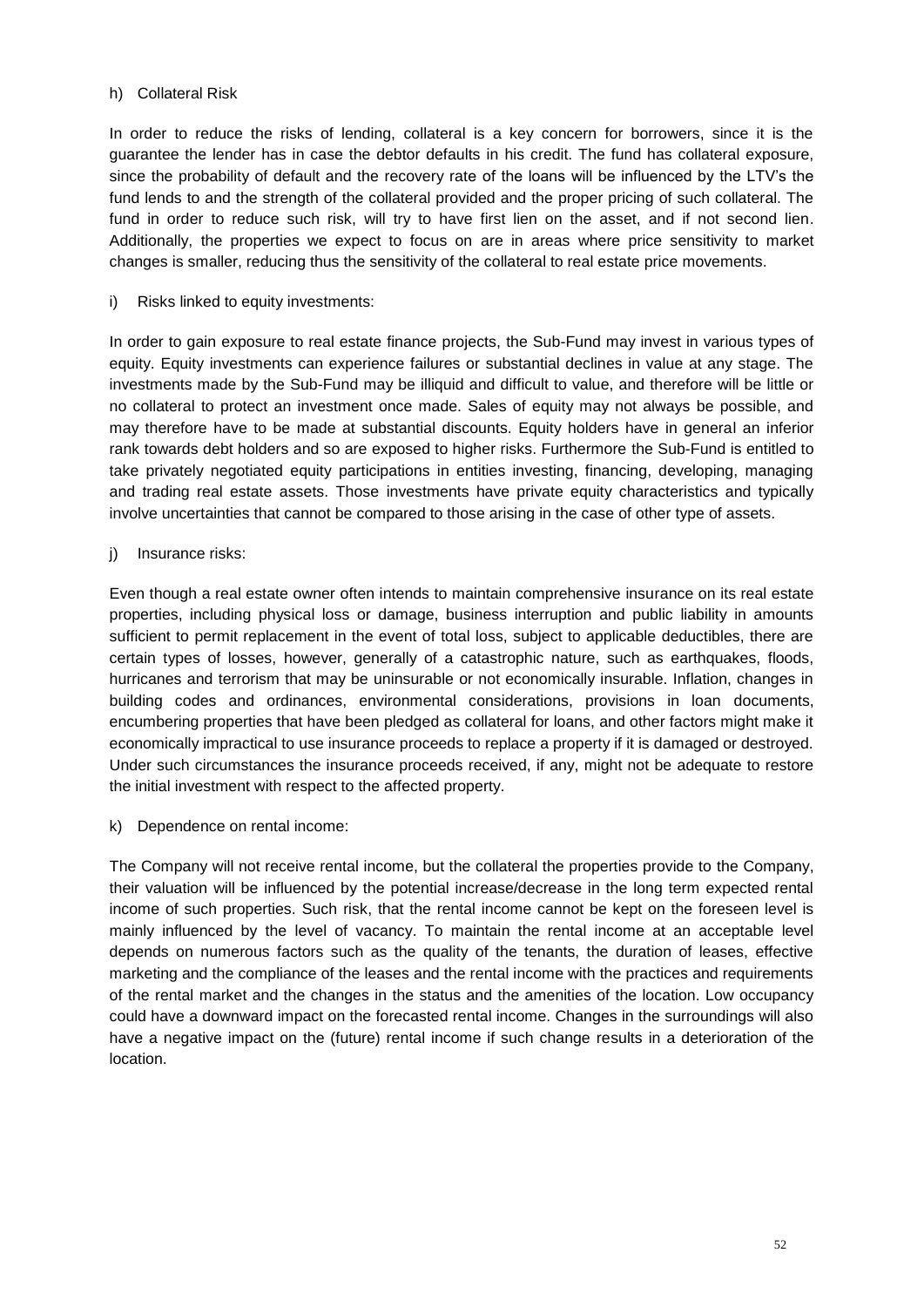#### **Investment Advisors/Prime Real Estate Strategists**

#### a) Presentation

The General Partner, at its discretion, will appoint additional Investment Advisors/Prime Real Estate Strategists, in order to assist with due diligence on loans and borrowers. The appointment of these Investment Advisors/Prime Real Estate Strategists will be implemented in accordance with the jurisdictions where the Sub-Fund currently invests in and the type of transaction.

A list of potential Investment Advisors/Prime Real Estate Strategists will be maintained and updated from time to time, as needed. The appointed prime real estate strategist for a specific transaction will provide its specific know-how and expertise to the investment committee.

For now, the sole appointed Investment Advisor/Prime Real Estate Strategist is Marshall Hutton Strategic Real Estate Managers Ltd., who is the strategist for United Kingdom and Germany, is formed by a highly dedicated team of real estate and real estate finance experts that have extensive experience of advising on acquisition, disposal, management, valuation and structured finance options.

Marshall Hutton Strategic Real Estate Managers Ltd. was formed in 1993 and since then it has successfully advised in the real estate markets in the UK and Germany. Marshall Hutton Strategic Real Estate Managers Ltd. has acted and secured joint venture equity, mezzanine, bridging contracts on behalf of clients, alongside general consultancy work with some of the UK's leading real estate companies. Marshall Hutton Strategic Real Estate Managers Ltd. has advised collectively on over five hundred (500) million GBP worth of real estate financing projects, since inception of the fund implementing various forms of structured finance and debt ranging from equity to junior debt including bridging and mezzanine.

Marshall Hutton Strategic Real Estate Managers Ltd. has access to many off-market deals across London and Germany, and the experience to negotiate best terms for investors. Such exceptional hands-on knowledge and experience of landlord and tenant matters, leasing, acquisition, disposal, and project delivery, has earned them an impressive book of clients which includes some of the leading names in global real estate: Thread needle Property Investment, Legal & General Investment Management, Scottish Widows Investment Partnership, the Crown Estate, Royal London Asset Management, AXA Real Estate Investment Management and Hermes Real Estate Investment Management. Additionally, Marshall Hutton Strategic Real Estate Managers Ltd. has access to other advisors on a global scale, enabling future deal flow and strong local partners at a country level, to further improve the returns/risk parameters of the Sub-Fund if new opportunities present themselves.

b) Functions

Investment Advisors/Prime Real Estate Strategists duties will include:

Marshall Hutton Strategic Real Estate Managers Ltd. will provide daily asset operational services to the Company notably (i) the holding of the administrative process linked to the real estate assets, (ii) the valuation of the real estate assets, (iii) the legal research of titles, liaison with the lawyers in order to create Subsidiaries for the loans and (iv) follow the loans issued by the Company. Marshall Hutton Strategic Real Estate Managers Ltd., as Investment Advisors/Prime Real Estate Strategists, will provide the necessary documentation and clarification to the custodian and administrator (as described below), to allow the execution of such lending operation.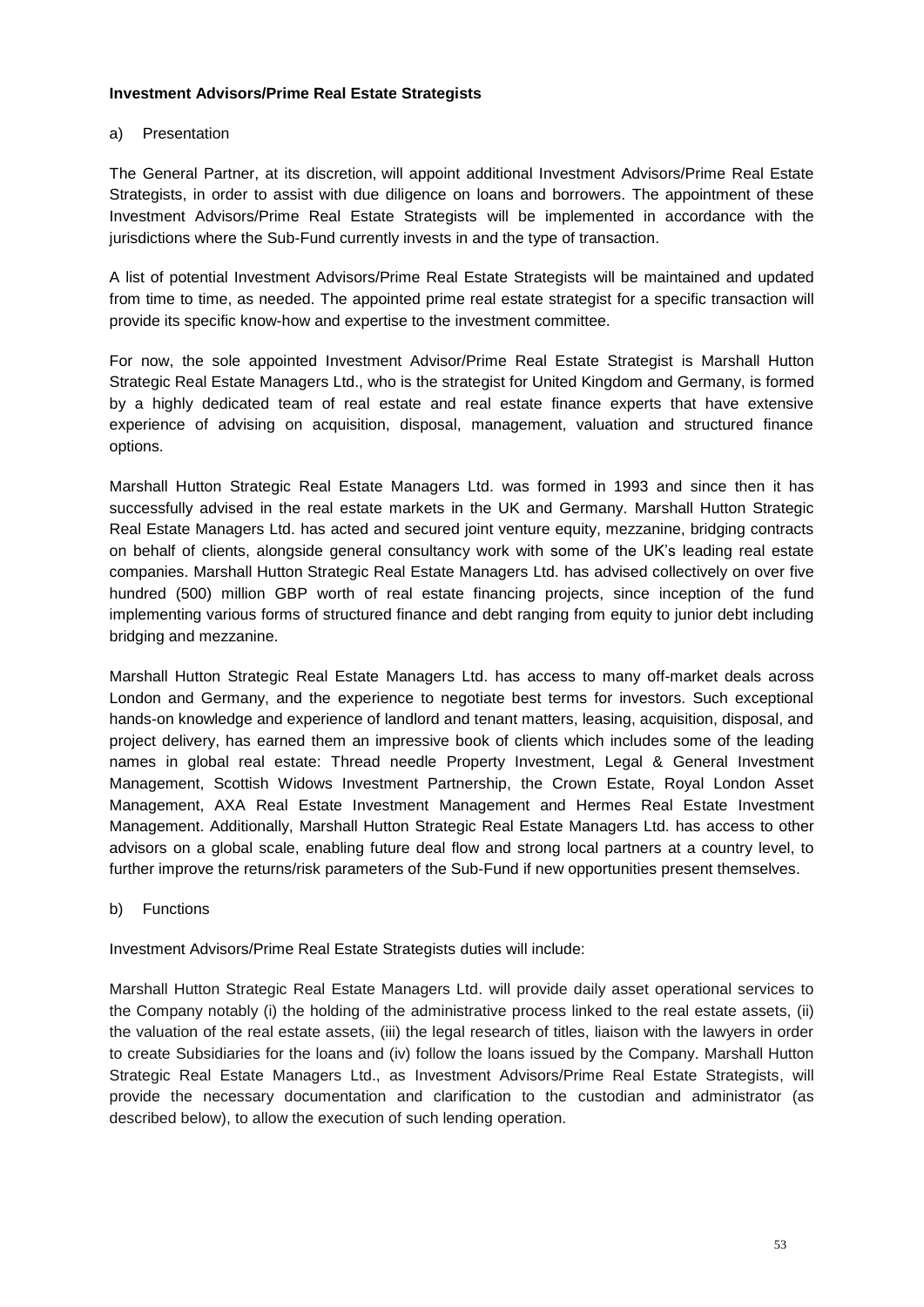Marshall Hutton Strategic Real Estate Managers Ltd. will have to provide a pre-defined set of documents to the Custodian and Administrator, before they allow such lending operation. Those documents will certify, according to the investment guidelines of the Company and this Issuing Document, the appropriateness of the investment for the benefit of the Company's investors.

Marshall Hutton Strategic Real Estate Managers Ltd. will follow up of the development of the loans granted to the Borrowers. Such follow up will allow Marshall Hutton Strategic Real Estate Managers Ltd. to allow the Company to take decisions regarding impairments, hedging possibilities, sale of the loan, or any other tools to guarantee capital preservation. Under such circumstances of default of a borrower, the Investment Advisor will propose to the Default Valuation Committee and the Investment Committee, the best action plan to maximize liquidity and returns for the fund.

Marshall Hutton Strategic Real Estate Managers Ltd. will report the outcomes of its follow-up to the Investment Committee of the General Partner, who will have to sign such authorizations for releasing the investments.

Marshall Hutton Strategic Real Estate Managers Ltd. will have discretion to engage lawyers, valuation experts, engineers if needed to check for the soundness of the building, as well as other reasonable services, required to analyse if a deal/property, is an appropriate asset for which the Sub-Fund will provide a loan. Such expenses will be negotiated before any deals can be signed and approved in writing by the General Partner and advisors, and presented to the custodian, who will provide in an escrow account such moneys that will have already been pre-defined. Future bills for services will have to be presented to the custodian before the closing of the deal or discarding the deal. All fees incurred by said advisors will be charged to the Borrowers, including but not limited to legal fees and analysis. Under exceptional circumstances, and when it is in the interest of the Shareholders, some of such costs may be shared between the Borrowers and the Sub-Fund.

# **Investment Committee**

### a) Presentation

The General Partner has an investment committee which will have final sign off on all loans and will ensure all relevant documentation has been supplied to enable the Sub-Fund to deploy a loan.

The credit due diligence presented for proposed investments, will be managed through several qualified advisors in each country.

The investment committee will be formed by two or more individuals. The General Partner, at its discretion, will appoint additional advisors in order to assist the investment committee with the performance of due diligences on loans and borrowers. The appointment process of these advisors will take into account the jurisdictions of the Sub-fund's activity and the type of transactions they are experienced on. Such advisors will be able to be appointed for a long period or for specific one time transactions, if the Investment committee believes for such loan a specific knowledge is needed.

The General Partner, at its discretion, will appoint additional advisors in order to assist the investment committee with the performance of due diligences on loans and borrowers. The appointment of these advisors will be implemented in accordance with the jurisdictions where the Sub-fund currently invests in and the type of transaction.

A list of potential advisors will be maintained and updated from time to time, as needed. The appointed advisor for a specific transaction will provide its specific know-how and expertise to the Investment Committee.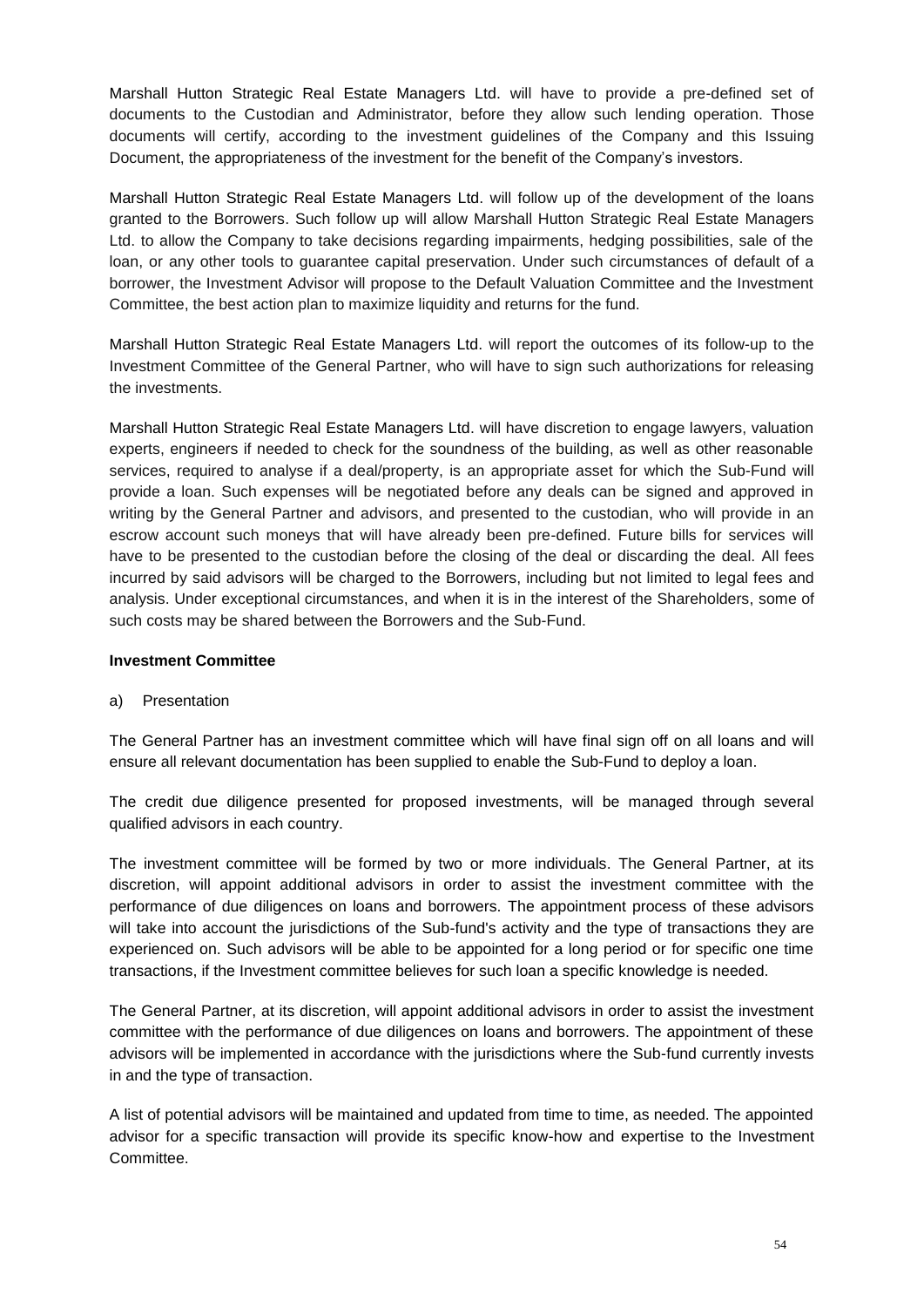# b) Functions

Some of the functions the Investment Committee will provide to the General Partner, are related to bringing reassurances of the proper appropriateness of the transactions and documentation about the properties, valuation guidelines, title search, overall risk procedures and exit possibilities among other issues, to be taken into consideration regarding the value added of the transaction for the investors, deciding at the end on the execution of such investments.

Some of such transaction advisory tasks will be related to the credit risk analysis related to bringing reassurances to the General Partner based on:

- 1. advice and credit risk analysis services with respect to the proposed investments of the Sub-Fund provided by the local advisory firms to the General Partner;
- 2. investment memoranda submitted by the Investment Advisors/Prime Real Estate Strategists to the Investment Committee managed by the General Partner;
- 3. summaries of the investment memoranda (as necessary) to the General Partner to include summary recommendations (where relevant);
- 4. financing structures assessments for the proposed debt facilities in coordination with any legal advisor appointed by the General Partner (as applicable);
- 5. where relevant, a suitable financial underwriting model for the transaction;
- 6. provisions of responses to any questions raised by members of the Investment Committee with regard to a proposed debt facility prior to the meeting of the Investment Committee;
- 7. reviews of any approved draft terms sheets and final quote letters to be issued to Borrowers by the Investment Advisors/Prime Real Estate Strategists, following Investment Committee Approval;
- 8. assistance of the Investment Advisors/Prime Real Estate Strategists, in coordination with any legal advisor appointed by the General Partner, Sub-Fund or Investment Advisors/Prime Real Estate Strategists, with the transaction execution process including transaction documentation and appointment of third parties;
- 9. coordinate and negotiation, with the assistance of legal advisors selected by the General Partner, Sub-Fund or Investment Advisors/Prime Real Estate Strategists, the legal documentation necessary to implement the transaction;
- 10. organisation of the closing of the transaction.

In an event of default, the Investment Committee will liaise with the Investment Advisor, in order to design the best path to optimize the future outcome of the defaulted loan, taking into consideration the key variables at stake, maximizing the returns of the Sub-Fund maintaining capital security and minimizing the liquidity risk for the Sub-Fund. In such scenario, Default Valuation Committee is called upon, which will define if the loan is still properly valued.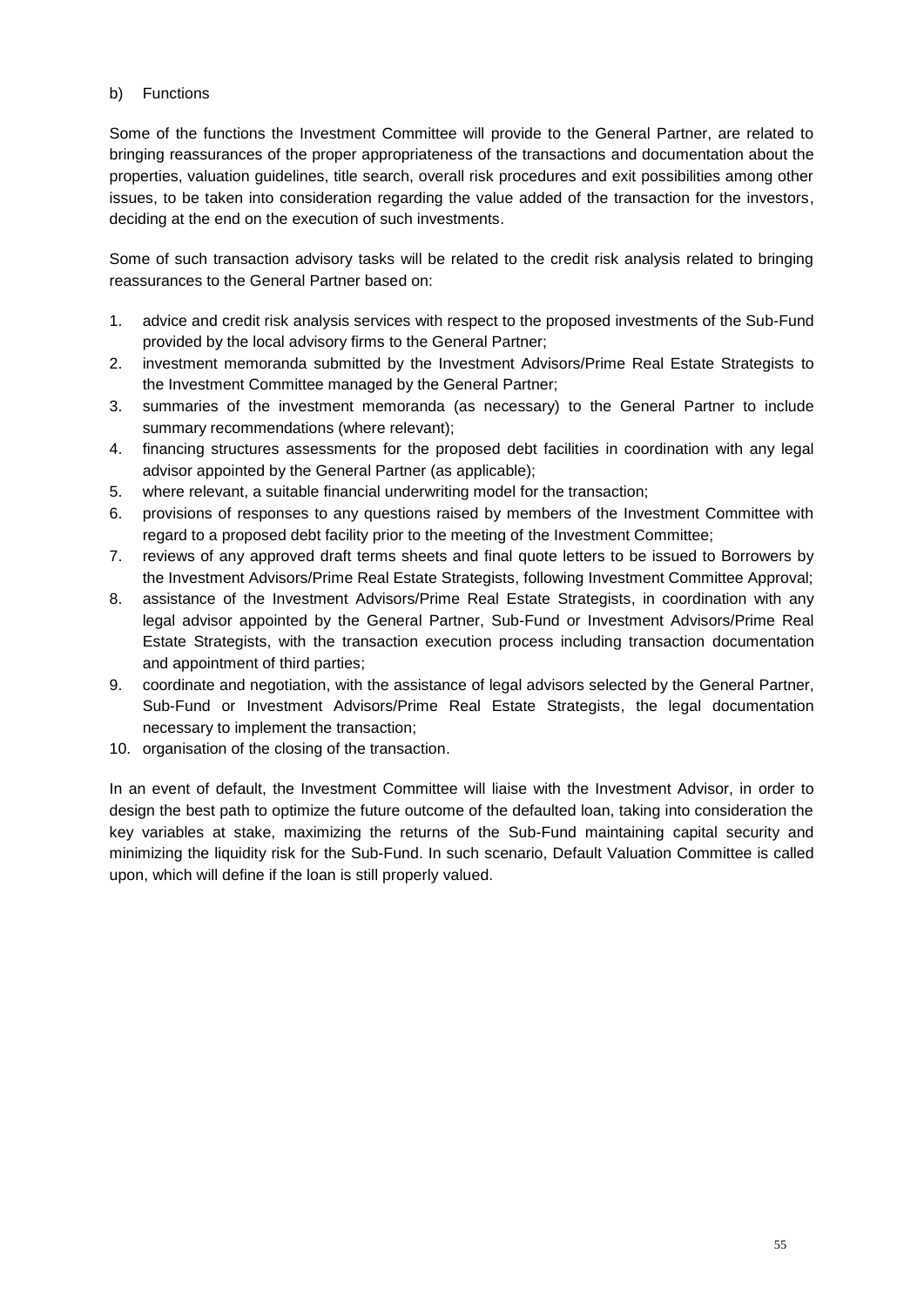### **Classes of Shares and Fees**

| <b>Share classes</b>                   | <b>Class A</b>                                                                                                                                                                                                                     | <b>Class B</b>                   | <b>Class C</b>                                                                                                                                         | <b>Class D</b>            | <b>Class E</b>            | <b>Class F</b>            | <b>Class G</b>                                                                                                     | <b>Class H</b>                                                                                                                                                                                                                            | <b>Class I</b>                   |
|----------------------------------------|------------------------------------------------------------------------------------------------------------------------------------------------------------------------------------------------------------------------------------|----------------------------------|--------------------------------------------------------------------------------------------------------------------------------------------------------|---------------------------|---------------------------|---------------------------|--------------------------------------------------------------------------------------------------------------------|-------------------------------------------------------------------------------------------------------------------------------------------------------------------------------------------------------------------------------------------|----------------------------------|
| Currency                               | <b>GBP</b>                                                                                                                                                                                                                         | <b>EUR</b>                       | <b>USD</b>                                                                                                                                             | <b>GBP</b>                | <b>EUR</b>                | <b>USD</b>                | <b>EUR</b>                                                                                                         | <b>USD</b>                                                                                                                                                                                                                                | <b>EUR</b>                       |
| Category of<br>investors               | Well-informed<br>investor                                                                                                                                                                                                          | <b>Well-informed</b><br>investor | Well-informed<br>investor                                                                                                                              | Institutional<br>investor | Institutional<br>investor | Institutional<br>investor | Institutional<br>investor                                                                                          | Well-informed<br>investor                                                                                                                                                                                                                 | <b>Well-informed</b><br>investor |
| <b>Initial Price</b>                   | 1.000                                                                                                                                                                                                                              | 1.000                            | 1.000                                                                                                                                                  | 1.000                     | 1.000                     | 1.000                     | 1.000                                                                                                              | 1.000                                                                                                                                                                                                                                     | 1.000                            |
| Minimum<br>Subscription and<br>holding | 10.000                                                                                                                                                                                                                             | 10.000                           | 10,000 <sup>(1)</sup>                                                                                                                                  | 500,000                   | 750,000                   | 1.000.000                 | 15.000.000<br>or smaller.<br>amounts<br>permissible<br>with<br>acceptance<br>from the<br>General<br><b>Partner</b> | 10,000                                                                                                                                                                                                                                    | 10,000                           |
| Category of<br>shares                  |                                                                                                                                                                                                                                    |                                  |                                                                                                                                                        | Capitalisation            |                           |                           |                                                                                                                    |                                                                                                                                                                                                                                           |                                  |
| <b>ManagementFee</b>                   | up to 1.75%                                                                                                                                                                                                                        | up to 1.75%                      | up to 1.75%                                                                                                                                            | up to 1.5%                | up to 1.5%                | up to 1.5%                | up to 1%                                                                                                           | up to 1.75%                                                                                                                                                                                                                               | up to 1.75%                      |
| Performance Fee                        | up to 25% of the total net return of the Net Asset Vabe<br>above a compounded hurdle rate of 6%                                                                                                                                    |                                  | up to 20% of the total net return of the Net Asset Value of the Share Class Net Asset Value of the Share Class<br>above a compounded hurdle rate of 8% |                           |                           |                           | up to 25% of the total net return of the<br>above a compounded hurdle rate of<br>6%                                |                                                                                                                                                                                                                                           |                                  |
| <b>Distribution Fee</b>                | up to 1% per annum of the Subscription Price                                                                                                                                                                                       |                                  | none                                                                                                                                                   | none                      | none                      | none                      | up to 1.05% per annum of the<br><b>Subscription Price</b>                                                          |                                                                                                                                                                                                                                           |                                  |
| Redemption<br>charge                   | Year 1: up to 5% of the redemption proceed<br>Year 2: up to 4% of the redemption proceed<br>Year 3: up to 3% of the redemption proceed<br>Year 4: up to 2% of the redemption proceed<br>Year 5: up to 1% of the redemption proceed |                                  | none                                                                                                                                                   | none                      | none                      | none                      | proceed<br>proceed                                                                                                 | Year 1: up to 5.25% of the redemption<br>Year 2: up to 4.20% of the redemption<br>proceed<br>Year 3: up to 3.15% of the redemption<br>proceed<br>Year 4: up to 2.1% of the redemption<br>Year 5: up to 1.05% of the redemption<br>proceed |                                  |

 $\frac{1}{10}$  Subscription for an amount below of one hundred twenty-five thousand Euros (EUR 125,000) or equivalent in other currency can be accepted subject to the condition that Article 2 of the SIF Law shall be respected.

At its entire discretion, the General Partner may decide to use leverage or borrowing to satisfy the applications for redemption in accordance with Section 8.3 "SETTLEMENT OF REDEMPTION PROCEEDS" or use of the Company's other revenues or reserves to fulfill such Redemption Requests.

Additionally, the Company may use leverage or borrowing, through lines of credit or similar, in order to cover, for a short term period, the financial gap between the subscriptions into the Sub-fund and the investment of the Sub-Fund.

The period of leverage or borrowing shall not exceed nine (9) months.

### **Management Fees**

Shares are subject to an annual Management Fee calculated as a percentage of the average NAV of the Class of Shares and are allocated monthly and paid quarterly to the General Partner.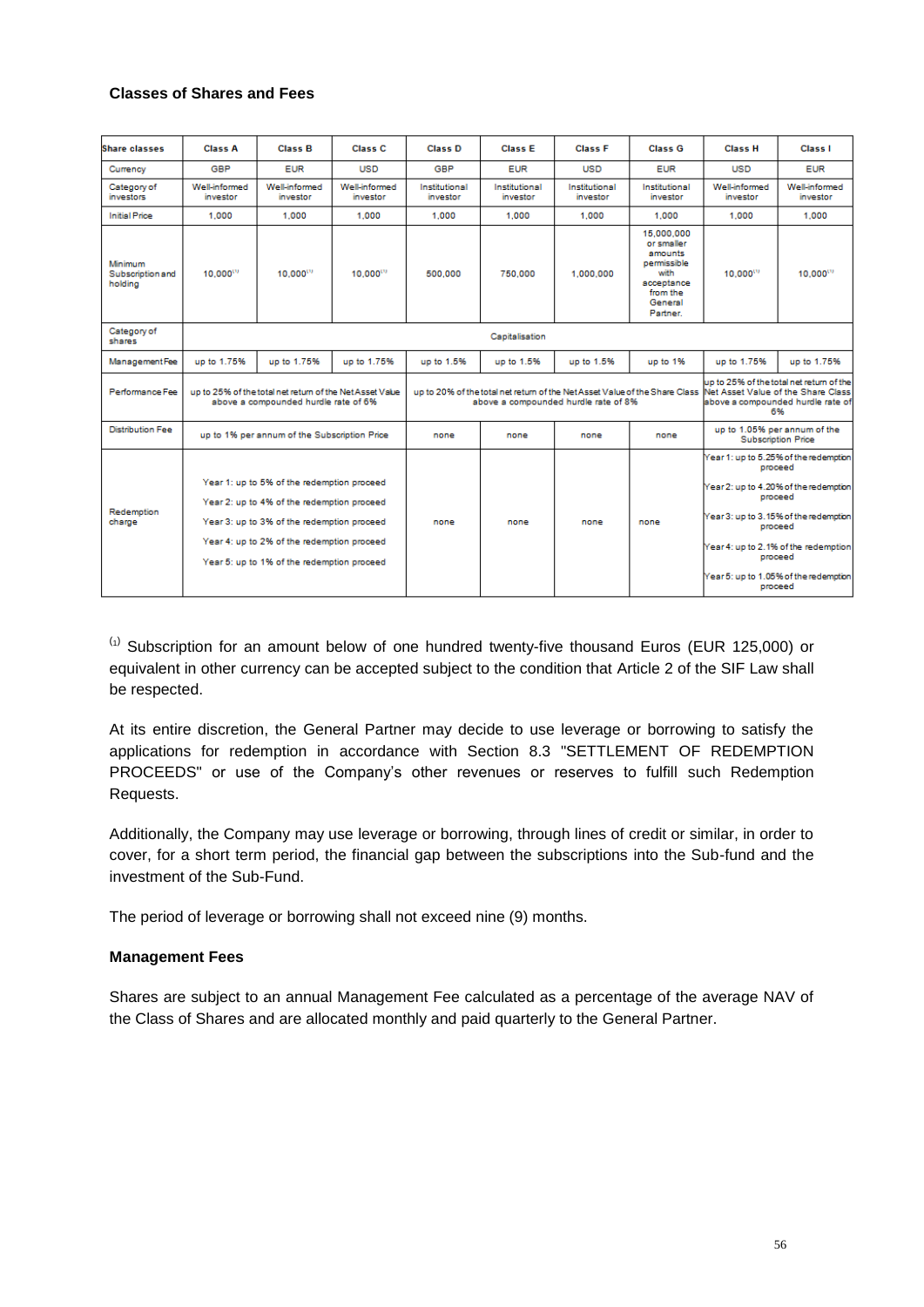### **Performance Fees**

The General Partner may be entitled to a Performance Fee which is calculated and accrued monthly and paid quarterly. The payment of a Performance Fee to the General Partner depends on the outperformance by the relevant Class.

With respect to each relevant Class of Shares, if the NAV per Share as of the end of each Performance Period exceeds (i) its High Water Mark and (ii) to the Hurdle Rate if it applies (the "Outperformance per Share"), the General Partner will be granted a performance fee in respect of each such Classes of Shares.

The Performance Fee is subject to a "high water mark" whereby any decrease in the Net Asset Value per share of the relevant class, subsequent to the most recent month in which performance fees were earned, will be carried forward until future increases exceed the amount of loss carries forward.

### **Redemption**

Any Shareholder of the Sub-Fund has the right to have all or part of his Shares of any Class redeemed by the Company, as provided in Section 8 "REDEMPTION OF SHARES", against the payment of a redemption fee (the "**Redemption Fee**").

For Classes of Shares H and I, the Redemption Fee is automatically deducted from the Distribution Fee previously paid and redeeming Shareholders will receive the net redemption proceeds. The General Partner reserves the right to reduce, rebate or waive the Redemption Fee on any given investment for Classes of Shares H and I. As a result, any allocation of the Redemption Fee being reduced, rebated or waived amongst the shareholders may not be equitable for share classes H and I.

In order to mitigate the liquidity risk, the Company has set up a redemption limit. If Redemption Requests on any Valuation Day exceed ten percent (10%) of the Sub-fund's Shares, the Company reserves the right to redeem, on a pro-rata basis among the relevant Shareholders, no more than ten percent (10%) of the value of the Shares then in issue in such Sub-fund (the "**Deferred Redeemed Shares**"). However notice shall be given to the relevant Shareholders of the Deferred Redeemed Shares. The Deferred Redeemed Shares (which would otherwise have been redeemed) will be redeemed on the next Valuation Day in priority to any other Shares for which redemptions have been requested. The Deferred Redeemed Shares will ultimately be redeemed on the basis of the prices applicable on the Valuation Day of their effective redemption.

### **Distributor**

The General Partner will act as principal distributor of the shares of the Sub-Fund. The Board may delegate, under its supervision, its duties for the distribution of the shares of the Sub-Fund to one (1) or several sub-distributors (the "**Sub-distributors**").

### **Distribution Fees**

A Distribution Fee up-to one percent (1%) per annum for the first five (5) years, payable in advance to the General Partner will be charged on the Subscription Price of the relevant Shareholder for the Classes of Shares A, B and C. The Sub-distributors will be directly paid by the General Partner out of its Distribution Fee.

A Distribution Fee up-to one point zero five percent (1.05%) per annum for the first five (5) years, payable in advance, will be charged on the Subscription Price of the relevant Shareholder for share classes H and I. The Sub-distributors will be directly paid by the General Partner out of its Distribution Fee.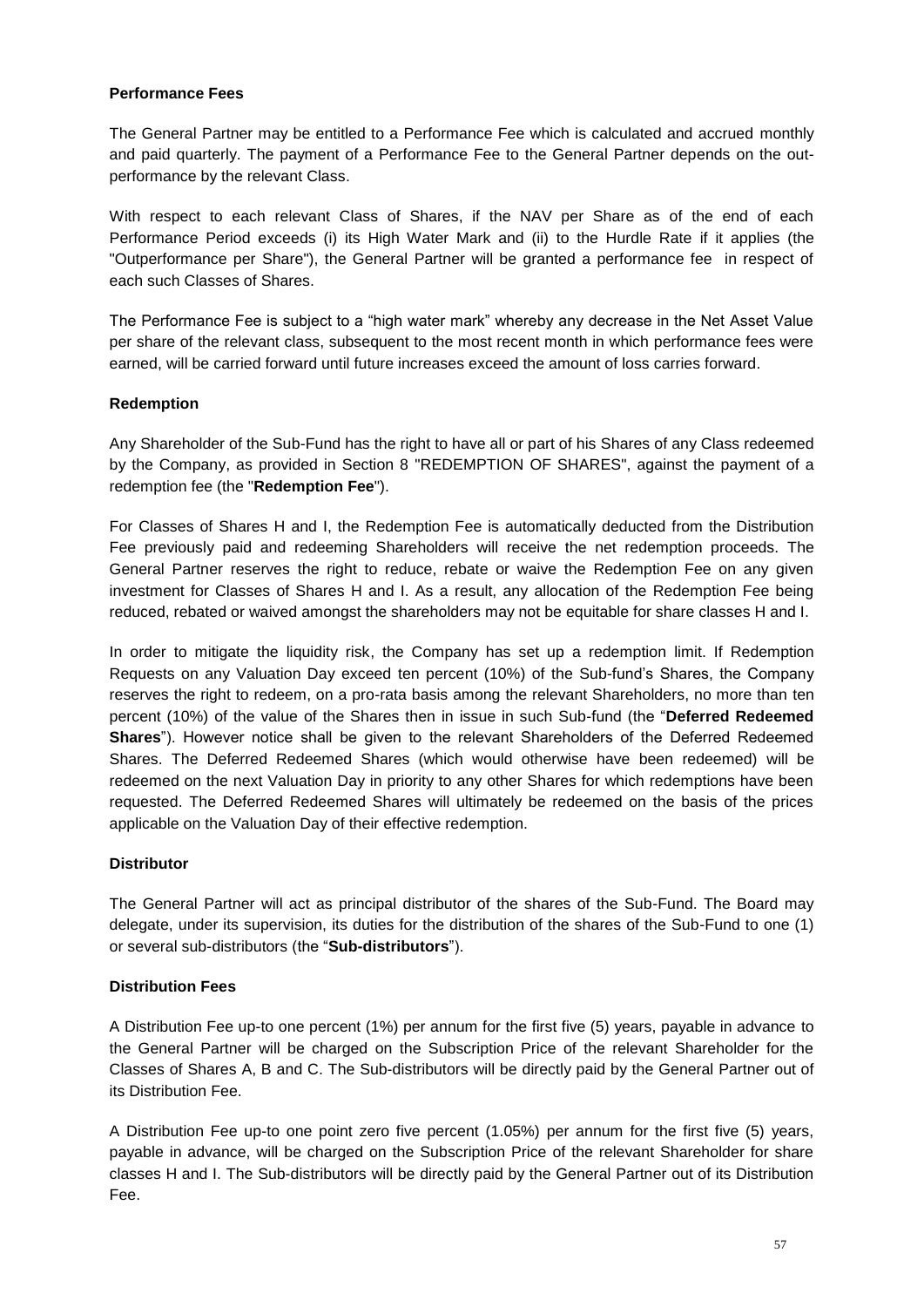#### **Investment Advisor/Prime Real Estate Strategist Fees**

For its services, the Investment Advisor/Prime Real Estate Strategist receives from the General Partner a Fee out of the Management and Performance Fees allocated and paid in the same terms and conditions as for the General Partner.

The General Partner will receive from the Sub-Fund the fees attributable as stated in this Issuing Document, and will also notably have expenses for marketing, distribution, advisory, audit, service providers like valuation agents, administrators attributable to the proper management of this Sub-Fund. The Investment Advisor, Marshall Hutton Strategic Real Estate Managers Ltd. will receive from the General Partner fifty percent (50%) of the net profits declared on an annual basis in Luxembourg by the General Partner, and the remaining fifty percent (50%) will belong to the General Partner.

If the General Partner were to subcontract to a third firm the distribution, capital raising and marketing of the fund in exclusivity, if there were any net profits in such firm, which would be attributable to the General Partner, such profits will also be split with fifty percent (50%) for the General Partner and fifty percent (50%) to the Investment Advisor/Prime Real Estate Strategist.

#### **Investment Committee Fees**

The General Partner does not currently pay any fees to the Investment Committee, although it reserves the right to pay these in the future if it deems appropriate.